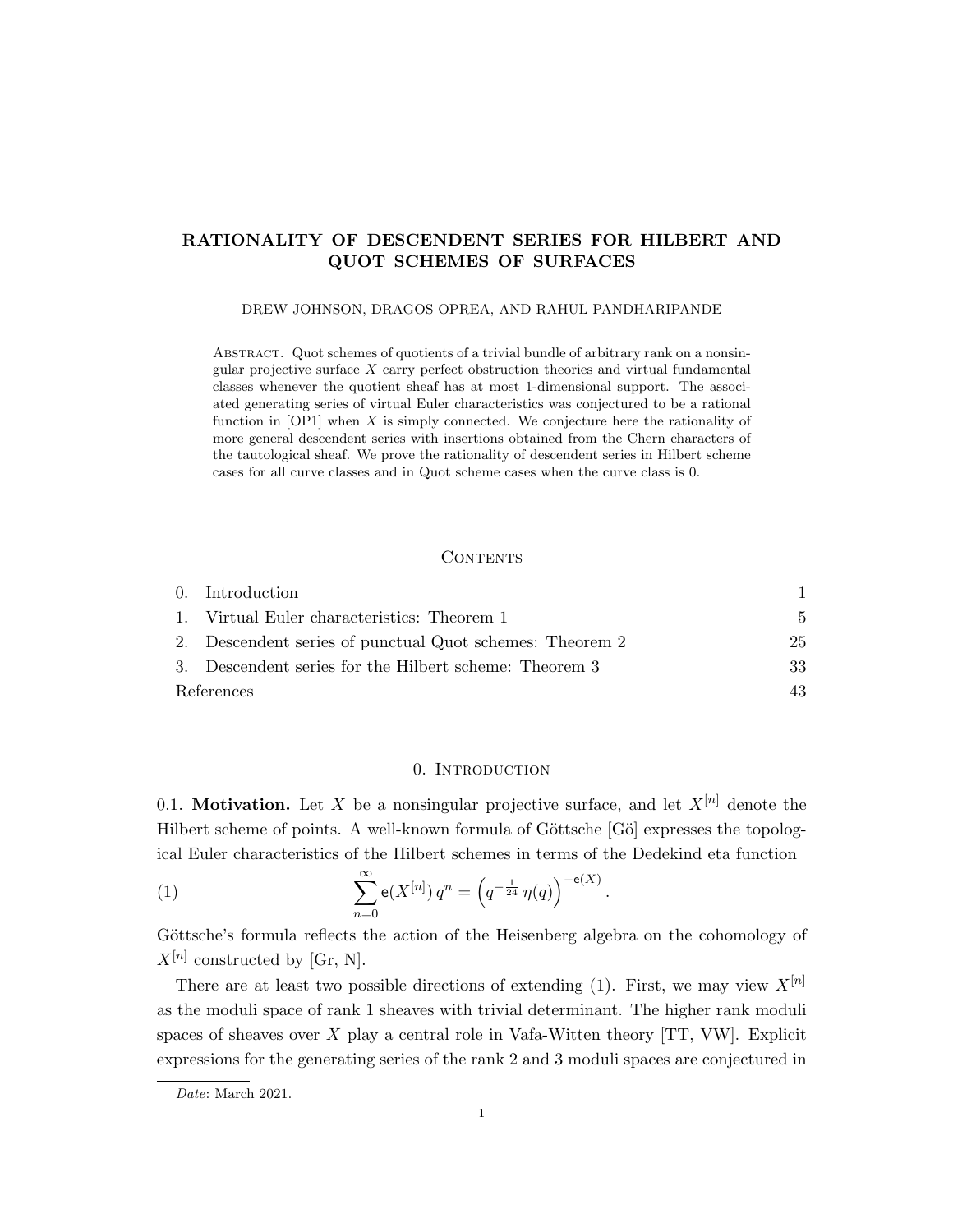[GK1, GK2]. Since the higher rank moduli spaces may be singular, the Euler characteristics are replaced by virtual analogues which take into account the deformation theory of the moduli space.

In a different direction, we may promote  $X^{[n]}$  to more general Hilbert and Quot schemes and study the corresponding virtual invariants.

0.2. Quot schemes and virtual Euler characteristics. Let  $X$  be a nonsingular projective surface, let  $\beta \in H_2(X,\mathbb{Z})$  be an effective curve class of X, and let  $N \geq 1$ be an integer. Consider the Quot scheme  $\text{Quot}_X(\mathbb{C}^N, \beta, n)$  parameterizing short exact sequences

(2) 
$$
0 \to S \to \mathbb{C}^N \otimes \mathcal{O}_X \to Q \to 0
$$

where

rank 
$$
Q = 0
$$
,  $c_1(Q) = \beta$ ,  $\chi(Q) = n$ .

As explained in [MOP1, OP1], Quot<sub>X</sub>( $\mathbb{C}^N$ ,  $\beta$ , n) carries a canonical 2-term perfect obstruction theory and a virtual fundamental class of dimension

$$
vdim = \chi(S, Q) = Nn + \beta^2.
$$

The virtual fundamental class of the Quot scheme was used in [MOP1] to prove Lehn's conjecture [Le] for  $K3$  surfaces.<sup>1</sup>

The virtual Euler characteristic is defined using the virtual tangent complex of the canonical obstruction theory [FG]. By analogy with the Poincaré-Hopf theorem, we set

$$
\mathrm{e}^{\mathrm{vir}}(\mathsf{Quot}_X(\mathbb{C}^N,\beta,n))=\int_{\left[\mathsf{Quot}_X(\mathbb{C}^N,\beta,n)\right]^{\mathrm{vir}}}c(T^{\mathrm{vir}}\mathsf{Quot})\;\in\mathbb{Z}\,,
$$

where  $c$  denotes the total Chern class. The virtual tangent bundle is given by

$$
T^{\mathrm{vir}} \mathrm{Quot} = \mathrm{Ext}^\bullet_X(S,Q)
$$

at each short exact sequence (2).

The generating series of virtual Euler characteristics,

(3) 
$$
Z_{X,N,\beta} = \sum_{n \in \mathbb{Z}} e^{\text{vir}} (\text{Quot}_X(\mathbb{C}^N, \beta, n)) q^n,
$$

was introduced and studied in [OP1]. For fixed X, N, and  $\beta$ ,

$$
vdim Quot_X(\mathbb{C}^N, \beta, n) = Nn + \beta^2 < 0
$$

for *n* sufficiently negative, hence  $Z_{X,N,\beta}$  has a finite polar part. The following rationality property was conjectured<sup>2</sup> in  $[OP1]$ .

<sup>&</sup>lt;sup>1</sup>See [MOP2, MOP3, V] for further developments.

<sup>&</sup>lt;sup>2</sup>The conjecture can also be made for surfaces which are not simply connected, but we will not study non simply connected surfaces here (except in the  $\beta = 0$  case).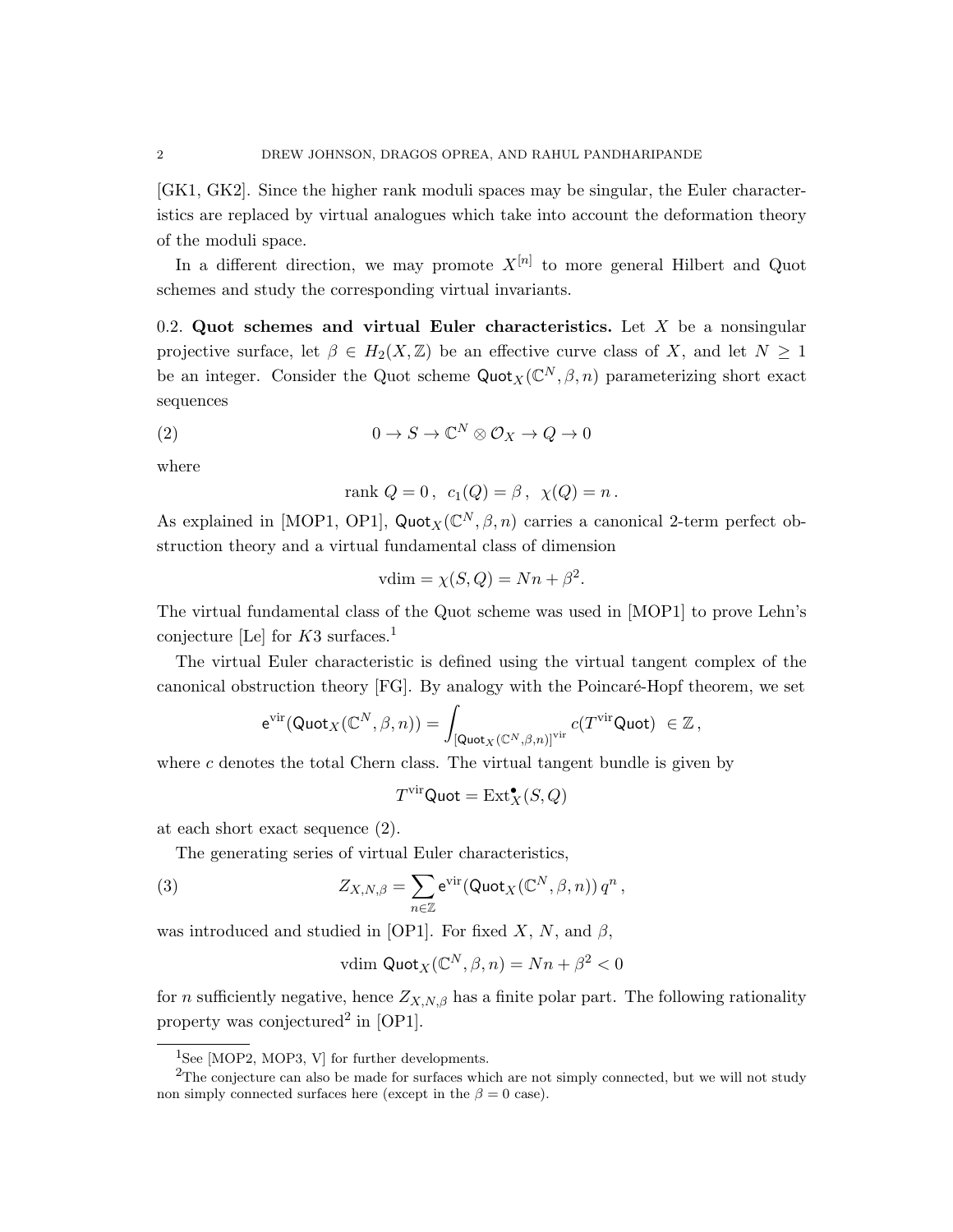Conjecture 1. Let X be a nonsingular projective simply connected surface, and let  $\beta$ be an effective curve class. The series  $Z_{X,N,\beta}$  is the Laurent expansion of a rational function in q.

Conjecture 1 is known to be true in the following five cases:

- For all  $N \geq 1$ , the series  $Z_{X,N,\beta}$  is rational if
	- (i) X is any surface and  $\beta = 0$  [OP1],
	- (ii) X is a surface of general type<sup>3</sup> with  $p_q > 0$  and  $\beta$  is any effective curve class [L, OP1],
	- (iii) X is an elliptic surface<sup>4</sup> with  $p_q > 0$  [L, OP2].
- For  $N = 1$ , the series  $Z_{X,1,\beta}$  is also rational if
	- (iv) X is a blow-up and  $\beta$  is a multiple of the exceptional divisor [L, OP1],
	- (v)  $X$  is a K3 surface with reduced invariants for primitive curve classes [OP1].

Our first result here is a resolution of Conjecture 1 in case  $N = 1$ .

**Theorem 1.** Let X be a nonsingular projective simply connected surface, and let  $\beta$  be an effective curve class. The generating series  $Z_{X,1,\beta}$  of virtual Euler characteristics is the Laurent expansion of a rational function in q.

In the  $N = 1$  case, the Quot scheme  $\text{Quot}_X(\mathbb{C}^1, \beta, n)$  is simply a Hilbert scheme of points and curves in  $X$ . Theorem 1 is therefore about the virtual Euler characteristics of such Hilbert schemes of surfaces. A crucial idea in our proof is to transform the geometry to the moduli space of stable pairs [PT1, PT2] on surfaces and to use the associated Jacobian fibration.

0.3. Rationality of descendent series. How special is the rationality of the generating series (3) of virtual Euler characteristics? We propose here a wider rationality statement for descendent series.

Let X be a nonsingular projective simply connected surface, and let  $\text{Quot}_X(\mathbb{C}^N, \beta, n)$ be the Quot scheme parameterizing quotients (2). Let

$$
\begin{aligned}\n\pi_1: \text{Quot}_X(\mathbb{C}^N, \beta, n) \times X &\to \text{ Quot}_X(\mathbb{C}^N, \beta, n), \\
\pi_2: \text{Quot}_X(\mathbb{C}^N, \beta, n) \times X &\to X\n\end{aligned}
$$

be the two projections. Let

$$
\mathcal{Q} \to \mathsf{Quot}_X(\mathbb{C}^N, \beta, n) \times X
$$

<sup>&</sup>lt;sup>3</sup>Property (ii) is proven in [OP1] for simply connected minimal surfaces of general type with  $p_g > 0$ and a nonsingular canonical divisor. The assumptions other than  $p_g > 0$  were removed in [L]. A similar analysis was done in [L] at the level of  $\chi_{-y}$ -genera.

 ${}^{4}$ Property (iii) is proven in [OP2] for simply connected minimal elliptic surfaces. These assumptions were removed in [L] at the level of  $\chi_{-y}$ -genera.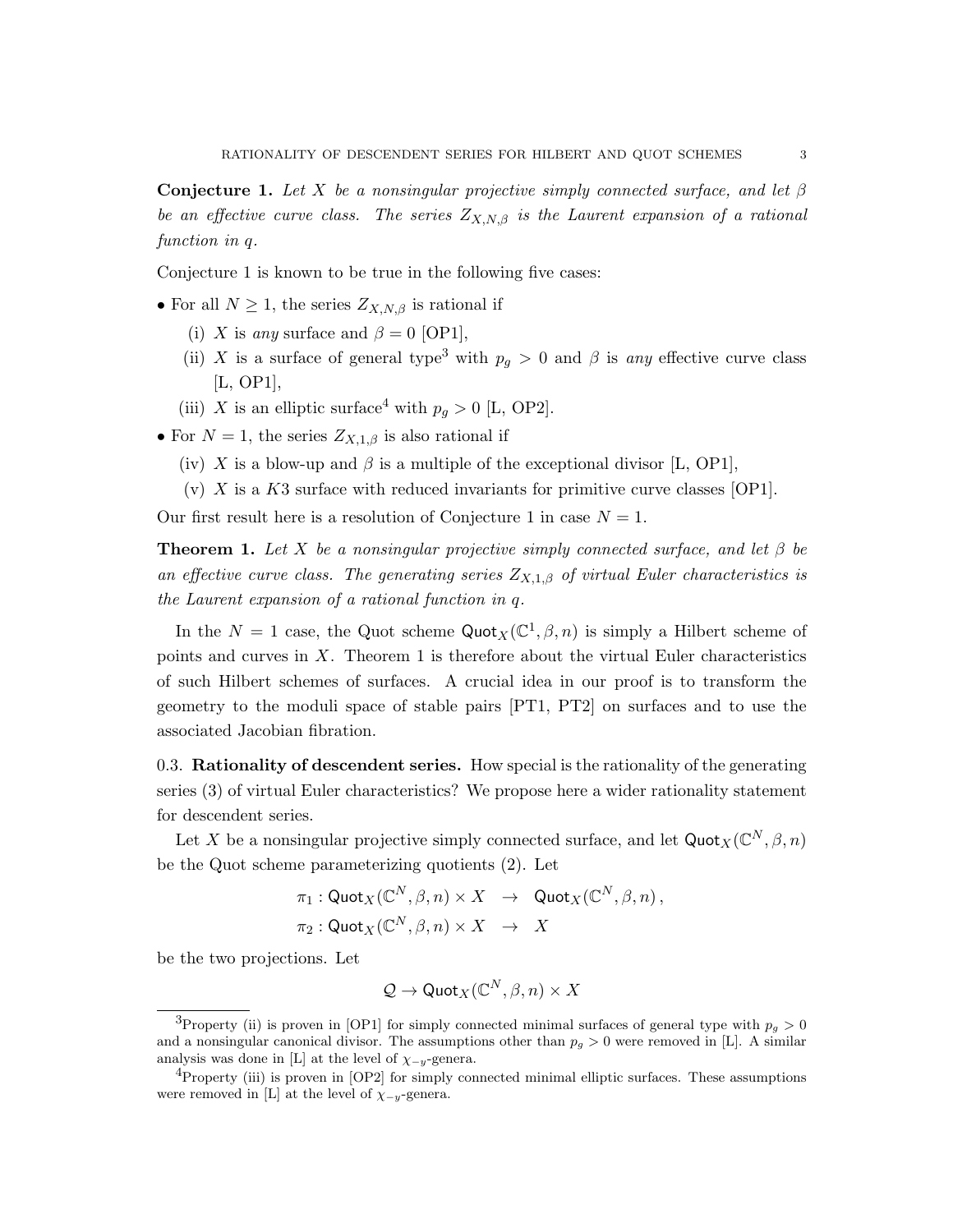be the universal quotient. For a K-theory class  $\alpha \in K^0(X)$ , we define

$$
\alpha^{[n]} = \mathbf{R} \pi_{1*}(\mathcal{Q} \otimes \pi_2^* \alpha) \in K^0(\mathsf{Quot}_X(\mathbb{C}^N, \beta, n))\,.
$$

A generalization of the series (3) of virtual Euler characteristics is defined as follows. Let  $\alpha_1, \ldots, \alpha_\ell \in K^0(X)$ , and let  $k_1, \ldots, k_\ell$  be non-negative integers. Set

$$
(4) \quad Z_{X,N,\beta}(\alpha_1,\ldots,\alpha_\ell\,|\,k_1,\ldots,k_\ell) =
$$

$$
\sum_{n\in\mathbb{Z}}q^n\cdot\int_{\left[\mathsf {Quot}_X(\mathbb{C}^N,\beta,n)\right]^{\text{vir}}} \mathsf {ch}_{k_1}(\alpha_1^{[n]})\cdots \mathsf{ch}_{k_\ell}(\alpha_\ell^{[n]})\,c(T^{\text{vir}}\mathsf {Quot})\,.
$$

The Chern characters in (4) may be viewed as descendent insertions. Hence, we view  $Z_{X, N, \beta}(\alpha_1, \ldots, \alpha_\ell | k_1, \ldots, k_\ell)$  as a descendent series.

**Conjecture 2.** The descendent series  $Z_{X,N,\beta}(\alpha_1, \ldots, \alpha_\ell | k_1, \ldots, k_\ell)$  is the Laurent expansion of a rational function in q.

We can prove Conjecture 2 in case either  $\beta = 0$  or  $N = 1$ .

**Theorem 2.** Let X be a nonsingular projective surface. For  $\beta = 0$ , the series

$$
Z_{X, N, 0}(\alpha_1, \ldots, \alpha_\ell \,|\, k_1, \ldots, k_\ell) \in \mathbb{Q}((q))
$$

is the Laurent expansion of a rational function in q.

**Theorem 3.** Let X be a nonsingular projective simply connected surface, and let  $\beta$  be an effective curve class. For  $N = 1$ , the series

$$
Z_{X,1,\beta}(\alpha_1,\ldots,\alpha_\ell\,|\,k_1,\ldots,k_\ell)\in\mathbb{Q}((q))
$$

is the Laurent expansion of a rational function in q.

The rationality statements for surfaces here are parallel to the rationality of the descendent series for stable pairs on 3-folds, see [P] for a survey and [PP1, PP2, PP3, PT1, PT2] for foundational results. Whether the descendent series (4) satisfy relations such as the Virasoro constraints for stable pairs [OOP, MOOP] is an interesting question for further study.

Descendent integrals against the (non-virtual) fundamental class of the Hilbert scheme of points of a surface have been studied by Carlsson [C]; the descendent series are proven to be quasi-modular. The virtual fundamental class regularizes the descendent geometry in two ways: the theory can be defined more generally for Quot schemes of quotients supported on curves *and* the answers are rational functions.

The study of the virtual invariants of Quot schemes of surfaces can also be considered in K-theory. For recent results and conjectures related to the rationality of descendent series in K-theory, see [AJLOP]. Section 3.2 of [AJLOP] also contains subsequent developments regarding Conjecture 2 for all surfaces with  $p_q > 0$ .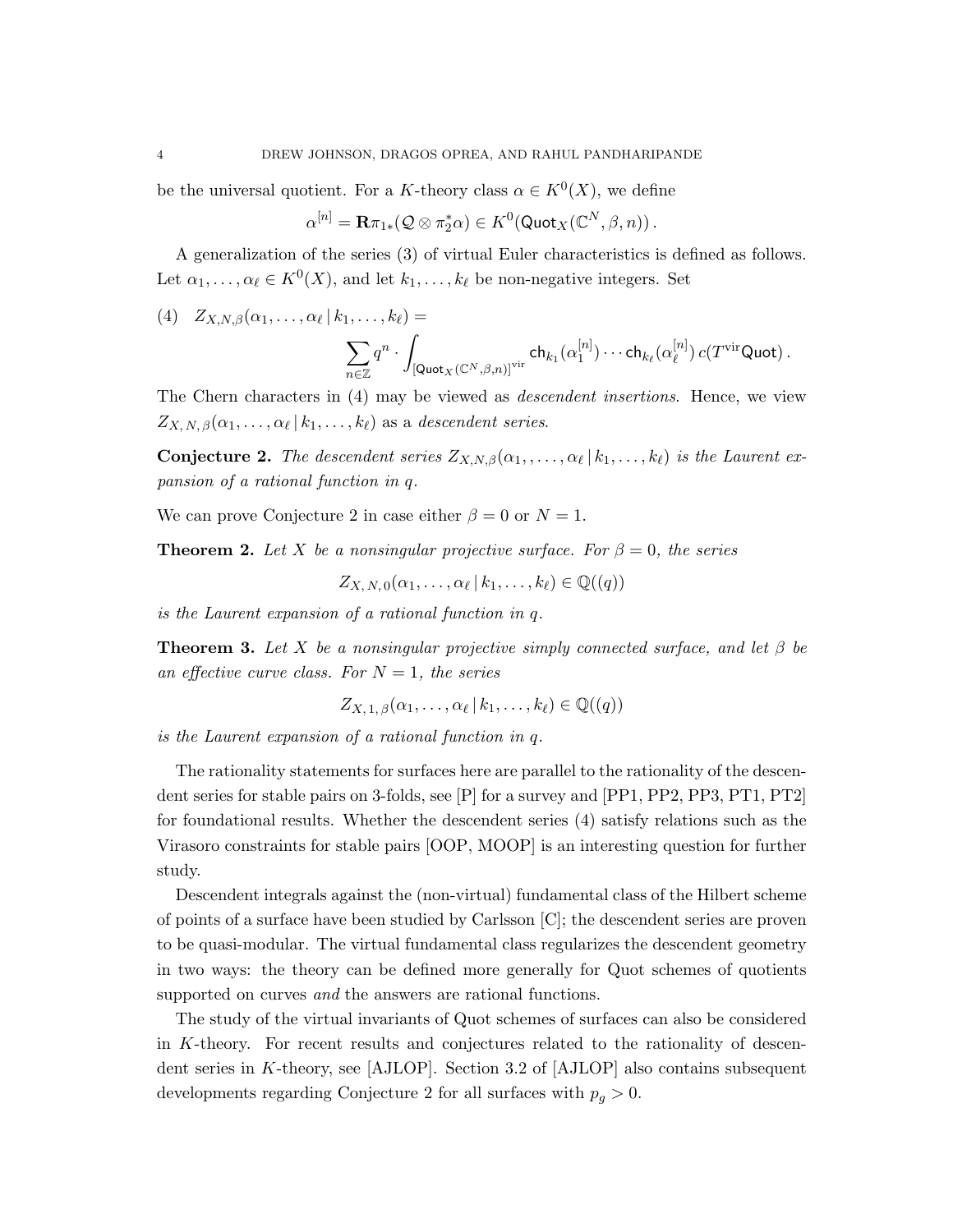0.4. Acknowledgments. Our study of the virtual Euler characteristics of the Quot scheme of surfaces was motivated in part by the Euler characteristic calculations of L. Göttsche and M. Kool  $|GK1, GK2|$  for the moduli spaces of rank 2 and 3 stable sheaves on surfaces. We thank A. Marian, W. Lim, A. Oblomkov, A. Okounkov, and R. Thomas for related discussions.

D. J. was supported by SNF-200020-182181. D. O. was supported by the NSF through grant DMS 1802228. R.P. was supported by the Swiss National Science Foundation and the European Research Council through grants SNF-200020-182181, ERC-2017-AdG-786580-MACI, SwissMAP, and the Einstein Stiftung. We thank the Shanghai Center for Mathematical Science at Fudan University for a very productive visit in September 2018 at the start of the project.

The project has received funding from the European Research Council (ERC) under the European Union Horizon 2020 Research and Innovation Program (grant No. 786580).

#### 1. Virtual Euler characteristics: Theorem 1

1.1. Obstruction theory. We start the proof of Theorem 1 with an explicit description of the Hilbert scheme and the obstruction theory in the  $N = 1$  case.

Let X be a nonsingular projective surface. When  $N = 1$ , the following isomorphism was proved in [F]:

$$
\mathsf{Quot}_X(\mathbb{C}^1, \beta, n) \simeq X^{[m]} \times \mathsf{Hilb}_{\beta}.
$$

Here,  $X^{[m]}$  is the Hilbert scheme of m points of X, Hilb<sub> $\beta$ </sub> is the Hilbert scheme of divisors of X in the class  $\beta$ , and

$$
m = n + \frac{\beta(\beta + K_X)}{2}.
$$

Under this isomorphism, each pair  $(Z, D) \in X^{[m]} \times Hilb<sub>\beta</sub>$  yields a short exact sequence

$$
0 \to I_Z(-D) \to \mathcal{O}_X \to Q \to 0 \, .
$$

The Hilbert scheme Hilb<sub>β</sub> parameterizes only pure dimension 1 subschemes. There is an Abel-Jacobi map

$$
\mathsf{AJ}_{\beta} : \mathsf{Hilb}_{\beta} \to \mathrm{Pic}^{\beta}(X) \,, \quad D \mapsto \mathcal{O}_X(D) \,,
$$

with fibers given by projective spaces of possibly varying dimension. As noted in [DKO],  $Hilb<sub>β</sub>$  carries a virtual fundamental class of dimension

$$
v\dim_{\beta}=\frac{\beta(\beta-K_X)}{2}.
$$

The virtual fundamental class of  $\text{Quot}_X(\mathbb{C}^1, \beta, n)$  was identified in [L] to equal

(5) 
$$
\left[\mathsf{Quot}_X(\mathbb{C}^1,\beta,n)\right]^{\text{vir}} = \mathsf{e}(\mathsf{B}) \cap \left(\left[X^{[m]}\right] \times \left[\mathsf{Hilb}_\beta\right]^{\text{vir}}\right)
$$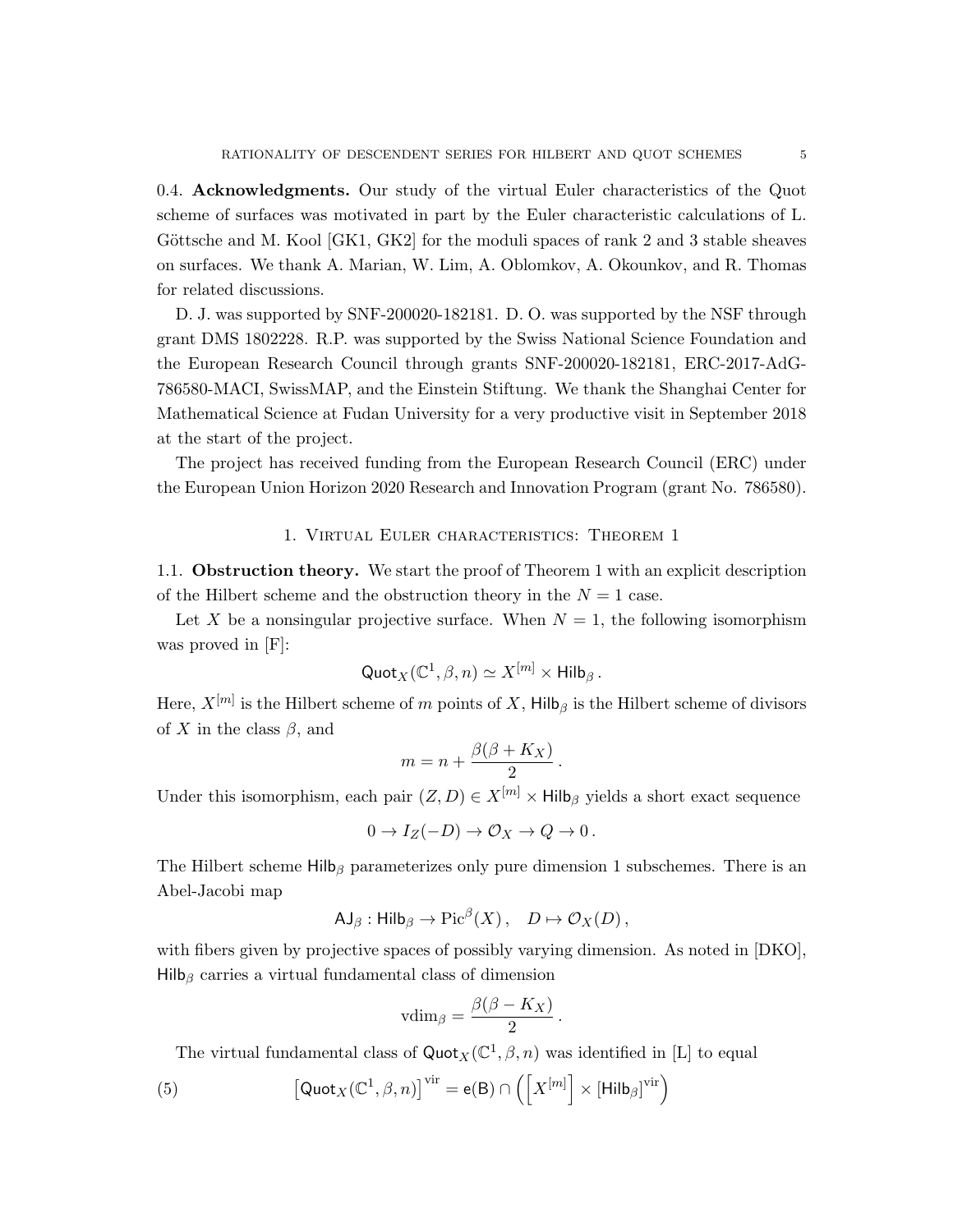where

$$
B = RHom_{\pi}(\mathcal{O}_{\mathcal{W}}, \mathcal{O}(\mathcal{D})).
$$

Here

$$
\mathcal{W} \subset X \times X^{[m]}, \ \mathcal{D} \subset X \times \mathsf{Hilb}_{\beta}
$$

are the universal families, and

$$
\pi: X \times X^{[m]} \times \mathsf{Hilb}_{\beta} \to X^{[m]} \times \mathsf{Hilb}_{\beta}
$$

is the projection.

When X is simply connected, the Hilbert scheme  $Hilb<sub>\beta</sub> = \mathbb{P}$  is a projective space of dimension  $h^0(\beta) - 1$ . The obstruction bundle for  $\text{Quot}_X(\mathbb{C}^1, \beta, n)$  given above simplifies to the expression found in [OP1]:

(6) 
$$
\mathsf{Obs} = (H^1(M) - H^0(M)) \otimes \mathcal{L} + \left(M^{[m]}\right)^{\vee} \otimes \mathcal{L} + \mathbb{C}^{p_g}.
$$

Here

$$
M=K_X-\beta
$$

and the superscript ( $|m|$  denotes the usual tautological bundle over the Hilbert scheme of points  $X^{[m]}$ . Furthermore,

$$
\mathcal{L}=\mathcal{O}_{\mathbb{P}}(1)\,.
$$

Theorem 1 is established whenever  $p_g > 0$ . For surfaces of positive Kodaira dimension, the claim follows by cases (ii) and (iii) discussed after Conjecture 1 in Section 0.2. The only remaining cases are  $K3$  surfaces and their successive blowups. Invariants of  $K3$ surfaces vanish unless  $\beta = n = 0$ , see [MOP1]. Theorem 6 of [L] determines the invariants of blowups in terms of explicit rational functions, see also Section 3.2.5 below.

We assume  $p_g = 0$  for the remainder of Section 1. Since  $\beta$  is an effective curve class, the condition  $p_g = 0$  implies

$$
H^{0}(M) = H^{0}(K_{X} - \beta) = 0.
$$

The obstruction bundle therefore further simplifies to

$$
\mathsf{Obs} = H^1(M) \otimes \mathcal{L} + \left(M^{[m]}\right)^\vee \otimes \mathcal{L}.
$$

1.2. **Rationality.** For a nonsingular scheme S endowed with a perfect obstruction theory and obstruction bundle Obs, the virtual Euler characteristic is given by

$$
e^{\text{vir}}(S) = \int_M e(\text{Obs}) \cdot \frac{c(TS)}{c(\text{Obs})}.
$$

In our situation (assuming  $p_g = 0$ ),

$$
e^{\text{vir}}(\text{Quot}_X(\mathbb{C}^1,\beta,n)) = \int_{X^{[m]} \times \mathbb{P}} c_1(\mathcal{L})^{h^1(\beta)} \cdot e\left(\mathcal{L} \otimes \left(M^{[m]}\right)^{\vee}\right) \cdot \frac{c(TX^{[m]}) \cdot c(\mathcal{L})^{\chi(\beta)}}{c\left(\mathcal{L} \otimes \left(M^{[m]}\right)^{\vee}\right)}.
$$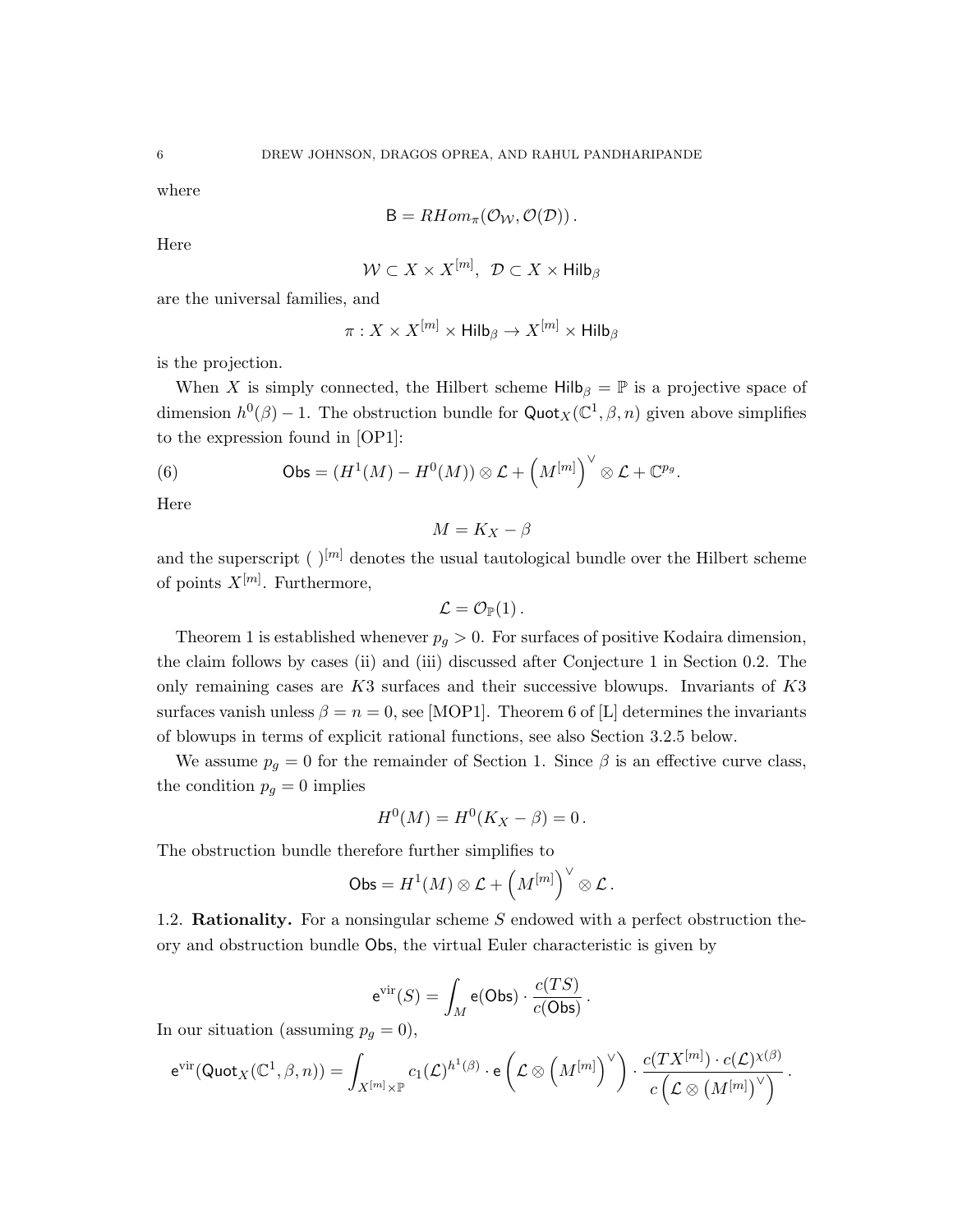We can integrate out the hyperplane class to reduce the dimension of the projective space to  $\chi(\beta) - 1$ . Theorem 1 follows from the following result.

**Proposition 1.** Let V be a finite dimensional vector space, and let  $M \rightarrow X$  be a line bundle over a nonsingular projective surface. The series

$$
Z_{X,M,V} = \sum_{n=0}^{\infty} q^n \cdot \int_{X^{[n]} \times \mathbb{P}(V)} e\left(\mathcal{L} \otimes \left(M^{[n]}\right)^{\vee}\right) \cdot \frac{c(TX^{[n]}) \cdot c(T\mathbb{P}(V))}{c\left(\mathcal{L} \otimes \left(M^{[n]}\right)^{\vee}\right)}
$$

is a rational function in q.

In fact, we will prove a stronger claim. For a rank r vector bundle  $E \to S$  over a scheme S with Chern roots  $x_1, \ldots, x_r$ , define

(7) 
$$
P_d(E) = \sum_{i=1}^r \frac{1}{(1+x_i)^d}.
$$

For a finite sequence  $B = (b_1, \ldots, b_\ell)$  of non-negative integers, we set

$$
P(E,B) = \prod_{i=1}^{\ell} P_i(E)^{b_i}.
$$

Write

$$
Z_{X,M}[a,B]=\sum_{n=0}^\infty q^n\cdot \int_{X^{[n]}} c_{n-a}\left(\left(M^{[n]}\right)^{\vee}\right)\cdot c(TX^{[n]})\cdot \frac{P\left(\left(M^{[n]}\right)^{\vee},B\right)}{c\left(\left(M^{[n]}\right)^{\vee}\right)}\,.
$$

**Proposition 2.** For all pairs  $(X, M)$ , non-negative integers a, and finite sequences B, the series  $Z_{X,M}[a, B]$  is a rational function in q.

Proposition 2 implies Proposition 1 by the following argument. Let  $\zeta = c_1(\mathcal{L})$  denote the hyperplane class on  $\mathbb{P}(V)$ . We analyze the expressions appearing in Proposition 1. First,

$$
\mathsf{e}\left(\mathcal{L}\otimes\left(M^{[n]}\right)^{\vee}\right)=\sum_{a=0}^{n}\zeta^a\cdot c_{n-a}\left(\left(M^{[n]}\right)^{\vee}\right)\,.
$$

Next, we write  $x_1, \ldots x_n$  for the Chern roots of  $M^{[n]}$ . We have

$$
\frac{1}{c\left(\mathcal{L}\otimes\left(M^{[n]}\right)^{\vee}\right)}=\prod_{i=1}^{n}\frac{1}{1-x_{i}+\zeta}.
$$

We expand

$$
\frac{1}{1 - x_i + \zeta} = \frac{1}{1 - x_i} \cdot \sum_{j=0}^{\infty} (-1)^j \cdot \zeta^j (1 - x_i)^{-j}
$$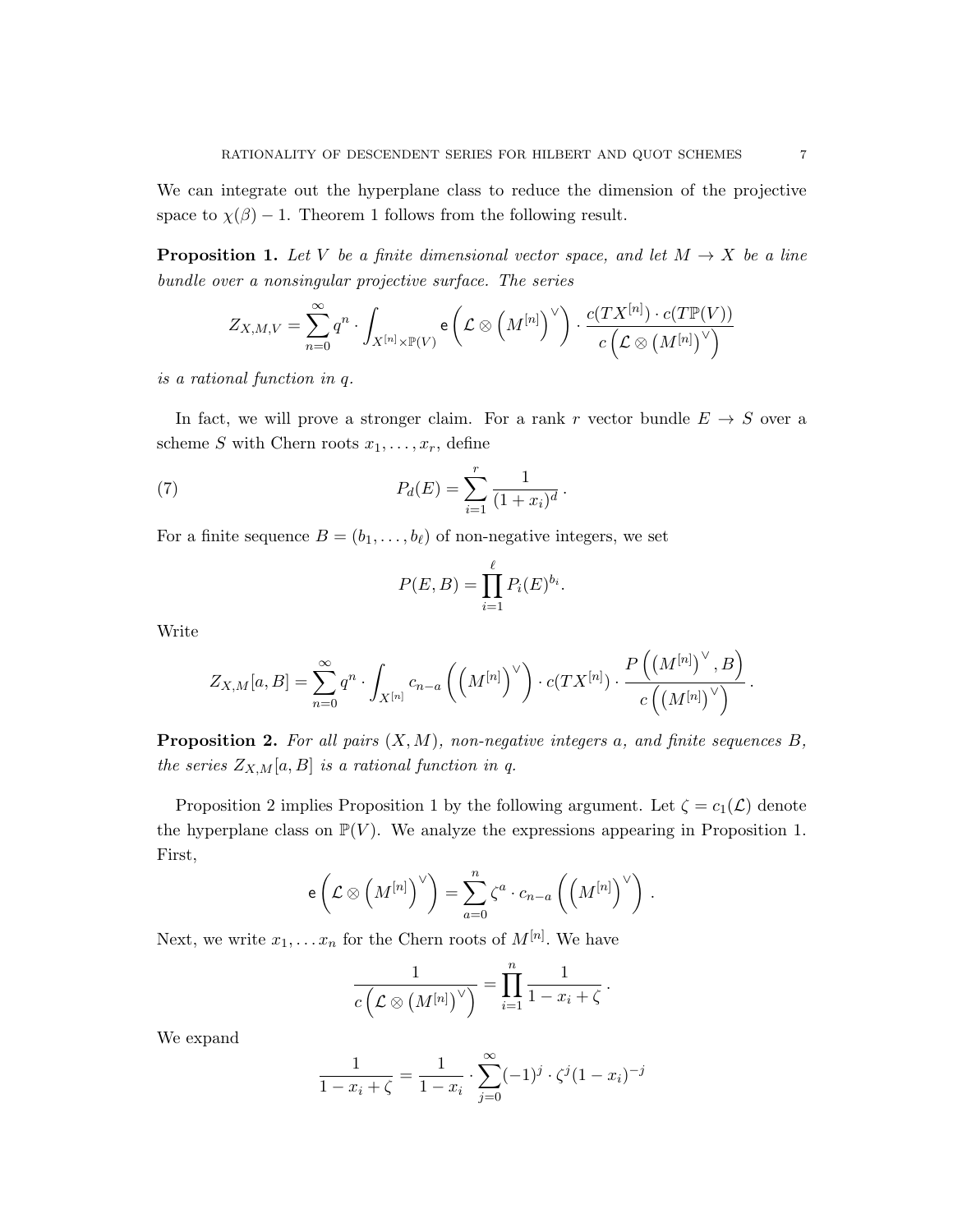which yields

$$
\frac{1}{c\left(\mathcal{L}\otimes(M^{[n]})^{\vee}\right)}=\frac{1}{c\left((M^{[n]})^{\vee}\right)}\cdot\left(\sum_{j=0}^{\infty}(-1)^{j}\zeta^{j}H_{j}\right),\,
$$

where

$$
H_j = \sum_{j_1 + \ldots + j_n = j} (1 - x_1)^{-j_1} \cdots (1 - x_n)^{-j_n}.
$$

The integral in Proposition 1 becomes

$$
\int_{X^{[n]} \times \mathbb{P}(V)} \left( \sum_{a=0}^{n} \zeta^a \cdot c_{n-a} \left( \left( M^{[n]} \right)^{\vee} \right) \right) \cdot \frac{c(TX^{[n]})}{c \left( \left( M^{[n]} \right)^{\vee} \right)} \cdot \left( \sum_{j=0}^{\infty} (-1)^j \zeta^j H_j \right) \cdot (1+\zeta)^{v}
$$

where dim  $V = v$ .

After integrating out  $\zeta$  over  $\mathbb{P}(V)$ , we are led to expressions of the form

$$
\int_{X^{[n]}} c_{n-a}\left(\left(M^{[n]}\right)^{\vee}\right) \cdot \frac{c(TX^{[n]})}{c\left(\left(M^{[n]}\right)^{\vee}\right)} \cdot H_j
$$

with  $a + j \le v - 1$ . Crucially, both a and j are bounded by dim  $V = v$ , independently of *n*. Furthermore, each  $H_j$  is symmetric in the Chern roots so can be expressed as a polynomial in the power sums

$$
P_d = \sum_{i=1}^{n} \frac{1}{(1 - x_i)^d}
$$

in a fashion which is independent of  $n$ . Explicitly, we have

$$
\sum_{j=0}^{\infty} t^j H_j = \exp\left(\sum_{d=1}^{\infty} \frac{t^d P_d}{d}\right).
$$

These remarks reduce the proof of Proposition 1 to Proposition 2.

### 1.3. Proof of Proposition 2.

1.3.1. Strategy. We will prove Proposition 2 in two steps:

- (i) We first reduce to special rational geometries via universality considerations.
- (ii) A geometric argument using the moduli space of stable pairs will be given for rational surfaces  $X$  with a sufficiently positive line bundle  $M$ .

1.3.2. Universality. Fix  $\ell \geq 0$ . We form the generating series

$$
Y_{X,M}^{(\ell)} = \sum_{B=(b_1,\ldots,b_\ell)} \frac{z_1^{b_1}}{b_1!} \cdots \frac{z_\ell^{b_\ell}}{b_\ell!} \sum_{n\geq 0} \sum_{a\geq 0} q^n t^a \cdot \int_{X^{[n]}} c_{n-a} \left(\left(M^{[n]}\right)^{\vee}\right) \, c(TX^{[n]}) \, \frac{P\left(\left(M^{[n]}\right)^{\vee},B\right)}{c\left(\left(M^{[n]}\right)^{\vee}\right)} \, .
$$

The above expression is multiplicative in the sense that if  $X = X_1 \sqcup X_2$ , then

(8) 
$$
Y_{X,M}^{(\ell)} = Y_{X_1,M_1}^{(\ell)} \cdot Y_{X_2,M_2}^{(\ell)},
$$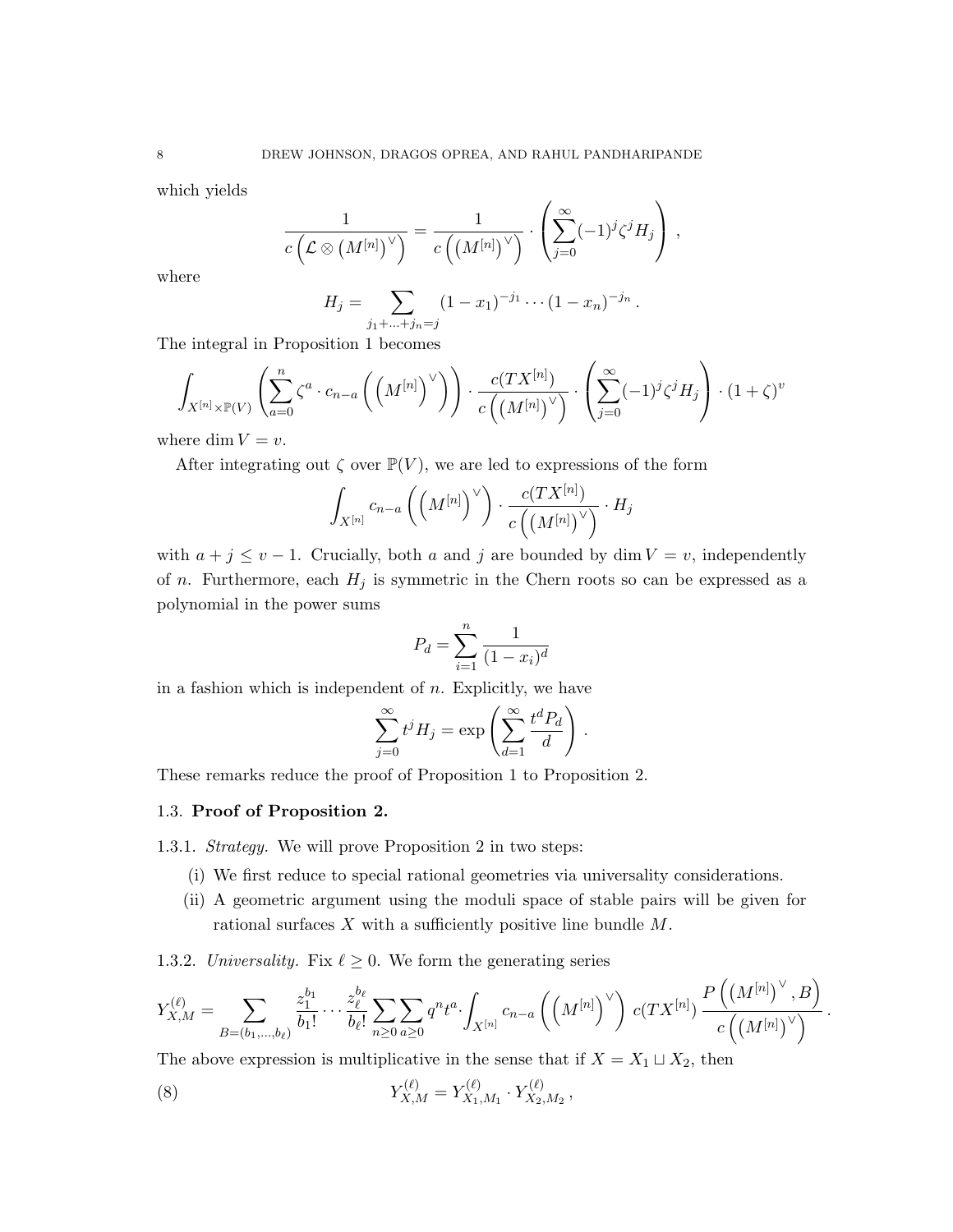where  $M_1, M_2$  are the restrictions of M to  $X_1, X_2$  respectively. Claim (8) is a consequence of the following observations

$$
X^{[n]} = \bigsqcup_{n_1 + n_2 = n} X_1^{[n_1]} \times X_2^{[n_2]}
$$

$$
M^{[n]} = \bigsqcup_{n_1 + n_2 = n} M_1^{[n_1]} \boxplus M_2^{[n_2]}
$$

$$
P_i\left(\left(M^{[n]}\right)^{\vee}\right) = \bigsqcup_{n_1 + n_2 = n} P_i\left(\left(M_1^{[n_1]}\right)^{\vee}\right) + P_i\left(\left(M_2^{[n_2]}\right)^{\vee}\right)
$$

The factorials in the definition of  $Y_{X,M}^{(\ell)}$  are engineered to offset the prefactors appearing in the binomial expansion  $P_i^{b_i}$  of the third identity above.

As a consequence of above multiplicativity and the arguments of [EGL], we have

$$
Y_{X,M}^{(\ell)} = A_1^{K_X^2} \cdot A_2^{\chi(\mathcal{O}_X)} \cdot A_3^{M \cdot K_X} \cdot A_4^{M^2},
$$

for universal series  $A_1, A_2, A_3, A_4$  in the variables  $q, t, z_1, \ldots, z_\ell$ . To prove Proposition 2, we must show that

Coefficient of 
$$
t^a z_1^{b_1} \cdots z_\ell^{b_\ell}
$$
 in  $A_1^{K_X^2} \cdot A_2^{\chi(\mathcal{O}_X)} \cdot A_3^{M \cdot K_X} \cdot A_4^{M^2}$ 

is a rational function in q.

Our method is to study special geometries  $(X, M)$ . Several choices are possible here<sup>5</sup>, for instance we could pick

- (a) X is the blowup of  $\mathbb{P}^2$  at 1 point and  $M = dH eE$ ,
- (b) X is the blowup of  $\mathbb{P}^2$  at 2 points and  $M = dH e_1E_1 e_2E_2$ .

For the arguments of the following subsection, we will require  $M$  sufficiently positive. For a concrete discussion, the results of  $[R]$  are useful. Specifically, if  $\kappa$  is a fixed integer, a line bundle M, assumed not to equal a multiple of  $(-K_X)$ , is  $\kappa$ -very ample provided that the following inequalities hold

- (a')  $d \ge e + \kappa$ ,  $e \ge \kappa$ ,
- (b')  $d \ge e_1 + e_2 + \kappa$ ,  $e_1 \ge \kappa$ ,  $e_2 \ge \kappa$ .

We will furthermore assume  $\rm^6$ 

(c) there exists a divisor L on X such that  $L \cdot M = 1$ .

Such an L can be chosen in the form

$$
L = d'H - e'E
$$
 or  $L = d'H - e'_1E_1 - e'_2E'_2$ 

provided

.

<sup>&</sup>lt;sup>5</sup>The simplest geometry  $X = \mathbb{P}^2$  places numerical restrictions leading, at least a priori, to less precise results regarding the denominators of the answers.

 ${}^{6}$ In the absence of (c), we have less control on the denominators of the rational functions thus obtained.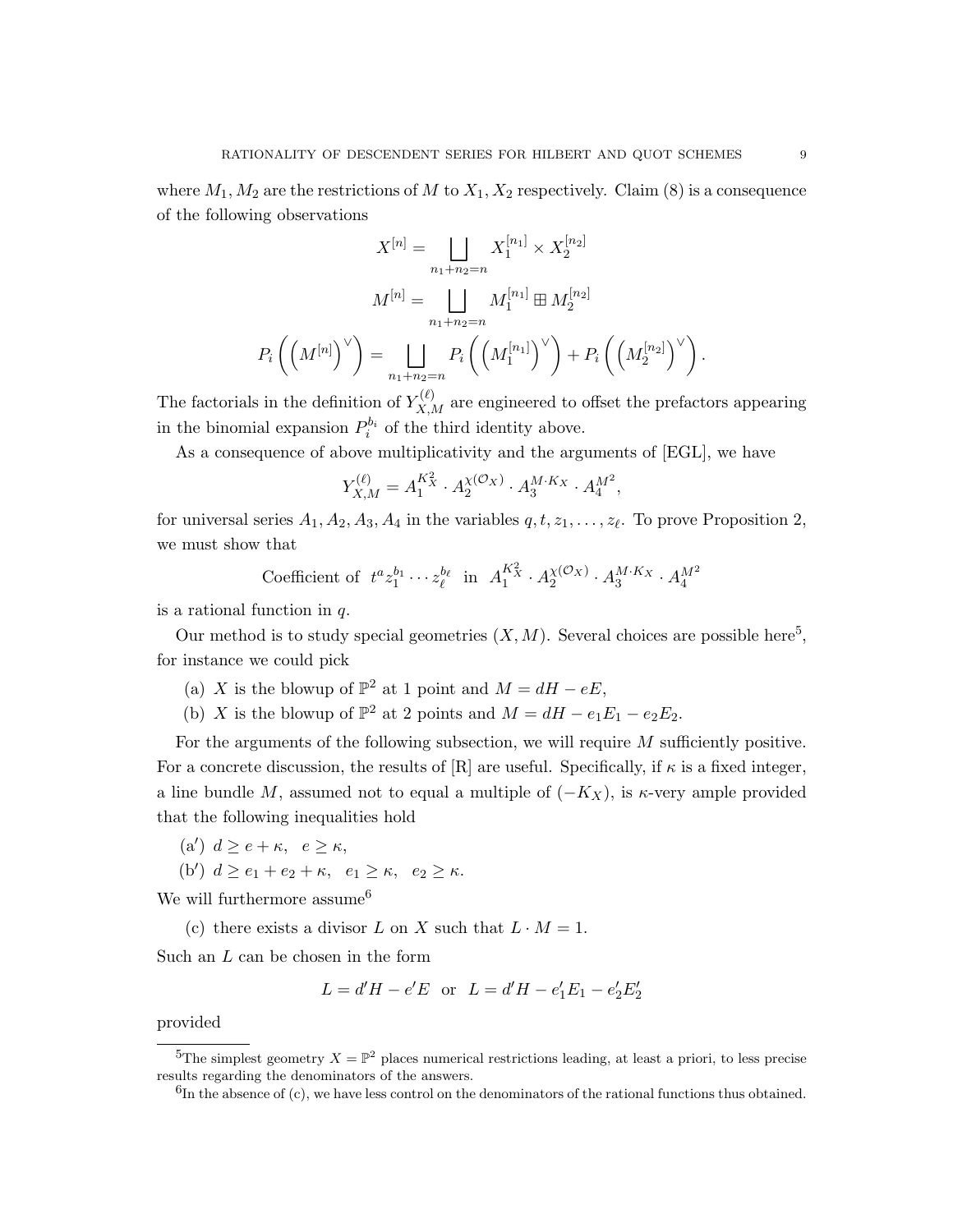(c')  $gcd(d, e) = 1$  and  $gcd(d, e_1, e_2) = 1$ .

To complete the proof of Proposition 2 for arbitrary geometries, we need the following result.

**Lemma 1.** Fix  $\ell \geq 0$  and  $\kappa > 0$ . Assume that for all  $0 \leq a \leq \kappa$ , and all nonnegative  $b_1, \ldots, b_\ell,$ 

Coefficient of 
$$
t^a z_1^{b_1} \cdots z_\ell^{b_\ell}
$$
 in  $A_1^{K_X^2} \cdot A_2^{\chi(\mathcal{O}_X)} \cdot A_3^{M \cdot K_X} \cdot A_4^{M^2}$ 

is a rational function in q for  $(X, M)$  as above. Then the same coefficients are rational in q for all pairs  $(X, M)$ .

Proof. Examples (a) and (b) give the rationality of the relevant coefficients in the expressions

$$
A_1^8 \cdot A_2 \cdot A_3^{-3d+e} \cdot A_4^{d^2-e^2}
$$
 and  $A_1^7 \cdot A_2 \cdot A_3^{-3d+e_1+e_2} \cdot A_4^{d^2-e_1^2-e_2^2}$ 

.

By varying  $d, e, e_1, e_2$  for sufficiently large values with respect to  $\kappa$  subject to the conditions above, we can reconstruct  $A_1, A_2, A_3, A_4$  and conclude that their corresponding coefficients are rational in q.

1.3.3. Special geometries. We verify here the hypotheses of Lemma 1 for pairs  $(X, M)$ satisfying all conditions above. The argument however applies more generally for sufficiently positive line bundles  $M \to X$ .

To keep the notation simple, we assume  $B = \emptyset$  throughout Section 1.3.3. Thus

(9) 
$$
Z_{X,M}[a] = \sum_{n\geq 0}^{\infty} q^n \cdot \int_{X^{[n]}} c_{n-a} \left( \left( M^{[n]} \right)^{\vee} \right) \cdot c(TX^{[n]}) \cdot s \left( \left( M^{[n]} \right)^{\vee} \right),
$$

where s denotes the Segre class. We will indicate how to proceed with the general case  $B \neq \emptyset$  in Section 1.3.7.

We begin by representing the Chern class  $c_{n-a}(M^{[n]})$  by a natural geometric cycle. To this end, we pick a general linear system  $|V|$  in  $|M|$  satisfying the following two properties:

- (i) dim  $|V| = a$ ,
- (ii) the curves in  $|V|$  are irreducible and reduced.

This can be achieved if the coefficient  $d$  of the hyperplane class in  $M$  is chosen sufficiently large. Specifically, by [KT, Proposition 5.1], the assumption (ii) is satisfied as soon as M is  $(2a + 1)$ -very ample. We write

$$
\pi:\mathcal{C}\to|V|
$$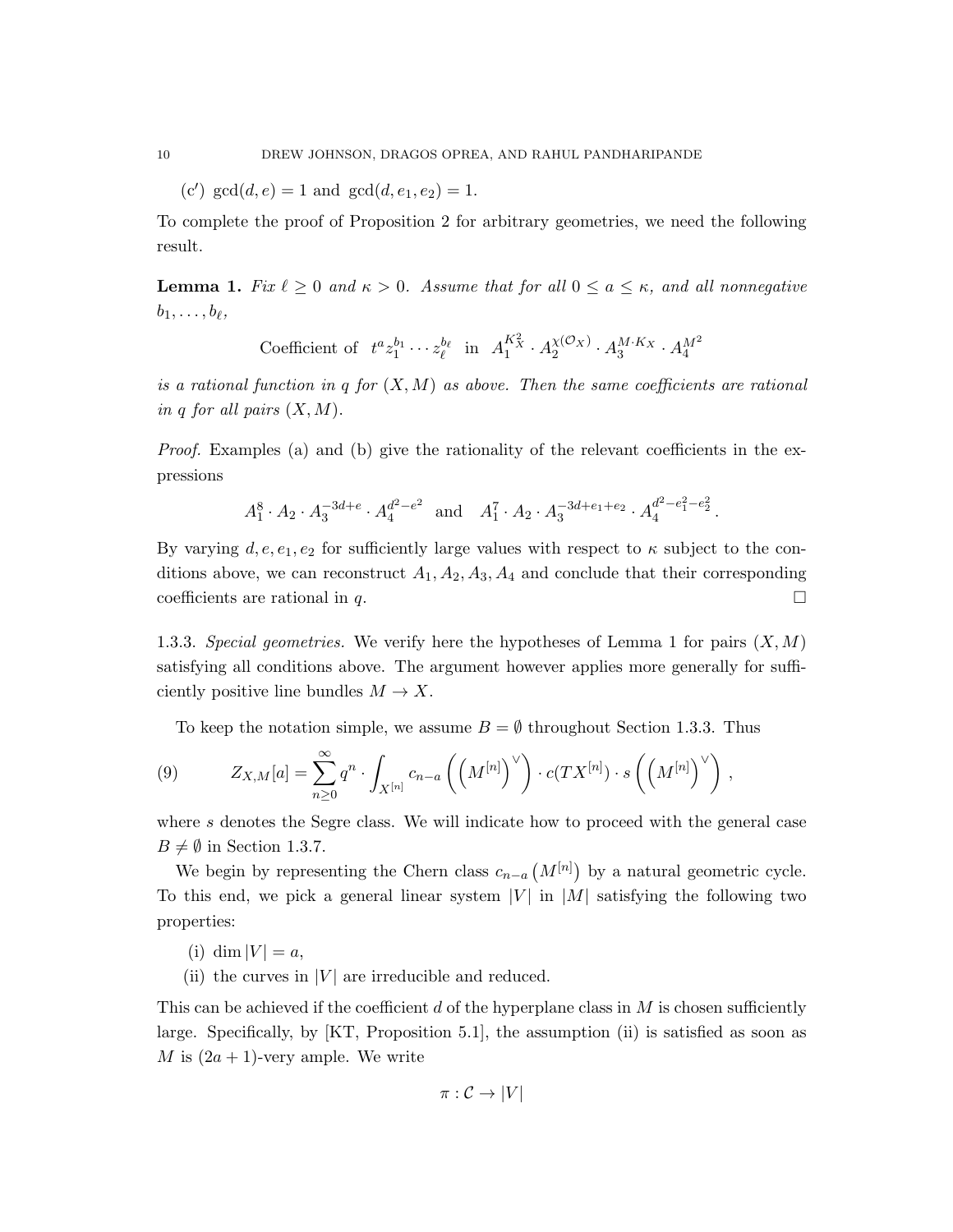for the universal curve. When regarded as the base of  $\pi$ , we write B instead of |V|. Let

$$
\pi: (\mathcal{C}/\mathcal{B})^{[n]}\rightarrow \mathcal{B}
$$

denote the relative Hilbert scheme of points. For all n, the space  $(\mathcal{C}/\mathcal{B})^{[n]}$  is a nonsingular projective variety of dimension

$$
\dim(\mathcal{C}/\mathcal{B})^{[n]} = n + a
$$

by  $[GS, Theorem 46]$ . The assertion uses the assumption that M is sufficiently positive, in particular, we need  $M$  to be a-very ample. Furthermore, we have a natural morphism

$$
j: (\mathcal{C}/\mathcal{B})^{[n]} \to X^{[n]}.
$$

Pick  $s_0, \ldots, s_a$  a basis for |V|, viewed as sections of M. Each section s of M induces a tautological section  $s^{[n]}$  of the bundle  $M^{[n]}$  via restriction

$$
\xi \to s_{\xi} \,, \quad s_{\xi} \in H^0(M \otimes \mathcal{O}_{\xi}) = M^{[n]}|_{\xi} \,.
$$

Here  $\xi \subset X$  is a length n subscheme of X. We therefore obtain sections

$$
s_0^{[n]}, \ldots, s_a^{[n]}
$$

of  $M^{[n]} \to X^{[n]}$ . The degeneracy locus of these sections consists of subschemes  $\xi$  of X such that

$$
\xi\subset \mathcal{C}_b
$$

for some curve  $\mathcal{C}_b$  of the linear system |V|. We therefore conclude

(10) 
$$
j_{\star}(\mathcal{C}/\mathcal{B})^{[n]} = c_{n-a}(M^{[n]}) \cap \left[X^{[n]}\right].
$$

We can rewrite (9) using equality (10) as

$$
Z_{X,M}[a] = \sum_{n=0}^{\infty} q^n \cdot \int_{X^{[n]}} c_{n-a} \left( \left( M^{[n]} \right)^{\vee} \right) \cdot c(TX^{[n]}) \cdot s \left( \left( M^{[n]} \right)^{\vee} \right)
$$
  
= 
$$
\sum_{n=0}^{\infty} q^n (-1)^{n-a} \int_{(C/\mathcal{B})^{[n]}} j^{\star} c(TX^{[n]}) \cdot j^{\star} s \left( \left( M^{[n]} \right)^{\vee} \right)
$$
  
= 
$$
(-1)^a Z_{C/\mathcal{B},M}(-q),
$$

where we define

$$
Z_{\mathcal{C}/\mathcal{B},\,M}(q) = \sum_{n=0}^{\infty} q^n \int_{(\mathcal{C}/\mathcal{B})^{[n]}} j^{\star}c\left(TX^{[n]} - \left(M^{[n]}\right)^{\vee}\right) .
$$

We prove the rationality of  $Z_{\mathcal{C}/\mathcal{B}, M}$ . The key step is to show that the generating series encodes expressions of the form

(\*) 
$$
(-1)^n (p_1(n) + 2^n \cdot p_2(n))
$$
 for polynomials  $p_1, p_2$ .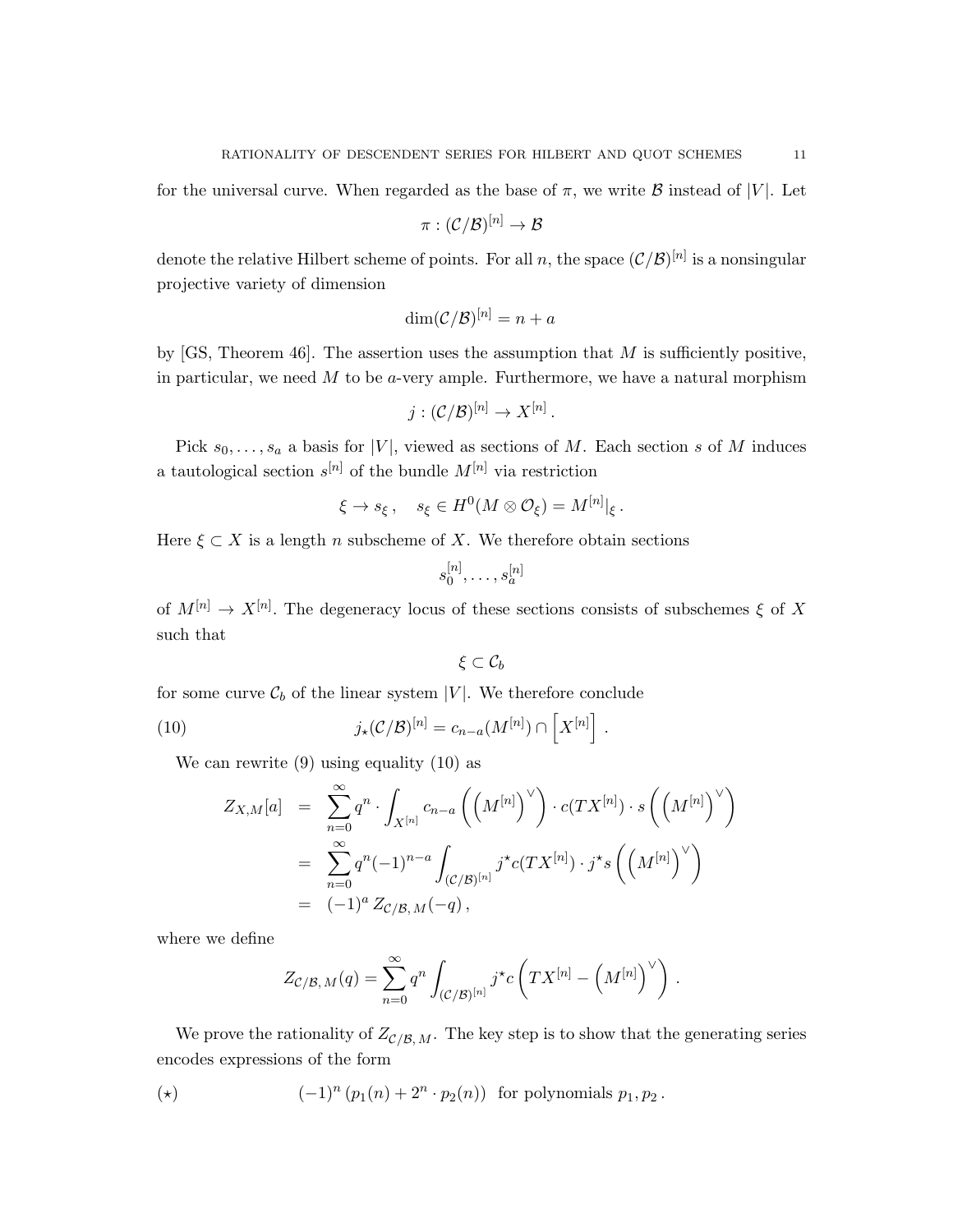Series of the form

$$
\sum_{n=0}^{\infty} (-1)^n (p_1(n) + 2^n \cdot p_2(n)) q^n
$$

are rational functions in  $q$ <sup>7</sup>. Hence, we will deduce Proposition 2 from the following result.

**Lemma 2.** For sufficiently positive line bundles  $M \to X$  satisfying conditions (a'), (b'), and (c'), and families of curves  $C \rightarrow \mathcal{B}$  satisfying (i) and (ii), the expression

(11) 
$$
\int_{(C/B)^{[n]}} j^{\star} c\left(TX^{[n]} - \left(M^{[n]}\right)^{\vee}\right)
$$

is of the form  $(\star)$  for polynomials  $p_1(n)$  and  $p_2(n)$ .

1.3.4. Proof of Lemma 2. We let  $\mathcal{H} \to \mathcal{C}$  denote a relatively ample line bundle for the family

$$
\pi:\mathcal{C}\to\mathcal{B}.
$$

For instance, we may pick

$$
\mathcal{H} = j^{\star} L
$$

for the line bundle L whose existence was assumed in (c). Then,  $H$  has fiber degree 1.

The following structures will play an important role in the proof of Lemma 2:

- (i) the relative moduli space  $\mathfrak{M} \to \mathcal{B}$  of torsion free rank 1 sheaves of degree 0 over the fibers of  $\pi : \mathcal{C} \to \mathcal{B}$ ,
- (ii) the universal sheaf

$$
\mathcal{J}\to \mathfrak{M}\times_{\mathcal{B}}\mathcal{C}
$$

constructed in [AK] for families of reduced irreducible curves,

(iii) the universal subscheme

$$
\mathcal{Z}_n \hookrightarrow (\mathcal{C}/\mathcal{B})^{[n]} \times_{\mathcal{B}} \mathcal{C},
$$

(iv) the universal subscheme  $\mathcal{W}_n$  of  $X^{[n]} \times X$ .

We write

$$
\widehat{\pi}:\mathfrak{M}\times_{\mathcal{B}}\mathcal{C}\to\mathfrak{M}
$$

for the base change of  $\pi : \mathcal{C} \to \mathcal{B}$ . We consider the sheaves

$$
\mathcal{J}\,,\mathcal{H}\rightarrow\mathfrak{M}\times_{\mathcal{B}}\mathcal{C}
$$

where pullback from  $\mathcal C$  is understood for the second line bundle. We set

$$
p_n:\mathbb{P}_n=\mathbb{P}\left(\widehat{\pi}_*(\mathcal{J}\otimes\mathcal{H}^n)\right)\to\mathfrak{M}.
$$

<sup>&</sup>lt;sup>7</sup>As a consequence, the denominators of the series of Euler characteristics (3) are products of  $1 - q$ and  $1 - 2q$  with various exponents. The same assertion holds true for the descendent series of Theorem 3. The example of Subsection 3.2.4 with  $\beta = 0$  also has the same denominators.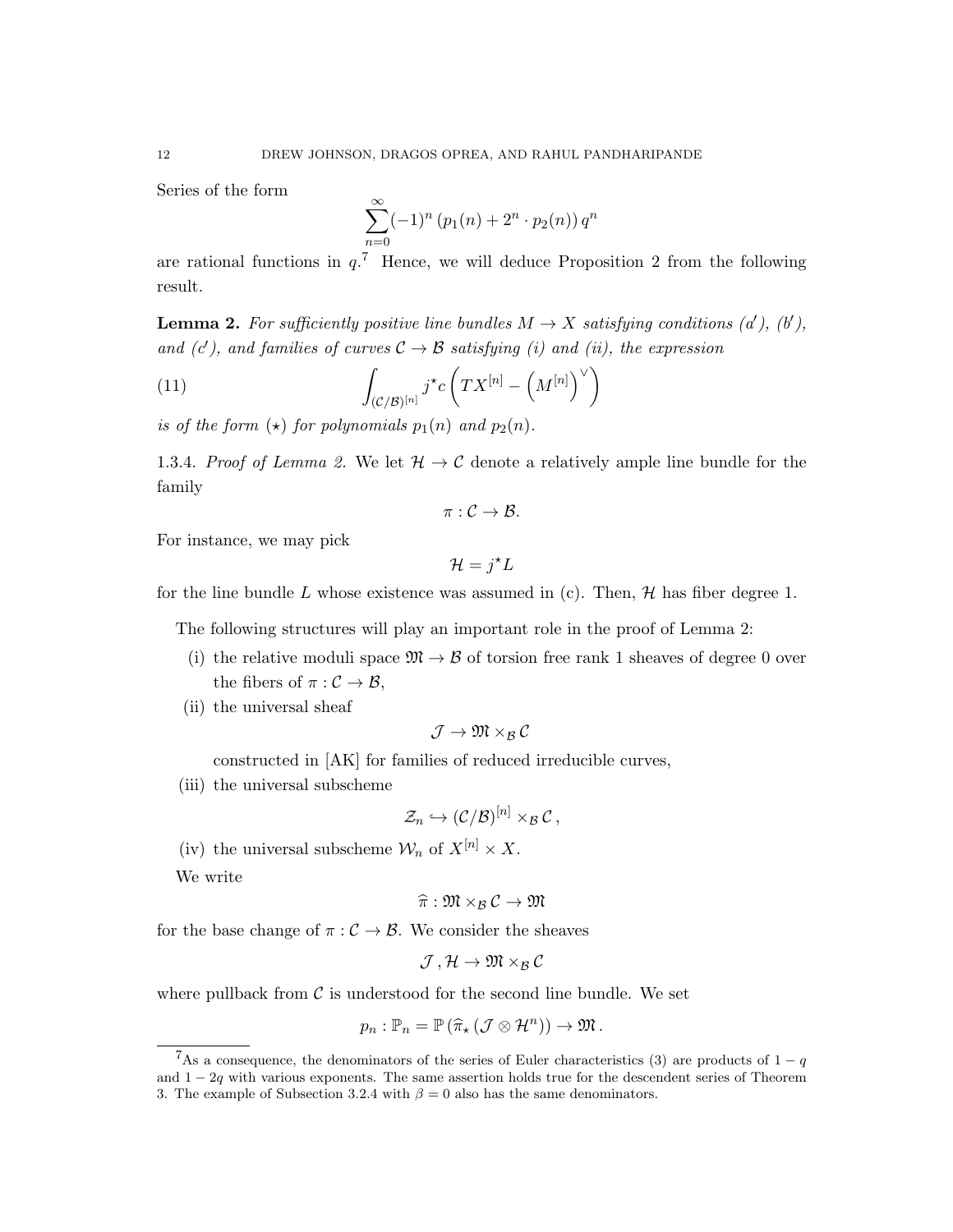For *n* sufficiently large,  $\mathbb{P}_n$  has fibers of constant dimension (by cohomology vanishing), so  $\mathbb{P}_n$  a projective bundle over  $\mathfrak{M}$ . We write

$$
\zeta_n=\mathcal{O}_{\mathbb{P}_n}(1)\,.
$$

We will regard the relative Hilbert scheme  $(\mathcal{C}/\mathcal{B})^{[n]}$  as a (subspace of the) moduli space  $P$  of stable pairs

$$
(F, s: \mathcal{O}_X \to F)
$$

on  $X$  as explained in [PT2, Proposition B8]. Here,

$$
c_1(F) = c_1(M), \quad \chi(F) = 1 - g + n,
$$

with g denoting the arithmetic genus of the linear series  $|M|$ . We furthermore require that the support of F be contained in  $\mathcal{B} = |V|$ . The correspondence between the relative Hilbert scheme and stable pairs can be summarized as follows. For each subscheme

 $\xi\subset \mathcal{C}_b$ ,

the canonical sequence

$$
0 \to I_{\xi} \to \mathcal{O}_{\mathcal{C}_b} \to \mathcal{O}_{\xi} \to 0
$$

dualizes to

$$
0 \to \mathcal{O}_{\mathcal{C}_b} \to Hom_{\mathcal{C}_b}(I_{\xi}, \mathcal{O}) \to \mathcal{E}xt^1_{\mathcal{C}_b}(\mathcal{O}_{\xi}, \mathcal{O}) \to 0,
$$

where the last term has dimension zero and length  $n$ . Setting

$$
F = I_{\xi}^{\vee} = Hom_{\mathcal{C}_b}(I_{\xi}, \mathcal{O}),
$$

we obtain a stable pair

$$
s:\mathcal{O}_X\to F
$$

on  $X$  with the stated numerical invariants. By a result of  $[PT2]$ ,

$$
Ext_{\mathcal{C}_b}^{\geq 1}(I_{\xi}, \mathcal{O}) = 0.
$$

Hence, the above dual can be interpreted as  $RHom_{\mathcal{C}_b}(I_{\xi}, \mathcal{O})$  in the derived category.

As a consequence of the above identifications, there is a natural morphism

(12) 
$$
\tau_n: (\mathcal{C}/\mathcal{B})^{[n]} \to \mathbb{P}_n,
$$

Indeed, for the moduli space of stable pairs, we have a natural morphism

(13) 
$$
\mathcal{P} \to \mathfrak{M}, \quad (F, s: \mathcal{O}_X \to F) \mapsto F \otimes \mathcal{H}^{-n}.
$$

We used here that H has fiber degree 1, so that the twist  $F \otimes H^{-n}$  has fiber degree 0. The fiber of the morphism (13) over a sheaf  $J \in \mathfrak{M}$  is

$$
\mathbb{P} H^0(J \otimes \mathcal{H}^n) \, .
$$

The universal structure

$$
\mathcal{Z}_n \, \hookrightarrow \, (\mathcal{C}/\mathcal{B})^{[n]} \times_{\mathcal{B}} \mathcal{C} \, \rightarrow \, \mathbb{P}_n \times_{\mathcal{B}} \mathcal{C} \, \rightarrow \, \mathfrak{M} \times_{\mathcal{B}} \mathcal{C}
$$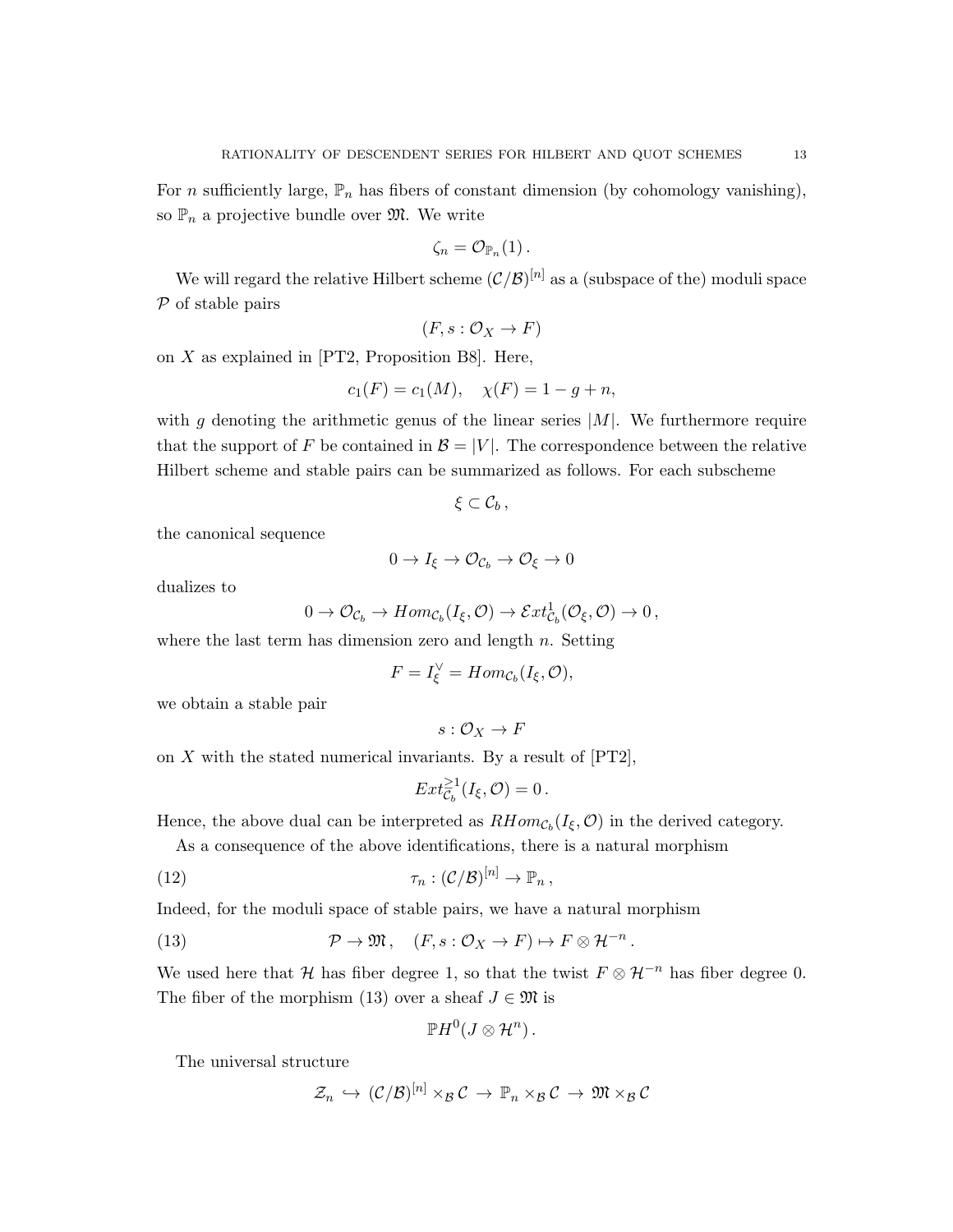satisfies

(14) 
$$
\mathcal{I}_{\mathcal{Z}_n}^{\vee} = \mathcal{J} \otimes \mathcal{H}^n \otimes \zeta_n.
$$

In the above, duals are interpreted in the derived category.

We now examine the integrand which appears in Lemma 2. The following tautological structures over  $\mathfrak{M}$  will be needed in the analysis.

(A) Consider the diagram

$$
\begin{array}{ccc}\n & C & \xrightarrow{j} & X \\
 & \downarrow^{\pi} & \\
\mathfrak{M} & \xrightarrow{p} & \mathcal{B}\n\end{array}
$$

For a bundle  $W \to X$ , we define

$$
\overline{W} = p^* \mathbf{R} \pi_* j^* W \to \mathfrak{M}.
$$

(B) Consider the diagram

$$
C \times_B \mathfrak{M} \longrightarrow C.
$$
  

$$
\downarrow_{\widehat{\pi}}
$$
  

$$
\mathfrak{M}
$$

For a bundle  $\mathcal{V} \to \mathcal{C}$ , we set

$$
\mathcal{V}_n \to \mathfrak{M}, \qquad \mathcal{V}_n = \mathbf{R} \widehat{\pi}_\star (\mathcal{V} \otimes \mathcal{J}^\vee \otimes \mathcal{H}^{-n}),
$$
  

$$
\mathcal{V}'_n \to \mathfrak{M}, \qquad \mathcal{V}'_n = \text{Ext}^\bullet_{\widehat{\pi}}(\mathcal{J}^\vee \otimes \mathcal{H}^{-n}, \mathcal{V}),
$$
  

$$
\mathcal{V}^+ \to \mathfrak{M}, \qquad \mathcal{V}^+ = \text{Ext}^\bullet_{\widehat{\pi}}(\mathcal{J}^\vee, \mathcal{V} \otimes \mathcal{J}^\vee).
$$

Pullbacks from the factors were suppressed in the expressions above. In particular, the above constructions make sense and will be used for bundles  $V$  pulled back from X.

By relative duality, we have

(15) 
$$
\mathcal{V}'_n = \operatorname{Ext}^{\bullet}_{\widehat{\pi}}(\mathcal{J}^{\vee} \otimes \mathcal{H}^{-n}, \mathcal{V})
$$

$$
= \operatorname{Ext}^{\bullet}_{\widehat{\pi}}(\mathcal{V}, \mathcal{J}^{\vee} \otimes \mathcal{H}^{-n} \otimes \omega_{\mathcal{C}/\mathcal{B}})^{\vee}[1]
$$

$$
= \mathbf{R}\widehat{\pi}_{\star}(\mathcal{J}^{\vee} \otimes \mathcal{H}^{-n} \otimes \mathcal{V}^{\vee} \otimes \omega_{\mathcal{C}/\mathcal{B}})^{\vee}[1]
$$

$$
= (\mathcal{V}^{\vee} \otimes \omega_{\mathcal{C}/\mathcal{B}})^{\vee}_{n}[1].
$$

The above constructions make sense for K-theory classes  $V$  as well.

Returning to Lemma 2, we now compute the pullbacks of the various tautological structures under the morphism

$$
j: (\mathcal{C}/\mathcal{B})^{[n]} \to X^{[n]}.
$$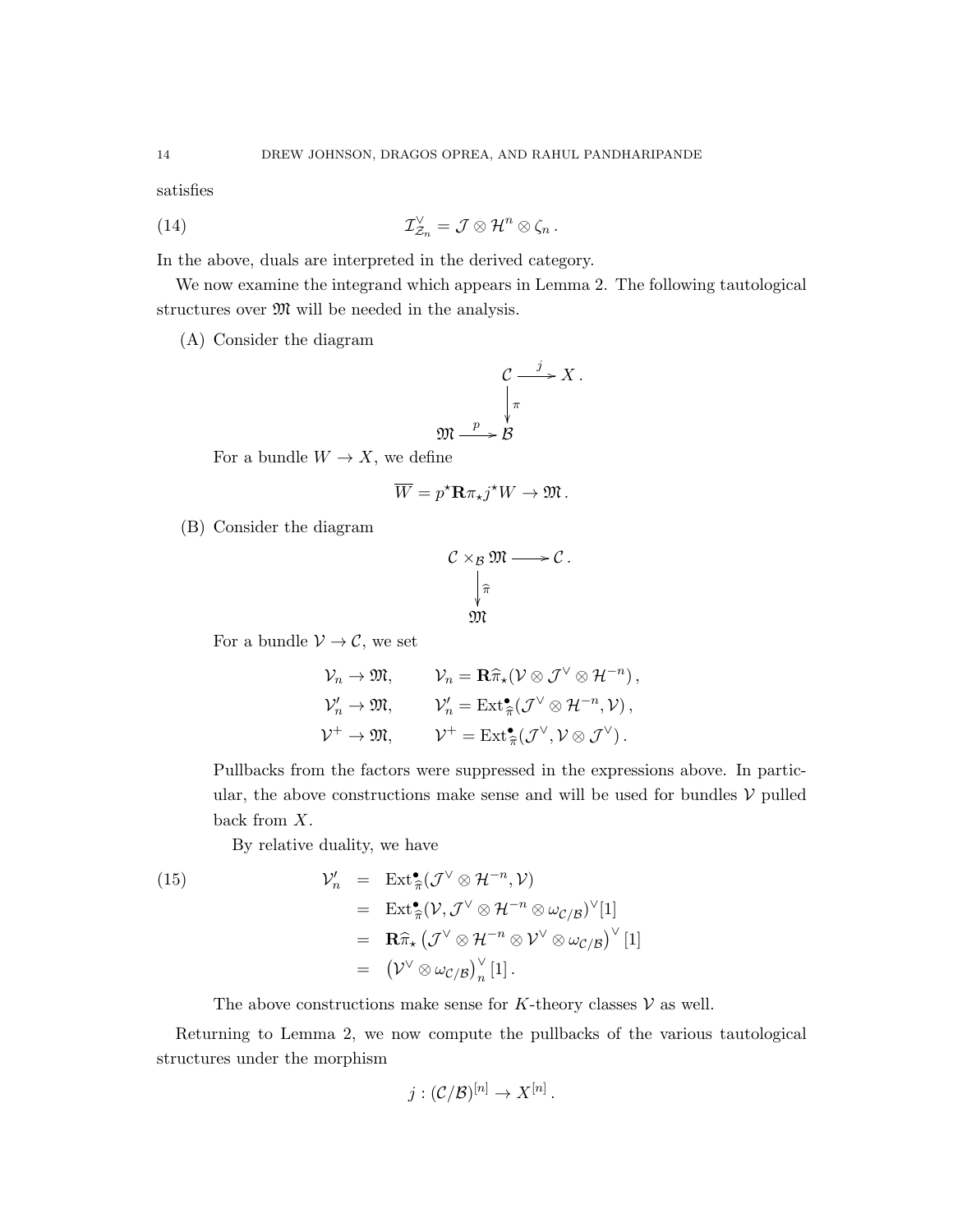**Lemma 3.** There are K-theory classes  $\alpha, \beta$  on C and  $\gamma$  on M for which

$$
j^{\star}\left(TX^{[n]} - \left(M^{[n]}\right)^{\vee}\right) = \gamma + \alpha_n \cdot \zeta_n^{-1} + (\beta_n)^{\vee} \cdot \zeta_n
$$

over  $(C/\mathcal{B})^{[n]} \to \mathbb{P}_n \to \mathfrak{M}$ . Furthermore,  $\alpha$  has rank  $-1$  and  $\beta$  has rank  $0$ .

Proof. We compute the two pullbacks separately.

(i) First, recall

$$
M^{[n]} = {\bf R} {\mathrm{pr}}_{\star}(M \otimes {\mathcal O}_{{\mathcal W}_n})
$$

where  $\mathcal{W}_n$  denotes the universal subscheme on  $X^{[n]} \times X$  and

$$
\text{pr}: X^{[n]} \times X \to X^{[n]}.
$$

The pullbacks on M are omitted.

The pullback under  $j$  is computed via the fibers of

$$
\pi: (\mathcal{C}/\mathcal{B})^{[n]}\times_\mathcal{B}\mathcal{C}\to (\mathcal{C}/\mathcal{B})^{[n]}\,.
$$

We find

$$
j^{\star}M^{[n]} = \mathbf{R}\pi_{\star}(M \otimes \mathcal{O}_{\mathcal{Z}_n}).
$$

Writing in K-theory

$$
\mathcal{O}_{\mathcal{Z}_n} = \mathcal{O} - \mathcal{I}_{\mathcal{Z}_n} = \mathcal{O} - \mathcal{J}^\vee \cdot \mathcal{H}^{-n} \cdot \zeta_n^{-1}
$$

via equation (14), we obtain

(16) 
$$
j^{\star}M^{[n]} = \overline{M} - M_n \cdot \zeta_n^{-1}.
$$

Here, we have used the notations introduced in (A) and (B) above applied to the line bundle  $M \to \mathcal{C} \to X$ .

(ii) We now turn to  $j^*TX^{[n]}$ . The alternating sum

$$
\mathcal{O}^{[n]}-TX^{[n]}+\left((K_X)^{[n]}\right)^\vee
$$

computes fiber by fiber the complex

$$
\operatorname{Ext}^0(\mathcal{O}_W, \mathcal{O}_W) - \operatorname{Ext}^1(\mathcal{O}_W, \mathcal{O}_W) + \operatorname{Ext}^2(\mathcal{O}_W, \mathcal{O}_W)
$$

for subschemes  $W$  of  $X$ . In families,

(17) 
$$
j^{\star} \left( \mathcal{O}^{[n]} - TX^{[n]} + \left( (K_X)^{[n]} \right)^{\vee} \right) = j^{\star} \mathrm{Ext}^{\bullet}_{X}(\mathcal{O}_{\mathcal{W}_n}, \mathcal{O}_{\mathcal{W}_n})
$$

where the subscript  $X$  indicates the relative Ext's over the projection

 $\mathrm{pr}: X^{[n]} \times X \to X^{[n]}.$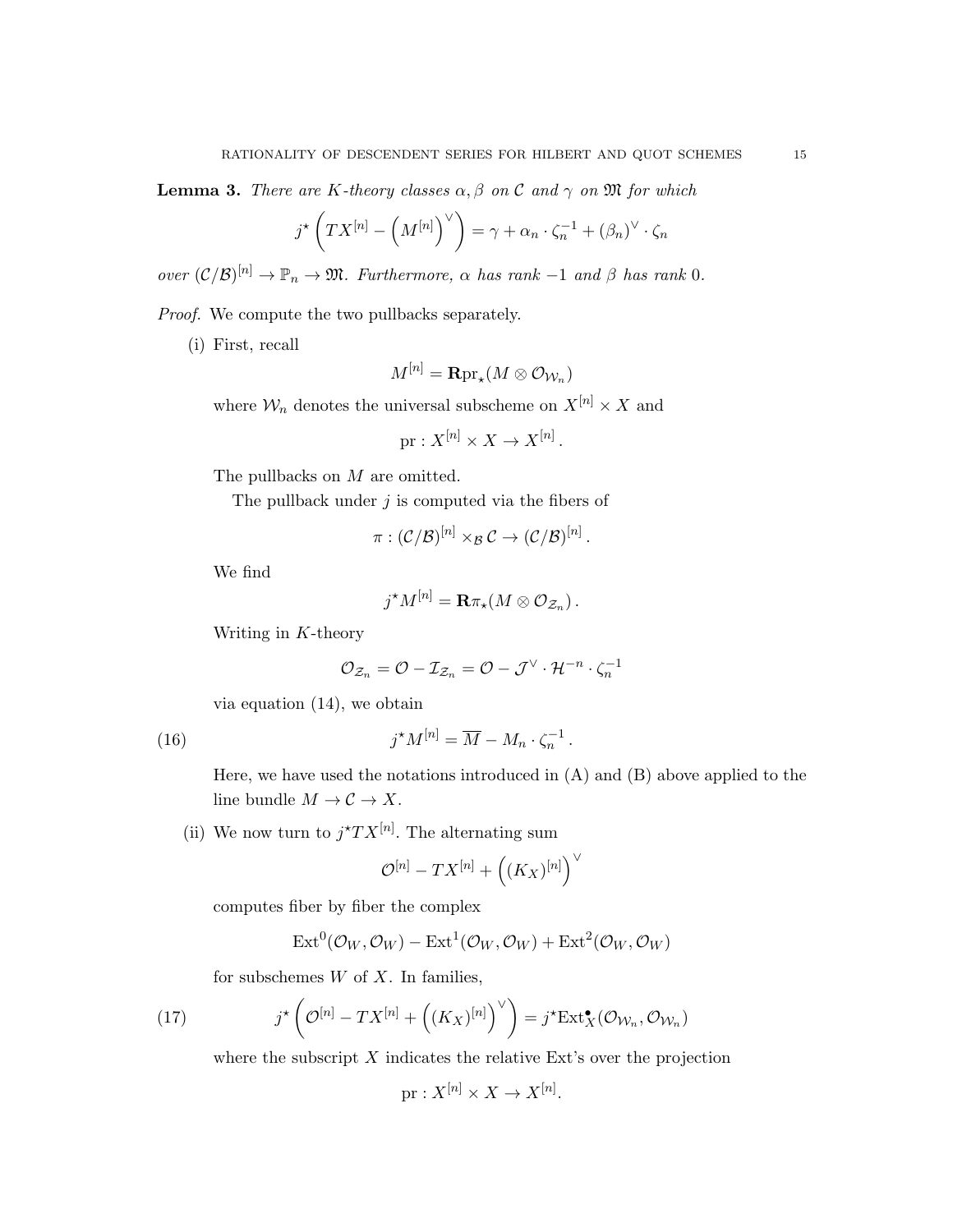We seek to relate the relative  $\text{Ext}^{\bullet}_{X}$  and  $\text{Ext}^{\bullet}_{\mathcal{C}/\mathcal{B}}$  where the second Ext is computed via the projection

$$
\pi: (\mathcal{C}/\mathcal{B})^{[n]} \times_{\mathcal{B}} \mathcal{C} \to (\mathcal{C}/\mathcal{B})^{[n]}.
$$

The key identity is

(18) 
$$
j^{\star} \mathrm{Ext}^{\bullet}_{X}(\mathcal{O}_{\mathcal{W}_n}, \mathcal{O}_{\mathcal{W}_n}) = \mathrm{Ext}^{\bullet}_{\mathcal{C}/\mathcal{B}}(\mathcal{O}_{\mathcal{Z}_n}, \mathcal{O}_{\mathcal{Z}_n}) - \mathrm{Ext}^{\bullet}_{\mathcal{C}/\mathcal{B}}(\mathcal{O}_{\mathcal{Z}_n} \otimes \mathcal{N}, \mathcal{O}_{\mathcal{Z}_n}).
$$

Here,  $\mathcal N$  is the conormal bundle of the inclusion

$$
\iota:\mathcal{C}\hookrightarrow\mathcal{B}\times X,
$$

so that

$$
0 \to \mathcal{N} \to \iota^{\star} \Omega_{\mathcal{B} \times X/\mathcal{B}} \to \Omega_{\mathcal{C}/\mathcal{B}} \to 0
$$

or equivalently

$$
0 \to \mathcal{N} \to j^{\star} \Omega_X \to \Omega_{\mathcal{C}/\mathcal{B}} \to 0.
$$

Equation (18) is the relative analogue of [T, Lemma 3.42] which gives the exactness of the sequence

$$
\mathrm{Ext}^i_{\mathcal{C}_b}(\mathcal{O}_\xi,\mathcal{O}_\xi)\to \mathrm{Ext}^i_X(\mathcal{O}_\xi,\mathcal{O}_\xi)\to \mathrm{Ext}^{i-1}_{\mathcal{C}_b}(\mathcal{O}_\xi\otimes\mathcal{N},\mathcal{O}_\xi)\to \mathrm{Ext}^{i+1}_{\mathcal{C}_b}(\mathcal{O}_\xi,\mathcal{O}_\xi)\to \ldots
$$

for subschemes  $\xi \subset \mathcal{C}_b$ . To apply [T], we observe that  $\mathcal{N}|_{\mathcal{C}_b}$  is the conormal bundle of  $C_b \hookrightarrow X$ , which follows by restricting the defining exact sequence to  $C_b$ .<sup>8</sup>

With (18) understood, and by invoking (17), we find

(19) 
$$
j^{\star}TX^{[n]} = j^{\star}\mathcal{O}^{[n]} + j^{\star}\left((K_X)^{[n]}\right)^{\vee} - \text{Ext}^{\bullet}_{\mathcal{C}/\mathcal{B}}(\mathcal{O}_{\mathcal{Z}_n}, \mathcal{O}_{\mathcal{Z}_n}) + \text{Ext}^{\bullet}_{\mathcal{C}/\mathcal{B}}(\mathcal{O}_{\mathcal{Z}_n} \otimes \mathcal{N}, \mathcal{O}_{\mathcal{Z}_n}).
$$

The calculations in (i), specifically (16), yield the first two terms above

$$
j^{\star}\mathcal{O}^{[n]} = \overline{\mathcal{O}} - \mathcal{O}_n \cdot \zeta_n^{-1}
$$

and

$$
j^{\star} ((K_X)^{[n]})^{\vee} = \overline{K_X}^{\vee} - ((K_X)_n)^{\vee} \cdot \zeta_n.
$$

We examine the last two terms in (19). Substituting

$$
\mathcal{O}_{\mathcal{Z}_n} = \mathcal{O} - \mathcal{J}^{\vee} \mathcal{H}^{-n} \zeta_n^{-1}
$$

<sup>8</sup>We have

$$
0 \to \mathcal{T}or_{\mathcal{C}}^1(\Omega_{\mathcal{C}/\mathcal{B}}, \mathcal{O}_{\mathcal{C}_b}) \to \mathcal{N}\big|_{\mathcal{C}_b} \to \Omega_X\big|_{\mathcal{C}_b} \to \Omega_{\mathcal{C}_b} \to 0.
$$

 $\mathcal{T}or^1$  is supported on the finitely many singularities of  $\mathcal{C}_b$ . Since  $\mathcal{N}|_{\mathcal{C}_b}$  is locally free,  $\mathcal{T}or^1$  vanishes. Therefore,  $\mathcal{N}\big|_{\mathcal{C}_b}$  is the conormal bundle.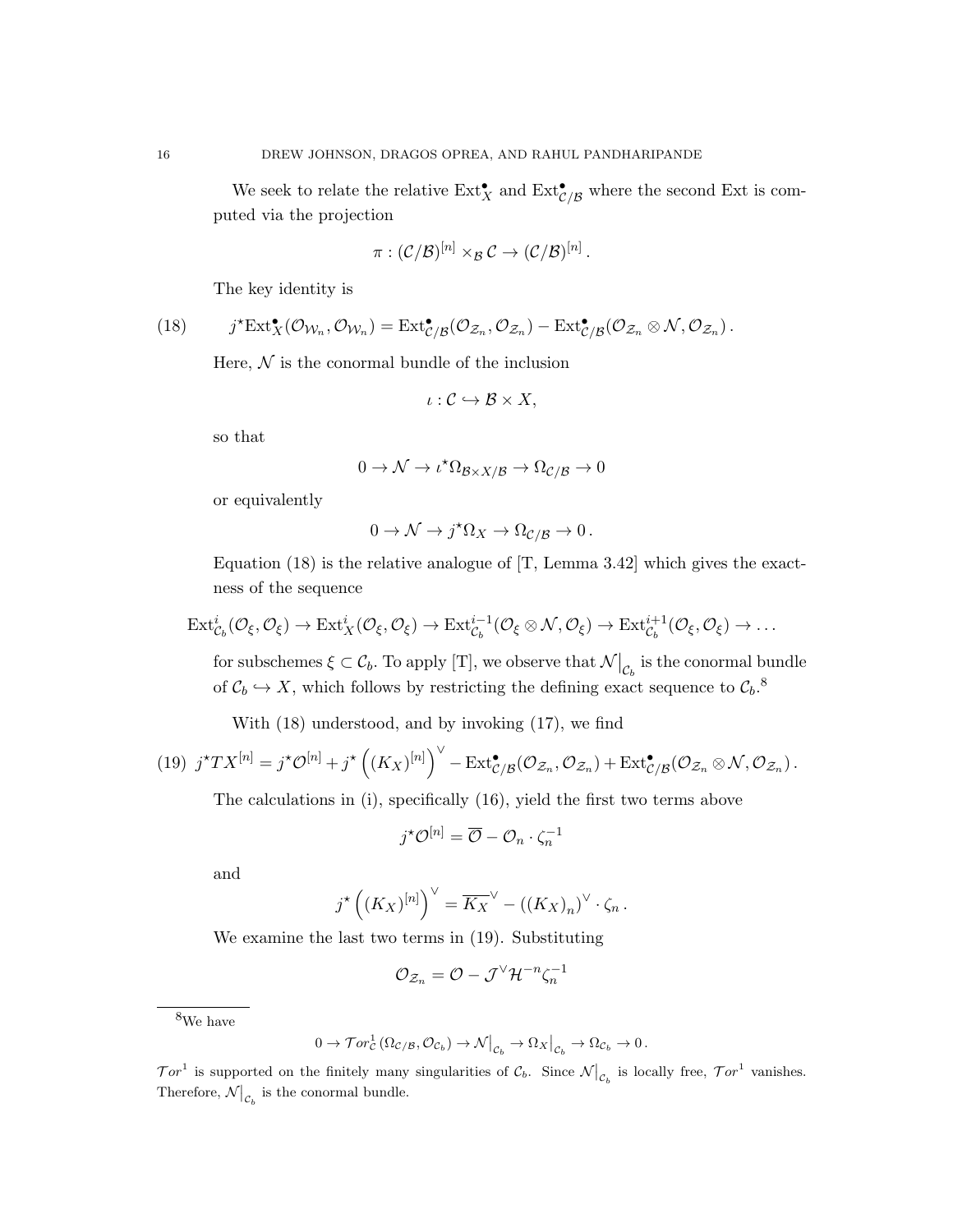yields

$$
\operatorname{Ext}^{\bullet}_{\mathcal{C}/\mathcal{B}}(\mathcal{O}_{\mathcal{Z}_n}, \mathcal{O}_{\mathcal{Z}_n}) = \operatorname{Ext}^{\bullet}_{\mathcal{C}/\mathcal{B}}(\mathcal{O} - \mathcal{J}^{\vee} \mathcal{H}^{-n} \zeta_n^{-1}, \mathcal{O} - \mathcal{J}^{\vee} \mathcal{H}^{-n} \zeta_n^{-1})
$$
  
\n
$$
= \overline{\mathcal{O}} + \operatorname{Ext}^{\bullet}_{\mathcal{C}/\mathcal{B}}(\mathcal{J}^{\vee}, \mathcal{J}^{\vee}) - \mathbf{R}\pi_{\star}(\mathcal{J}^{\vee} \otimes \mathcal{H}^{-n}) \cdot \zeta_n^{-1}
$$
  
\n
$$
- \operatorname{Ext}^{\bullet}_{\mathcal{C}/\mathcal{B}}(\mathcal{J}^{\vee} \otimes \mathcal{H}^{-n}, \mathcal{O}) \cdot \zeta_n
$$
  
\n
$$
= \overline{\mathcal{O}} + \mathcal{O}^+ - \mathcal{O}_n \cdot \zeta_n^{-1} - \mathcal{O}'_n \cdot \zeta_n.
$$

An entirely similar calculation shows that

$$
\text{Ext}^{\bullet}{}_{\mathcal{C}/\mathcal{B}}(\mathcal{O}_{\mathcal{Z}_n} \otimes \mathcal{N}, \mathcal{O}_{\mathcal{Z}_n}) = \overline{\mathcal{N}^{\vee}} + (\mathcal{N}^{\vee})^+ - (\mathcal{N}^{\vee})_n \cdot \zeta_n^{-1} - (\mathcal{N}^{\vee})'_n \cdot \zeta_n
$$

Collecting the last four equations into (19) we find

$$
j^{\star}TX^{[n]} = (\overline{K_X}^{\vee} + \overline{\mathcal{N}^{\vee}} + (\mathcal{N}^{\vee})^+ - \mathcal{O}^+) - (\mathcal{N}^{\vee})_n \cdot \zeta_n^{-1} + (\mathcal{O}'_n - (\mathcal{N}^{\vee})'_n - ((K_X)_n)^{\vee}) \cdot \zeta_n.
$$

From (i) and (ii), we find that

$$
j^{\star} \left( TX^{[n]} - \left( M^{[n]} \right)^{\vee} \right) = \left( \overline{K_X}^{\vee} + \overline{\mathcal{N}^{\vee}} - \overline{M}^{\vee} + \left( \mathcal{N}^{\vee} \right)^{+} - \mathcal{O}^{+} \right) - \left( \mathcal{N}^{\vee} \right)_n \cdot \zeta_n^{-1} + \left( \mathcal{O}'_n - \left( \mathcal{N}^{\vee} \right)'_n + \left( M_n \right)^{\vee} - \left( \left( K_X \right)_n \right)^{\vee} \right) \cdot \zeta_n.
$$

Using relative duality (15) for the last terms, we rewrite the above answer as

$$
(\overline{K_X}^{\vee} + \overline{\mathcal{N}^{\vee}} - \overline{M}^{\vee} + (\mathcal{N}^{\vee})^+ - \mathcal{O}^+) - (\mathcal{N}^{\vee})_n \cdot \zeta_n^{-1} + (- (\omega_{\mathcal{C}/\mathcal{B}})_n^{\vee} + (\mathcal{N} \otimes \omega_{\mathcal{C}/\mathcal{B}})_n^{\vee} + (M_n)^{\vee} - ((K_X)_n)^{\vee}) \cdot \zeta_n,
$$

which establishes Lemma 3.  $\Box$ 

We return now to the proof of Lemma 2. First, we have

$$
\mathbb{P}_n=\mathbb{P}(\epsilon'_n)
$$

where

$$
\epsilon'_n = \mathbf{R}\widehat{\pi}_\star(\mathcal{J}\otimes\mathcal{H}^n) = \mathrm{Ext}^\bullet_{\widehat{\pi}}(\mathcal{J}^\vee\otimes\mathcal{H}^{-n},\mathcal{O}) = \mathcal{O}'_n
$$

in the notation (B) above. By Lemma 3, expression (11) becomes

(20) 
$$
\int_{\mathbb{P}_n} c(\gamma + \alpha_n \cdot \zeta_n^{-1} + (\beta_n)^{\vee} \cdot \zeta_n)
$$

which we will prove is of the form  $(\star)$  for sufficiently large n.

The classes  $\alpha$  and  $\beta$  have ranks -1 and 0 respectively. Therefore,

$$
\mathrm{rank~}\alpha_n=n+r_1,~\mathrm{rank~}\beta_n=r_2,~\mathrm{rank~}\epsilon_n'=n+r_3+1\,,
$$

for constants  $r_1, r_2, r_3$ . Let m denote the dimension of  $\mathfrak{M}$ , and let

$$
d=m+r_3.
$$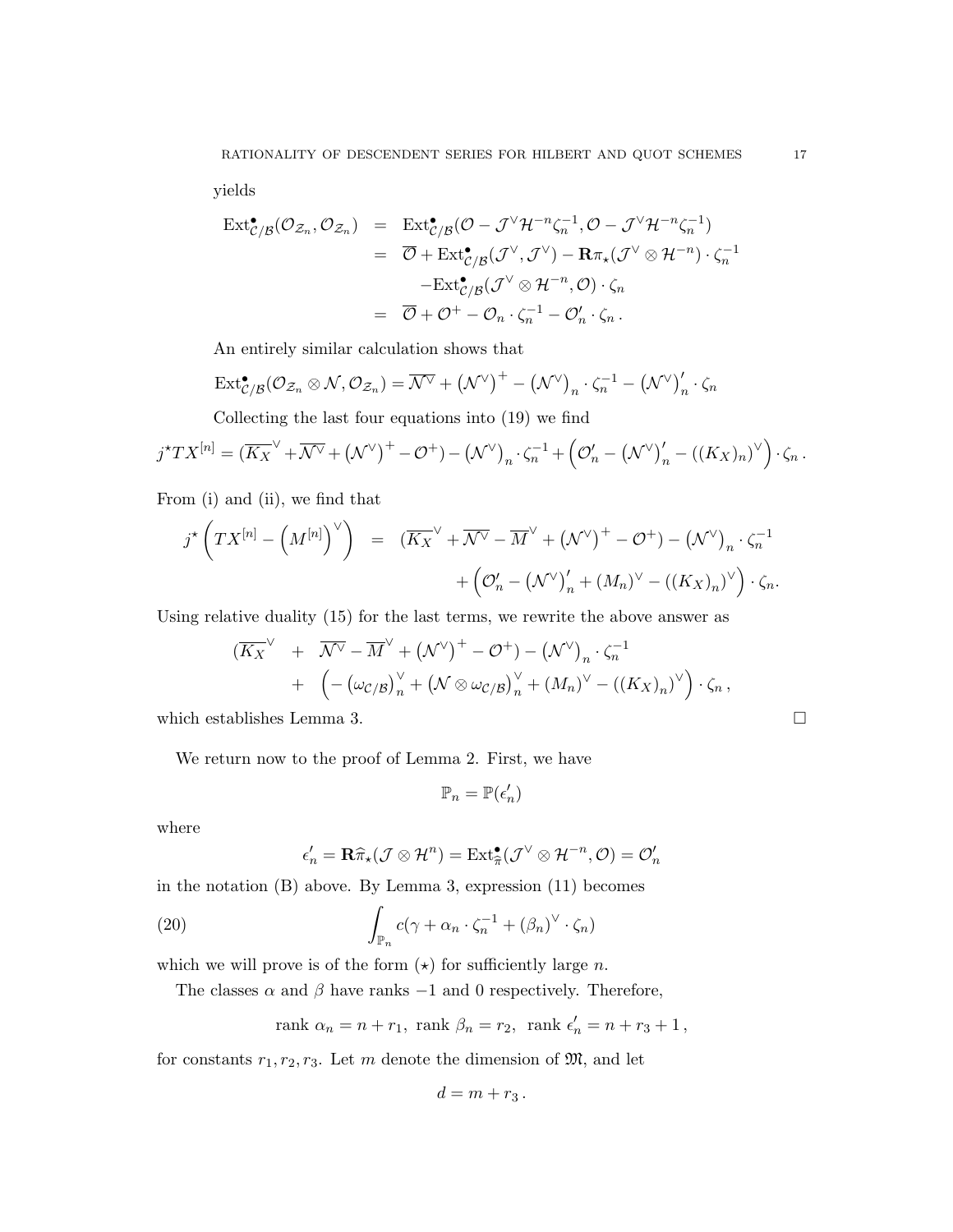We obtain

$$
\int_{\mathbb{P}_n} c(\gamma + \alpha_n \cdot \zeta_n^{-1} + (\beta_n)^{\vee} \cdot \zeta_n) = \sum_{u+v+w=n+d} \int_{\mathbb{P}_n} c_u(\gamma) \cdot c_v(\alpha_n \cdot \zeta_n^{-1}) \cdot c_w((\beta_n)^{\vee} \cdot \zeta_n).
$$

The usual formulas give

$$
c_v(\alpha_n \cdot \zeta_n^{-1}) = \sum_{i=0}^v \binom{\text{rank }\alpha_n - i}{v - i} \cdot c_i(\alpha_n) \cdot c_1(\zeta_n)^{v - i} \cdot (-1)^{v - i}
$$

$$
c_w((\beta_n)^{\vee} \cdot \zeta_n) = \sum_{j=0}^w \binom{\text{rank }\beta_n - j}{w - j} \cdot c_j((\beta_n)^{\vee}) \cdot c_1(\zeta_n)^{w - j}.
$$

We therefore are led to the expressions

$$
\sum_{u,v,w,i,j} (-1)^{v-i} \binom{n+r_1-i}{v-i} \binom{r_2-j}{w-j} \int_{\mathbb{P}_n} c_u(\gamma) \cdot c_i(\alpha_n) \cdot c_j((\beta_n)^{\vee}) \cdot c_1(\zeta_n)^{v+w-i-j}.
$$

Integrating out  $\zeta_n$  over the fibers of

 $\mathbb{P}_n \to \mathfrak{M}$ ,

we rewrite expressions (11) and (20) as

(21) 
$$
\sum_{u+i+j+k=m} \sigma_{ijk}^{(n)} \int_{\mathfrak{M}} c_u(\gamma) \cdot c_i(\alpha_n) \cdot c_j((\beta_n)^{\vee}) \cdot c_k(-\epsilon'_n),
$$

where

$$
\sigma_{ijk}^{(n)} = \sum_{v+w=i+j+k+(n+r_3)} (-1)^{v-i} {n+r_1-i \choose v-i} {r_2-j \choose w-j}.
$$

The number of terms in this binomial sum could potentially grow with n. However,  $i, j, k$ are bounded independently of n.

**Lemma 4.** For all  $i, j, k, \sigma_{ijk}^{(n)}$  is of the form  $(\star)$ .

**Lemma 5.** There exists  $M > 0$  and K-classes  $\mu_0^{(i)}$  $\mu_{0}^{(i)}, \ldots, \mu_{M}^{(i)}$  on  $\mathfrak{M},$  for  $1 \leq i \leq 3$ , satisfying

$$
\alpha_n = \sum_{\ell=0}^M n^{\ell} \mu_{\ell}^{(1)},
$$

$$
(\beta_n)^{\vee} = \sum_{\ell=0}^M n^{\ell} \mu_{\ell}^{(2)},
$$

$$
-\epsilon'_n = \sum_{\ell=0}^M n^{\ell} \mu_{\ell}^{(3)}.
$$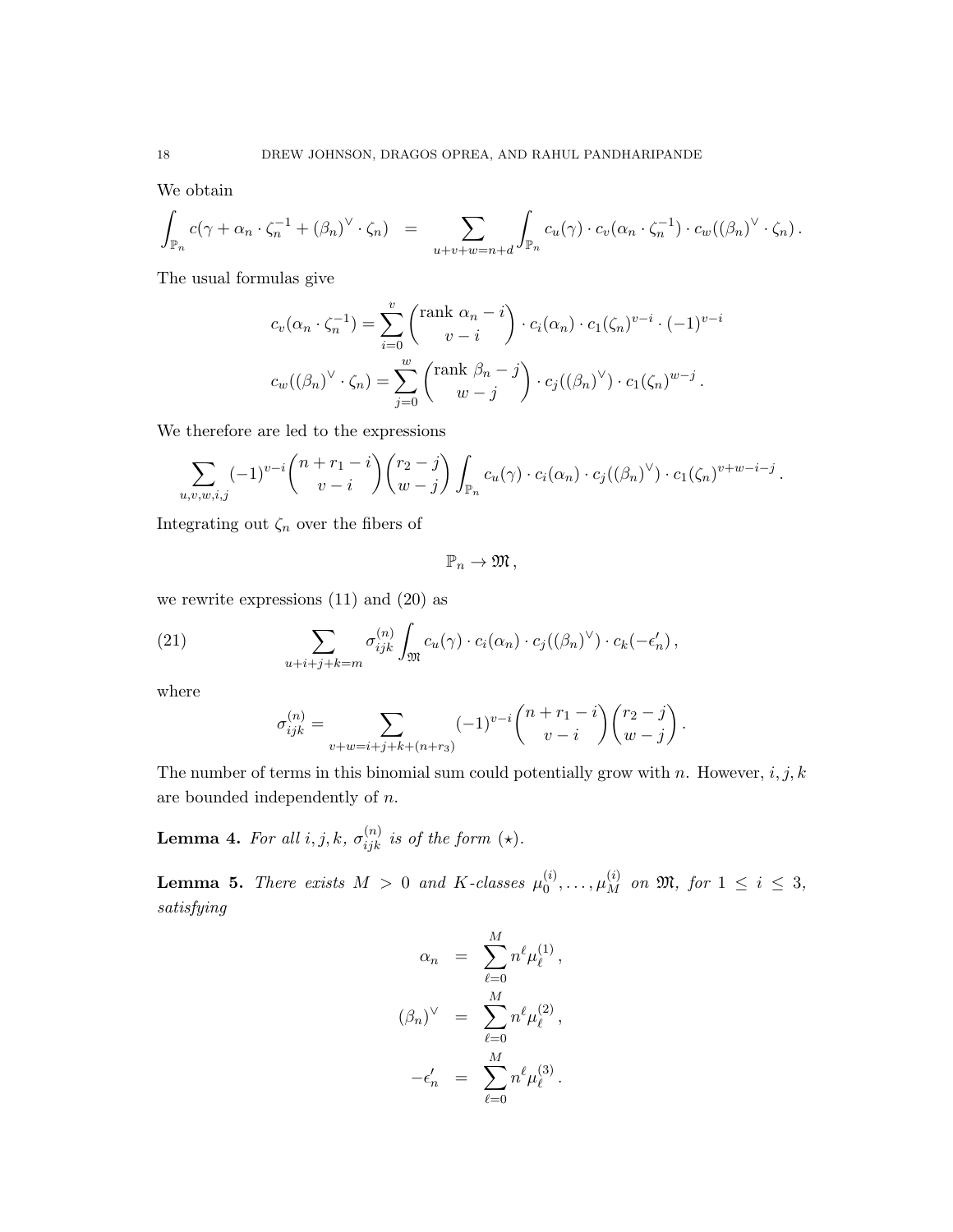Assuming Lemmas 4 and 5, we return to (21) and the proof of Lemma 2. For any classes  $\mu_{\ell}$  on M with  $0 \leq \ell \leq M$ , we have

$$
c_i \left( \sum_{\ell=0}^M n^{\ell} \mu_{\ell} \right) = \left[ \prod_{\ell=0}^M \left( 1 + c_1(\mu_{\ell}) + c_2(\mu_{\ell}) + \ldots \right)^{n^{\ell}} \right]_{(i)}.
$$

Furthermore,

$$
(1 + c_1(\mu_{\ell}) + c_2(\mu_{\ell}) + ...)^{n^{\ell}} = \sum_{I} c_I(\mu_{\ell}) {n^{\ell} \choose I},
$$

where  $I$  is a multi-index. Therefore

$$
c_i\left(\sum_{\ell=0}^M n^{\ell}\mu_{\ell}\right)=\sum c_{I_0}(\mu_0)c_{I_1}(\mu_1)\cdots c_{I_M}(\mu_M)\cdot\binom{1}{I_0}\binom{n}{I_1}\cdots\binom{n^M}{I_M},
$$

where, for degree reasons,

$$
|I_0|+\ldots+|I_M|=i.
$$

Thus  $I_j$ 's have entries bounded by  $i \leq m$ , and the above expression is therefore polynomial in *n*. As a result,  $(21)$  becomes

$$
\sum_{u+i+j+k=m} \sigma_{ijk}^{(n)} \int_{\mathfrak{M}} c_u(\gamma) \cdot c_i \left( \sum_{\ell=0}^M n^{\ell} \mu_{\ell}^{(1)} \right) \cdot c_j \left( \sum_{\ell=0}^M n^{\ell} \mu_{\ell}^{(2)} \right) \cdot c_k \left( \sum_{\ell=0}^M n^{\ell} \mu_{\ell}^{(3)} \right)
$$

which is of the form  $(\star)$  by Lemma 4 and the above observations. The proof of Lemma 2 will therefore be complete once Lemmas 4 and 5 are proven.

## 1.3.5. Proof of Lemma 4. The notation

$$
v^{\text{new}} = v - i
$$
,  $w^{\text{new}} = w - j$ ,  $a = r_1 - i$ ,  $b = r_2 - j$ ,  $c = r_3 + k$ 

will be more convenient for us. With the new conventions, the expression in Lemma 3 becomes

$$
\sigma^{(n)} = \sum_{v+w=n+c} (-1)^v \binom{n+a}{v} \binom{b}{w} = \text{Coeff}_{x^{n+c}} (1-x)^{n+a} \cdot (1+x)^b.
$$

We rewrite the above as a residue

$$
\sigma^{(n)} = \text{Res}_{x=0} \frac{(1-x)^{n+a} \cdot (1+x)^b}{x^{n+c+1}} dx.
$$

We change variables

$$
y = \frac{1-x}{x} \implies x = \frac{1}{y+1}
$$

so that the differential form transforms to

$$
\omega = -y^{n+a} \cdot (y+2)^b \cdot (y+1)^e \, dy \,,
$$

for some constant e. Thus

$$
\sigma^{(n)} = \text{Res}_{y=\infty} \,\omega = -\text{Res}_{y=-1} \omega - \text{Res}_{y=-2} \omega ,
$$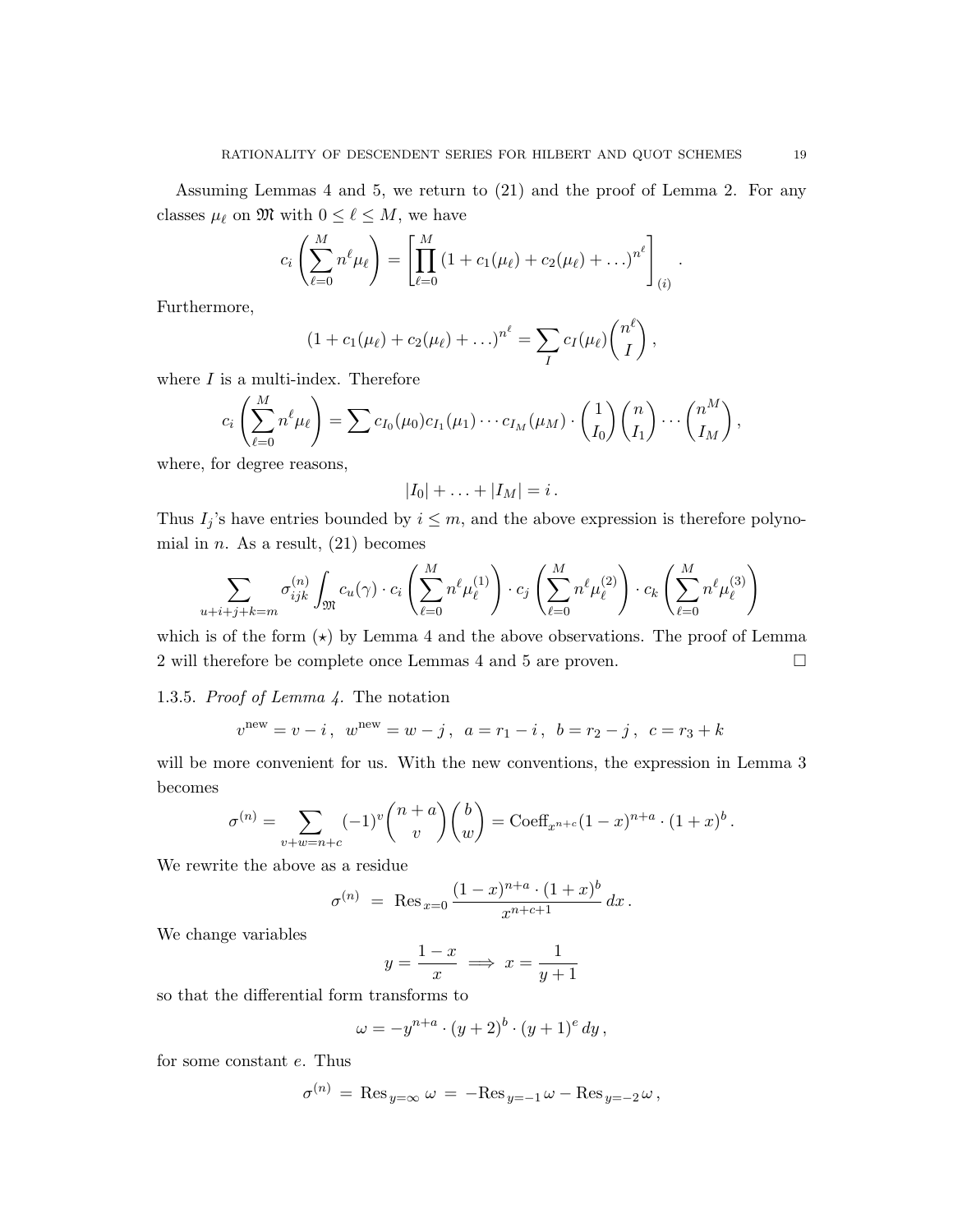via the Residue Theorem. There are no poles for  $\omega$  at  $y = 0$  for n sufficiently large. The residues at

$$
y = -1, \ y = -2
$$

correspond to the two terms of  $(\star)$ . Indeed, for  $y = -1$ , we have

$$
\operatorname{Res}_{y=-1} y^{n+a} \cdot (y+2)^b \cdot (y+1)^e dy = \operatorname{Res}_{z=0} (z-1)^{n+a} \cdot (z+1)^b \cdot z^e dz
$$
  
= 
$$
\operatorname{Coeff}_{z^{-e-1}} (z-1)^{n+a} \cdot (z+1)^b
$$
  
= 
$$
(-1)^n \sum_{v+w=-e-1} (-1)^{v+a} \binom{n+a}{v} \binom{b}{w}.
$$

The latter sum is finite, hence manifestly polynomial in  $n$ . A similar calculation shows that the residue at  $y = -2$  is of the form

$$
(-2)^n \cdot
$$
 polynomial in *n*,

completing the proof.  $\Box$ 

1.3.6. Proof of Lemma 5. We present the argument for  $\alpha_n$ . The proofs of the other two statements are the same. Consider the class

$$
x = \mathcal{H} - 1
$$

viewed in the K-theory of  $\mathcal C$ . Since  $\mathcal C$  is nonsingular and projective, the Chern character gives an isomorphism

$$
\mathrm{ch}: K(\mathcal{C}) \otimes \mathbb{Q} \to A^{\star}(\mathcal{C}) \otimes \mathbb{Q}.
$$

Clearly ch(x)  $\in A^{>0}(\mathcal{C})$ , hence ch(x)<sup>M</sup> = 0 for degree reasons, for some M > 0. So

$$
x^M=0
$$

in K-theory, hence

$$
(\mathcal{H}-1)^M=0.
$$

We conclude

$$
\sum_{i=0}^{M} (-1)^{i} \cdot \binom{M}{i} \cdot \mathcal{H}^{i} = 0
$$

and therefore

$$
\sum_{i=0}^M (-1)^i \cdot \binom{M}{i} \cdot \mathcal{H}^{i-n} \cdot \mathcal{J}^\vee \alpha = 0
$$

in  $K(\mathfrak{M} \times_B \mathcal{C})$ . Pushing forward via  $\hat{\pi}$  to  $\mathfrak{M}$ , we obtain

 $\ddot{\phantom{0}}$ 

$$
\sum_{i=0}^{M} (-1)^{i} \cdot \binom{M}{i} \cdot \alpha_{n-i} = 0.
$$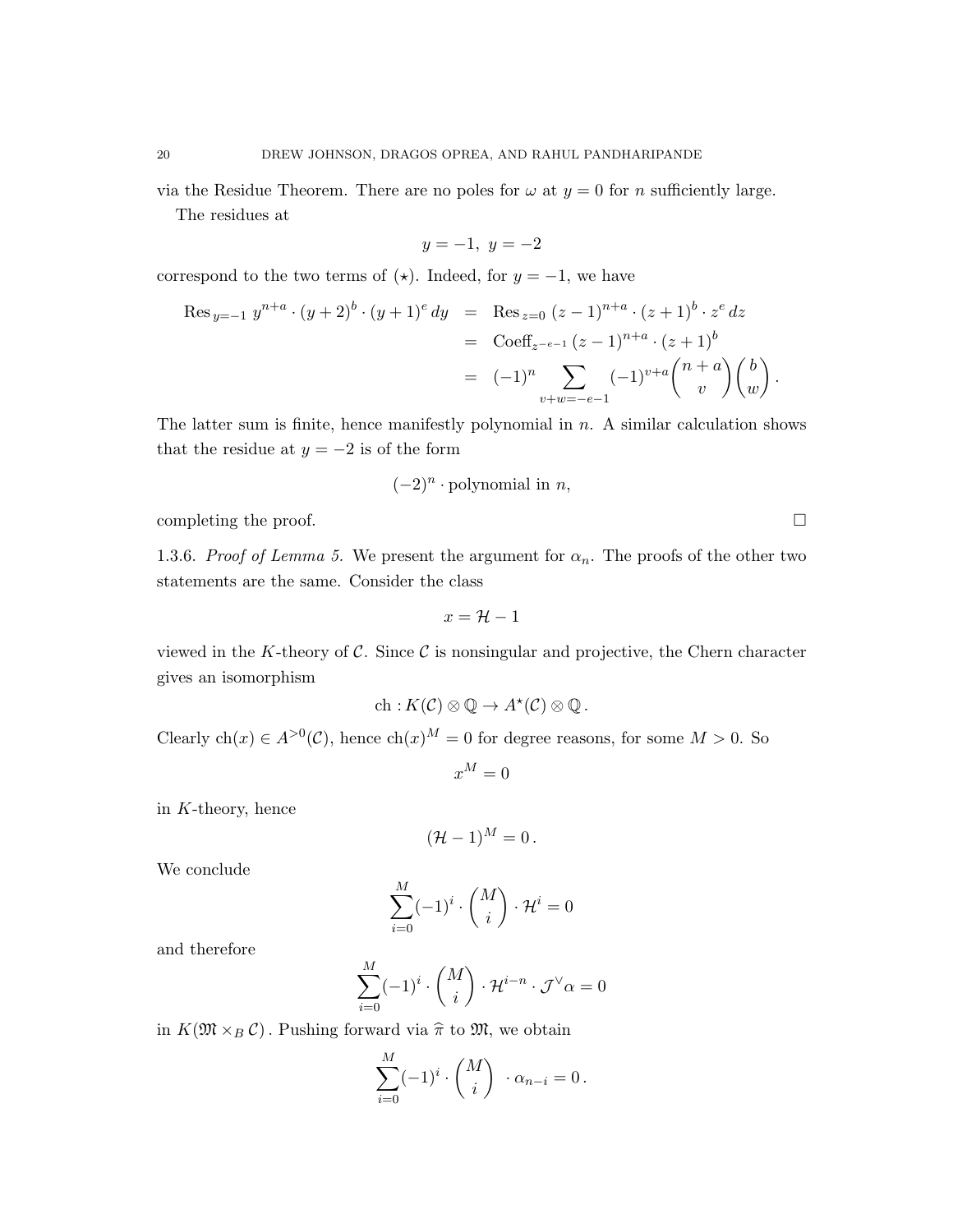This linear recursion in the  $\alpha$ 's can be solved explicitly. Note that the characteristic equation

$$
\sum_{i=0}^{M} (-1)^{i} \cdot \binom{M}{i} \cdot r^{-i} = 0
$$

has M repeated roots all equal to 1.

1.3.7. The case  $B \neq \emptyset$ . The last step of the proof of Proposition 2 is to treat the case when the sequence  $B \neq \emptyset$ .

The argument is similar to the  $B = \emptyset$  case, but for completeness we indicate the main points. We wish to prove that

$$
Z_{X,M}[a,B]=\sum_{n=0}^\infty q^n\cdot \int_{X^{[n]}}c_{n-a}\left(\left(M^{[n]}\right)^{\vee}\right)\cdot c(TX^{[n]})\cdot \frac{P\left(\left(M^{[n]}\right)^{\vee},B\right)}{c\left(\left(M^{[n]}\right)^{\vee}\right)}
$$

is rational in  $q$ . Following the reasoning in Section 1.3.3 and using Lemma 3, it suffices to show

$$
\int_{\mathbb{P}_n} c(\gamma + \alpha_n \cdot \zeta_n^{-1} + (\beta_n)^{\vee} \cdot \zeta_n) \cdot P\left(j^{\star}\left(M^{[n]}\right)^{\vee}, B\right)
$$

is of the form  $(\star)$ , for n large enough. This is analogous to Lemma 2.

By  $(16)$ , we have

$$
P_b\left(j^{\star}\left(M^{[n]}\right)^{\vee}\right) = P_b(\overline{M}^{\vee}) + P_b\left((-M)_{n}^{\vee}\cdot\zeta_n\right),
$$

where we have extended the definition of  $P_b$  given in (7) to K-theory by linearity. We multiply out the  $P_b$ 's for the values of b determined by the sequence B. Since  $\overline{M}$  is a K-theory class on  $\mathfrak{M}$ , we can combine terms of the form  $P_b(\overline{M}^{\vee})$  and  $c(\gamma)$  into a single cohomology class  $\lambda$  over  $\mathfrak{M}$ . We are led to expressions of the form

(22) 
$$
\int_{\mathbb{P}_n} \lambda \cdot c(\alpha_n \cdot \zeta_n^{-1} + (\beta_n)^{\vee} \cdot \zeta_n) \cdot P_{b_1} \left( (-M)_n^{\vee} \cdot \zeta_n \right) \cdots P_{b_m} \left( (-M)_n^{\vee} \cdot \zeta_n \right),
$$

for nonnegative integers  $b_1, \ldots, b_m$ .

Recall from Section 1.3.4 that

$$
(-M)_n = -\mathbf{R}\widehat{\pi}_\star (M \otimes \mathcal{J}^\vee \otimes \mathcal{H}^{-n}).
$$

By inspecting the fiber degree, we see that  $(-M)_n$  is represented by a vector bundle for n sufficiently large, and we write  $x_1, \ldots, x_r$  for the Chern roots. The rank r depends on n linearly. We have

$$
P_b ((-M)_n^{\vee} \cdot \zeta_n) = \sum_{i=1}^r \frac{1}{(1 - x_i + c_1(\zeta_n))^b}.
$$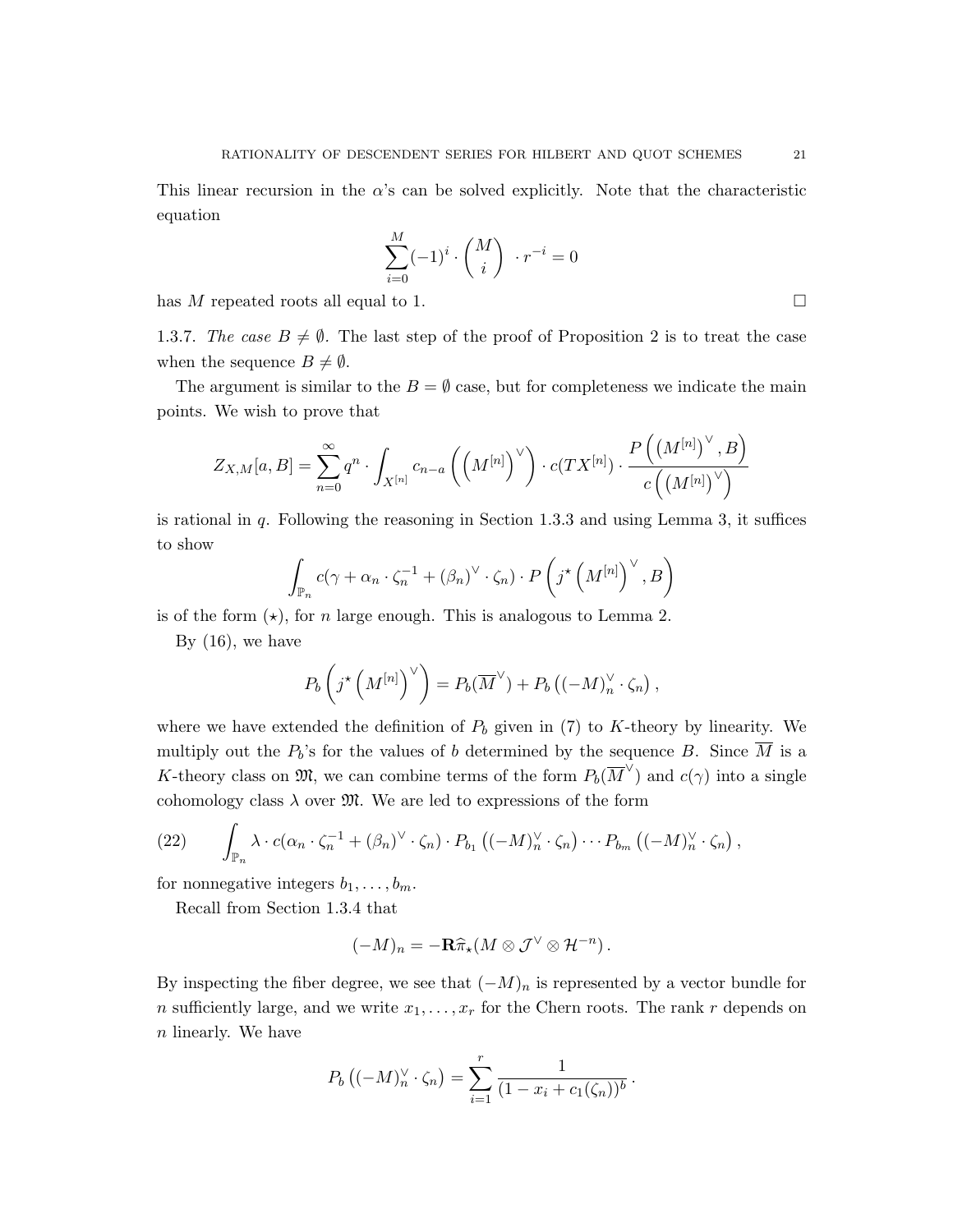We expand

$$
\frac{1}{(1-x_i+c_1(\zeta_n))^b} = \frac{1}{(1-x_i)^b} \cdot \left(1+\frac{c_1(\zeta_n)}{1-x_i}\right)^{-b} = \sum_{\ell=0}^{\infty} {\binom{-b}{\ell}} \cdot \frac{c_1(\zeta_n)^{\ell}}{(1-x_i)^{\ell+b}}.
$$

Thus

$$
P_b\left((-M)_n^{\vee} \cdot \zeta_n\right) = \sum_{\ell=0}^{\infty} \binom{-b}{\ell} \cdot c_1(\zeta_n)^{\ell} \cdot \mathsf{p}_{\ell+b}\left((-M)_n\right)
$$

where the classes  $p$  on  $\mathfrak{M}$  have terms of mixed degrees. In fact, the  $p$ 's are series in the Chern classes of the argument whose coefficients are independent of  $n$ . The only exception is the constant term which is linear in  $n$  being equal to the rank.

Expression (22) becomes

$$
\sum_{\ell_1,\dots,\ell_m} \binom{-b_1}{\ell_1} \cdots \binom{-b_m}{\ell_m} \cdot \int_{\mathbb{P}_n} \lambda \quad c(\alpha_n \cdot \zeta_n^{-1} + (\beta_n)^{\vee} \cdot \zeta_n) \cdot c_1(\zeta_n)^{\ell_1 + \dots + \ell_m}
$$
\n
$$
\cdot p_{\ell_1 + b_1} \left( (-M)_n \right) \cdots p_{\ell_m + b_m} \left( (-M)_n \right).
$$

To go further, we apply the same reasoning that led to equation (21). Accounting for the extra p's and their prefactors, the above expression becomes

$$
\sum_{i,j,k,\vec{a}} \sigma_{i,j,k,\vec{a}}^{(n)} \int_{\mathfrak{M}} \lambda \cdot c_i(\alpha_n) \cdot c_j((\beta_n)^{\vee}) \cdot c_k(-\epsilon'_n) \cdot \mathsf{p}_{a_1} ((-M)_n) \cdots \mathsf{p}_{a_m} ((-M)_n)
$$

where

$$
\ell_1+b_1=a_1,\ldots,\ell_m+b_m=a_m.
$$

The prefactor here equals

$$
\sigma_{i,j,k,\vec{a}}^{(n)} = \sum_{v,w,\vec{b},\vec{\ell}} \binom{-b_1}{\ell_1} \cdots \binom{-b_m}{\ell_m} \cdot (-1)^{v-i} \binom{n+r_1-i}{v-i} \binom{r_2-j}{w-j},
$$

where in the summation we have

(23) 
$$
v + w + |\ell| = i + j + k + (n + r_3), \quad \vec{\ell} + \vec{b} = \vec{a}.
$$

Each integral over  $\mathfrak{M}$  is polynomial in n. Indeed, dimension constraints select only finitely many homogeneous pieces from the  $p$ 's and from  $\lambda$ , of bounded degree. We then argue by invoking Lemma 5 applied to

$$
\alpha_n\,,\; \left(\beta_n\right)^\vee,\; -\epsilon_n'\,,\; (-M)_n
$$

combined with the analysis that followed the statement of the Lemma.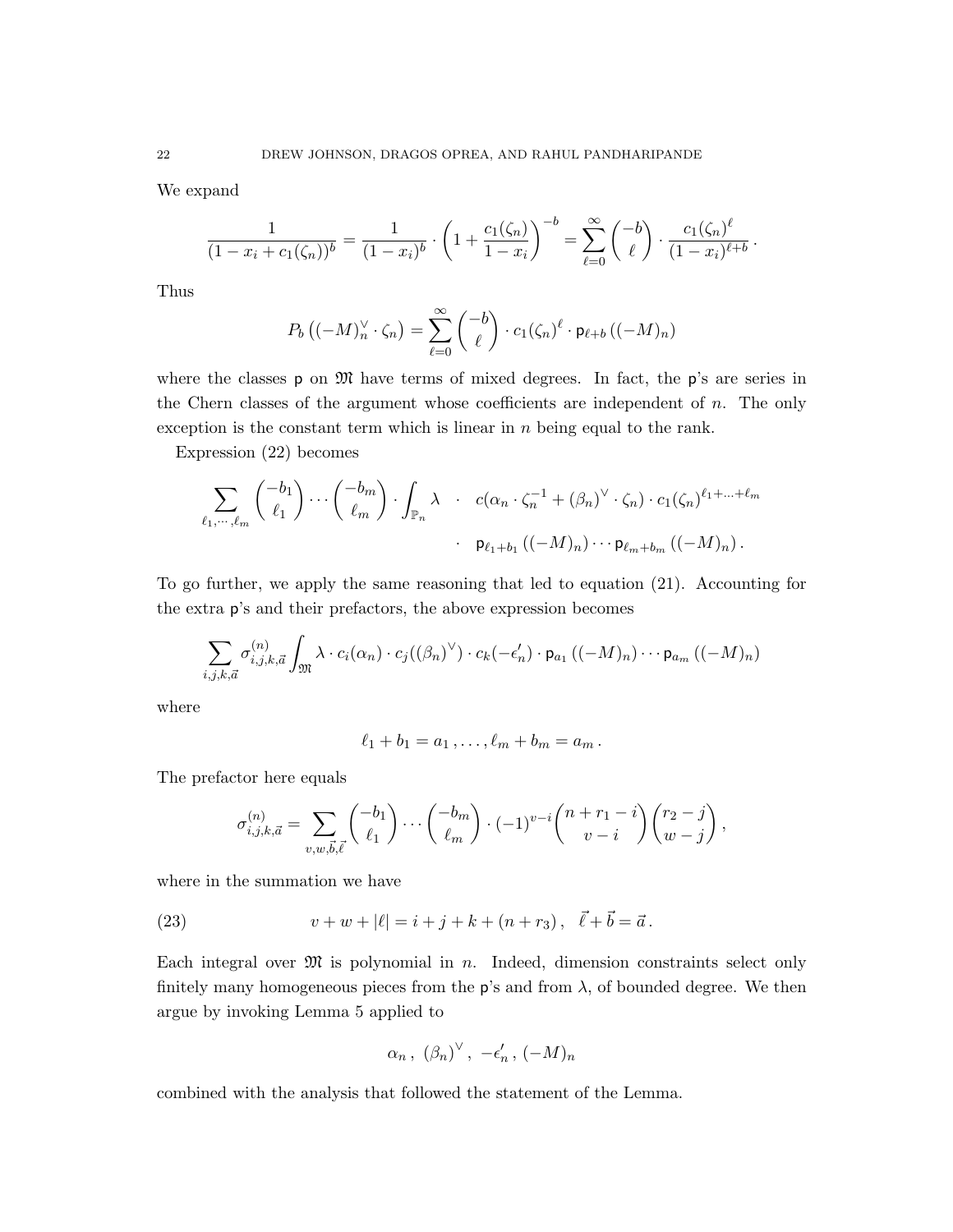To conclude, it remains to prove  $\sigma^{(n)}$  is of the form  $(\star)$ , the analogue of Lemma 4. We have

$$
\sigma_{i,j,k,\vec{a}}^{(n)} = \sum_{v,w,\vec{b},\vec{\ell}} \binom{-b_1}{\ell_1} \cdots \binom{-b_m}{\ell_m} \cdot (-1)^{v-i} \binom{n+r_1-i}{v-i} \binom{r_2-j}{w-j} \n= \sum_{v,w,\vec{b},\vec{\ell}} \binom{b_1+\ell_1-1}{\ell_1} \cdots \binom{b_m+\ell_m-1}{\ell_m} \cdot (-1)^{v-i+|\ell|} \binom{n+r_1-i}{v-i} \binom{r_2-j}{w-j} \n= \sum_{v,w,|\ell|} (-1)^{v-i+|\ell|} \binom{|a|-m}{|\ell|} \binom{n+r_1-i}{v-i} \binom{r_2-j}{w-j}
$$

where the Vandermonde identity was used in the last line to sum over  $\ell_1 + \ldots + \ell_m = |\ell|.$ Writing  $|\ell| + v = v'$ , and using the Vandermonde identity one more time, we obtain

$$
\sigma_{i,j,k,\vec{a}}^{(n)} = \sum_{v'+w=n+\text{const}} (-1)^{v'-i} \binom{(|a|-m)+(n+r_1-i)}{v'-i} \binom{r_2-j}{w-j}.
$$

This is exactly the type of expression considered in Lemma 4. The proof of Proposition 2 is complete.  $\Box$ 

1.3.8. Example. We illustrate the methods used in the proof of Proposition 2 with the computation of the series

(24) 
$$
Z = \sum_{n=1}^{\infty} q^n \int_{X^{[n]}} c_{n-1} \left( \left( M^{[n]} \right)^{\vee} \right) \cdot c(TX^{[n]}) \cdot s \left( \left( M^{[n]} \right)^{\vee} \right)
$$

in the special case

$$
X = B \times F \to B \text{ and } M = \mathcal{O}_B(1),
$$

where  $B = F = \mathbb{P}^1$ . The family of curves in the fiber class  $C \to B$  is isomorphic to the surface  $X \to B$ , and the relative Hilbert scheme of points is the product

 $(C/B)^{[n]} = B \times \mathbb{P}^n$ .

By (14), the universal subscheme

$$
\mathcal{Z}_n \hookrightarrow \mathcal{C} \times_B (\mathcal{C}/B)^{[n]} = X \times \mathbb{P}^n
$$

satisfies

$$
I_{\mathcal{Z}_n}=\mathcal{O}_F(-n)\otimes \mathcal{O}_{\mathbb{P}^n}(-1)\,.
$$

We represent

$$
c_{n-1}\left(M^{[n]}\right) = \left(\frac{C}{B}\right)^{[n]} = \left[B \times \mathbb{P}^n\right],
$$

so that

$$
Z = \sum_{n=1}^{\infty} q^n (-1)^{n-1} \int_{B \times \mathbb{P}^n} j^{\star} c\left(TX^{[n]} - \left(M^{[n]}\right)^{\vee}\right).
$$

Here, we continue to write

$$
j: B \times \mathbb{P}^n \to X^{[n]}
$$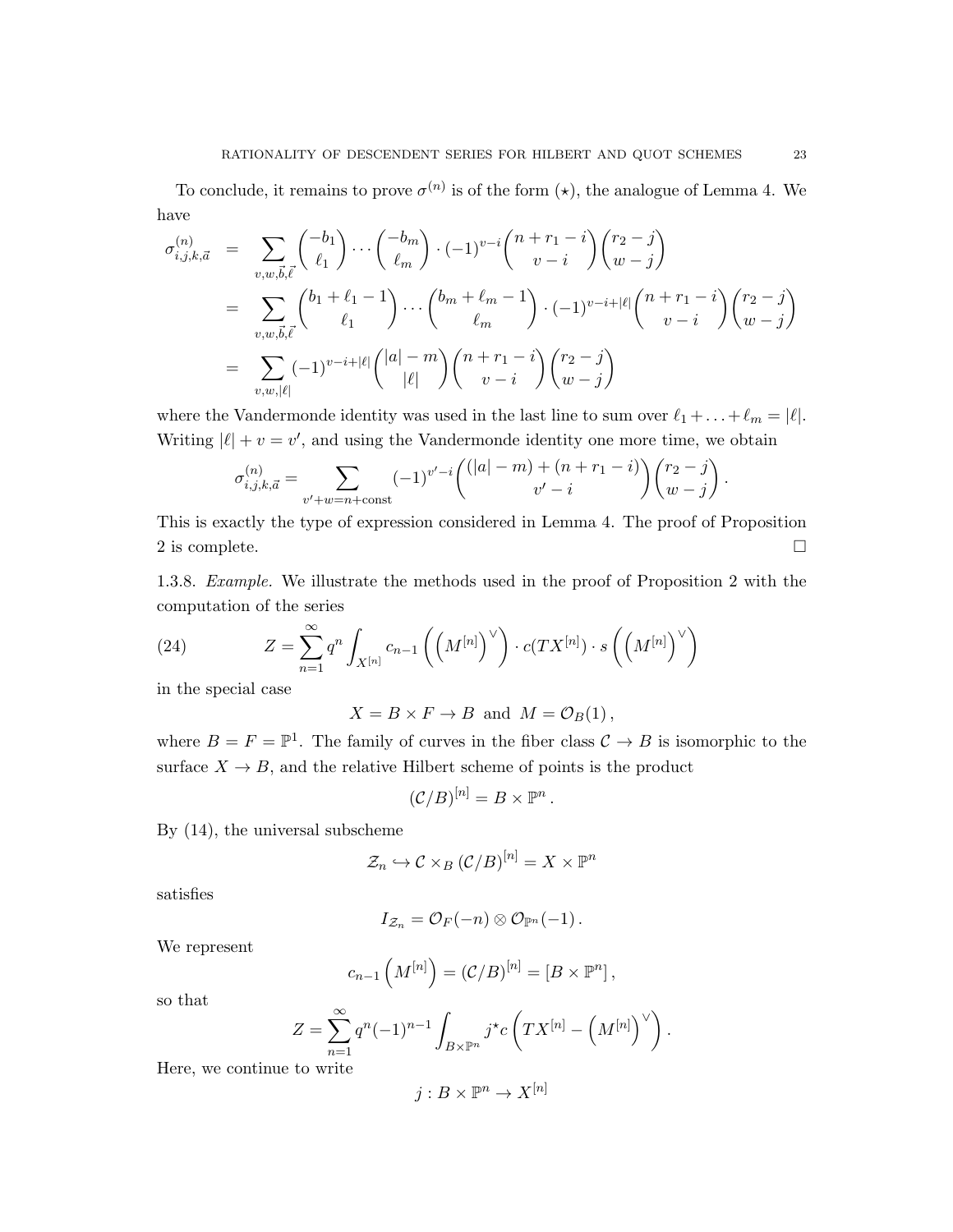for the natural morphism. Let

$$
\pi:X\times\mathbb{P}^n\to B\times\mathbb{P}^n
$$

denote the projection. We compute the tautological structures

$$
\begin{array}{lcl} j^\star M^{[n]} & = & \mathbf{R} \pi_\star (M \otimes \mathcal{O}_{\mathcal{Z}_n}) \\ \\ & = & \mathbf{R} \pi_\star (M - M \otimes \mathcal{O}_F(-n) \otimes \mathcal{O}_{\mathbb{P}^n}(-1)) \\ \\ & = & \mathcal{O}_B(1) + \mathbb{C}^{n-1} \otimes \mathcal{O}_B(1) \otimes \mathcal{O}_{\mathbb{P}^n}(-1) \, . \end{array}
$$

Similarly,

$$
j^{\star}\mathcal{O}_{X}^{[n]} = \mathcal{O} + \mathbb{C}^{n-1} \otimes \mathcal{O}_{\mathbb{P}^n}(-1),
$$
  

$$
j^{\star}(K_{X})^{[n]} = -\mathcal{O}_{B}(-2) + \mathbb{C}^{n+1} \otimes \mathcal{O}_{B}(-2) \otimes \mathcal{O}_{\mathbb{P}^n}(-1).
$$

By  $(19)$ , we have

$$
j^{\star}TX^{[n]} = j^{\star}\mathcal{O}_X^{[n]} + j^{\star}\left((K_X)^{[n]}\right)^{\vee} - \text{Ext}^{\bullet}_{\mathcal{C}/B}(\mathcal{O}_{Z_n}, \mathcal{O}_{Z_n}) + \text{Ext}^{\bullet}_{\mathcal{C}/B}(\mathcal{O}_{Z_n}, \mathcal{O}_{Z_n}) \otimes \mathcal{O}_B(2).
$$
  
Here, we have used

$$
\mathcal{N} = \Omega_B = \mathcal{O}_B(-2) \, .
$$

Furthermore,

$$
\mathrm{Ext}^{\bullet} _{\mathcal{C}/B}(\mathcal{O}_{Z_n}, \mathcal{O}_{Z_n}) = \mathrm{Ext}^{\bullet} _{\mathcal{C}/B}(\mathcal{O} - \mathcal{O}_F(-n) \otimes \mathcal{O}_{\mathbb{P}^n}(-1), \mathcal{O} - \mathcal{O}_F(-n) \otimes \mathcal{O}_{\mathbb{P}^n}(-1))
$$
  
=  $\mathbb{C}^2 \otimes \mathcal{O}_B + \mathbb{C}^{n-1} \otimes \mathcal{O}_{\mathbb{P}^n}(-1) - \mathbb{C}^{n+1} \otimes \mathcal{O}_{\mathbb{P}^n}(1).$ 

After substituting, we find

$$
j^{\star}\left(TX^{[n]}-\left(M^{[n]}\right)^{\vee}\right)=\left(-\mathcal{O}_{B}-\mathcal{O}_{B}(-1)+\mathcal{O}_{B}(2)\right)+\mathbb{C}^{n-1}\otimes\mathcal{O}_{B}(2)\otimes\mathcal{O}_{\mathbb{P}^n}(-1)+\mathbb{C}^{n+1}\otimes\mathcal{O}_{\mathbb{P}^n}(1)-\mathbb{C}^{n-1}\otimes\mathcal{O}_{B}(-1)\otimes\mathcal{O}_{\mathbb{P}^n}(1).
$$

With  $h, \zeta$  denoting the hyperplane classes on B and  $\mathbb{P}^n$ , we arrive at the integral

$$
\int_{B \times \mathbb{P}^n} \frac{1+2h}{1-h} \cdot (1+\zeta)^{n+1} \cdot \left(\frac{1-\zeta+2h}{1+\zeta-h}\right)^{n-1}.
$$

The last expression equals

Coeff<sub>h\zeta<sup>n</sup></sub> 
$$
\frac{1+2h}{1-h} \cdot (1+\zeta)^{n+1} \cdot \left(\frac{1-\zeta+2h}{1+\zeta-h}\right)^{n-1} = (-1)^n \cdot (4n-10).
$$

Hence, we can write (24) as

$$
Z = \sum_{n=1}^{\infty} q^n (10 - 4n) = \frac{q(6 - 10q)}{(1 - q)^2}.
$$

For another example, if X is a K3 surface and  $M = \mathcal{O}_X$ , the series

$$
Z = \sum_{n=1}^{\infty} q^n \int_{X^{[n]}} c_{n-1} \left( \left( M^{[n]} \right)^{\vee} \right) \cdot c(TX^{[n]}) \cdot s \left( \left( M^{[n]} \right)^{\vee} \right) = \frac{24q}{(1-q)^2}
$$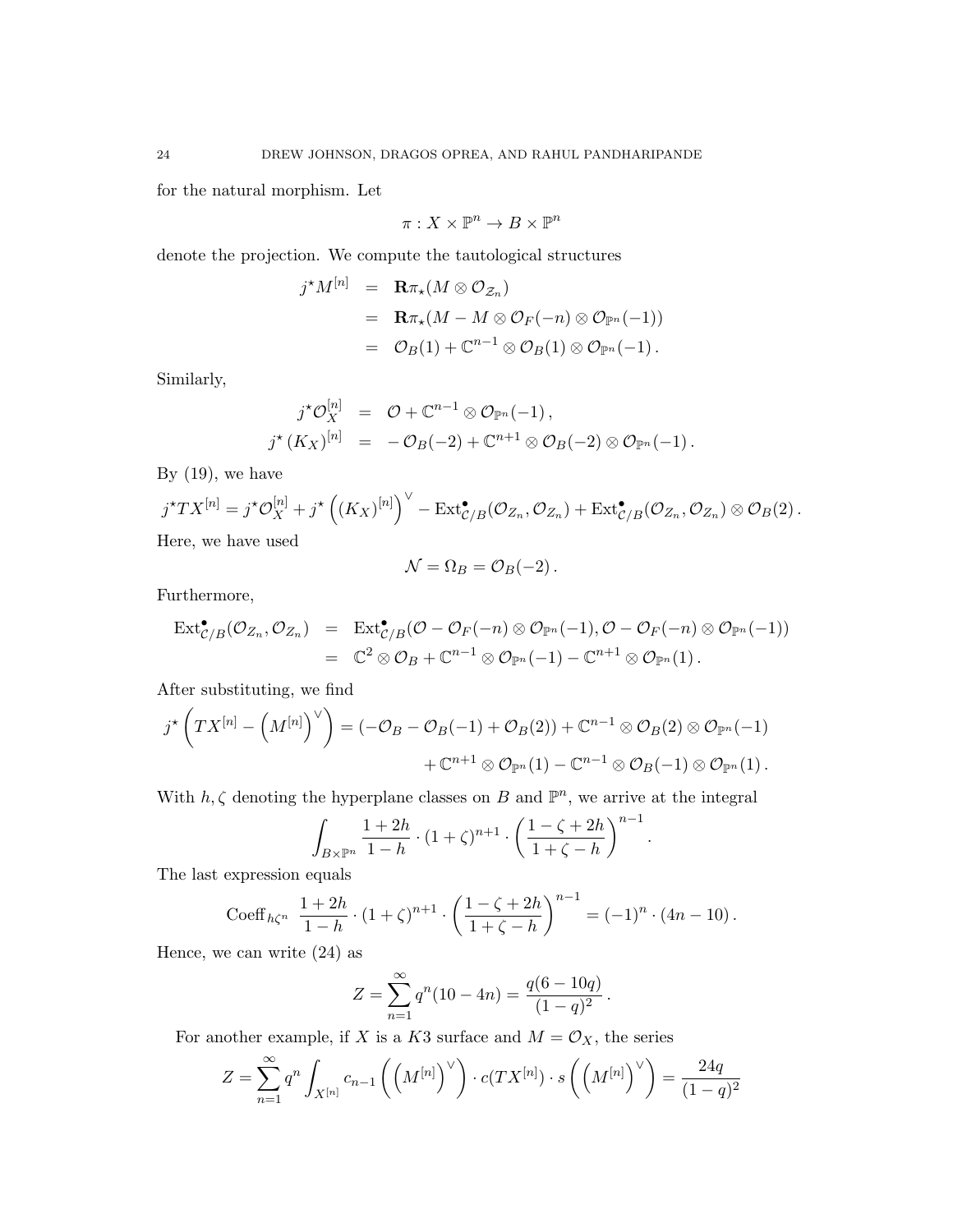was computed in Proposition 40 of [OP1].

Evaluating  $(24)$  in closed form for all pairs  $(X, M)$  is likely possible.

2. Descendent series of punctual Quot schemes: Theorem 2

2.1. Overview. The goal here is to prove Theorem 2. Throughout Section 2, we set  $\beta = 0$ . We will establish the rationality of the descendent series

$$
Z_{X,\,N}(\alpha_1,\ldots,\alpha_\ell\,|\,k_1,\ldots,k_\ell) = \sum_{n=0}^\infty q^n \cdot \int_{\left[\mathsf {Quot}_X(\mathbb C^N,n)\right]^{\text{vir}}} \mathsf {ch}_{k_1}(\alpha_1^{[n]})\cdots \mathsf{ch}_{k_\ell}(\alpha_\ell^{[n]})\,c(T^{\text{vir}}\mathsf {Quot})\,.
$$

Our argument follows the strategy of the proof of Theorem 18 of [OP1].

2.2. **Proof of Theorem 2.** We will explain shortly that for fixed rank  $\alpha_i = r_i$ , the series  $Z_{X,N}(\alpha_1,\ldots,\alpha_\ell\,|\,k_1,\ldots,k_\ell)$  is given by universal expressions in the Chern classes of the  $\alpha_i$ 's. Furthermore, for each  $k_1, \ldots, k_\ell$ , the series

$$
Z_{X,\,N}(\alpha_1,\ldots,\alpha_\ell\,|\,k_1,\ldots,k_\ell)
$$

is additive in  $\alpha_1, \ldots, \alpha_\ell$  separately. Thus, invoking the splitting principle, it suffices to assume that

rank 
$$
\alpha_i = 1
$$
 for all  $1 \leq i \leq \ell$ .

The proof below can also be directly written for  $\alpha_i$ 's of arbitrary ranks, at the expense of more complicated notation.

Since the Chern character is polynomial in the Chern classes, we equivalently consider the series

$$
Z=\sum_{n=0}^{\infty}q^n\cdot\int_{\left[\mathsf {Quot}_X(\mathbb C^N,n)\right]^{\text{vir}}}c_{k_1}(\alpha_1^{[n]})\cdots c_{k_\ell}(\alpha_\ell^{[n]})\cdot c(T^{\text{vir}}\mathsf {Quot}).
$$

Let  $x_1, \ldots, x_\ell$  be formal variables. Write

$$
c_x = 1 + xc_1 + x^2c_2 + \dots
$$

for the total Chern class, and set

$$
W = \sum_{n=0}^{\infty} q^n \cdot \int_{\left[\mathsf{Quot}_X(\mathbb{C}^N,n)\right]^{\text{vir}}} c_{x_1}(\alpha_1^{[n]}) \dots c_{x_\ell}(\alpha_\ell^{[n]}) \cdot c(T^{\text{vir}} \mathsf{Quot}).
$$

The series Z is found by extracting the coefficient of  $x_1^{k_1} \cdots x_\ell^{k_\ell}$  in W:

$$
Z = \frac{1}{k_1!} \cdots \frac{1}{k_\ell!} \cdot \frac{\partial^{k_1}}{\partial^{k_1} x_1} \cdots \frac{\partial^{k_\ell}}{\partial^{k_\ell} x_\ell} W \bigg|_{x_1 = \ldots = x_\ell = 0}.
$$

As in [OP1], we have a factorization

$$
W = \mathsf{A}^{K_X^2} \cdot \mathsf{B}^{X(X)} \cdot \prod_{i=1}^{\ell} \mathsf{C}_i^{c_1(\alpha_i).K_X} \cdot \mathsf{D}_i^{c_1(\alpha_i)^2} \cdot \mathsf{E}_i^{c_2(\alpha_i)} \cdot \prod_{1 \le i < j \le \ell} \mathsf{F}_{ij}^{c_1(\alpha_i) \cdot c_1(\alpha_j)}
$$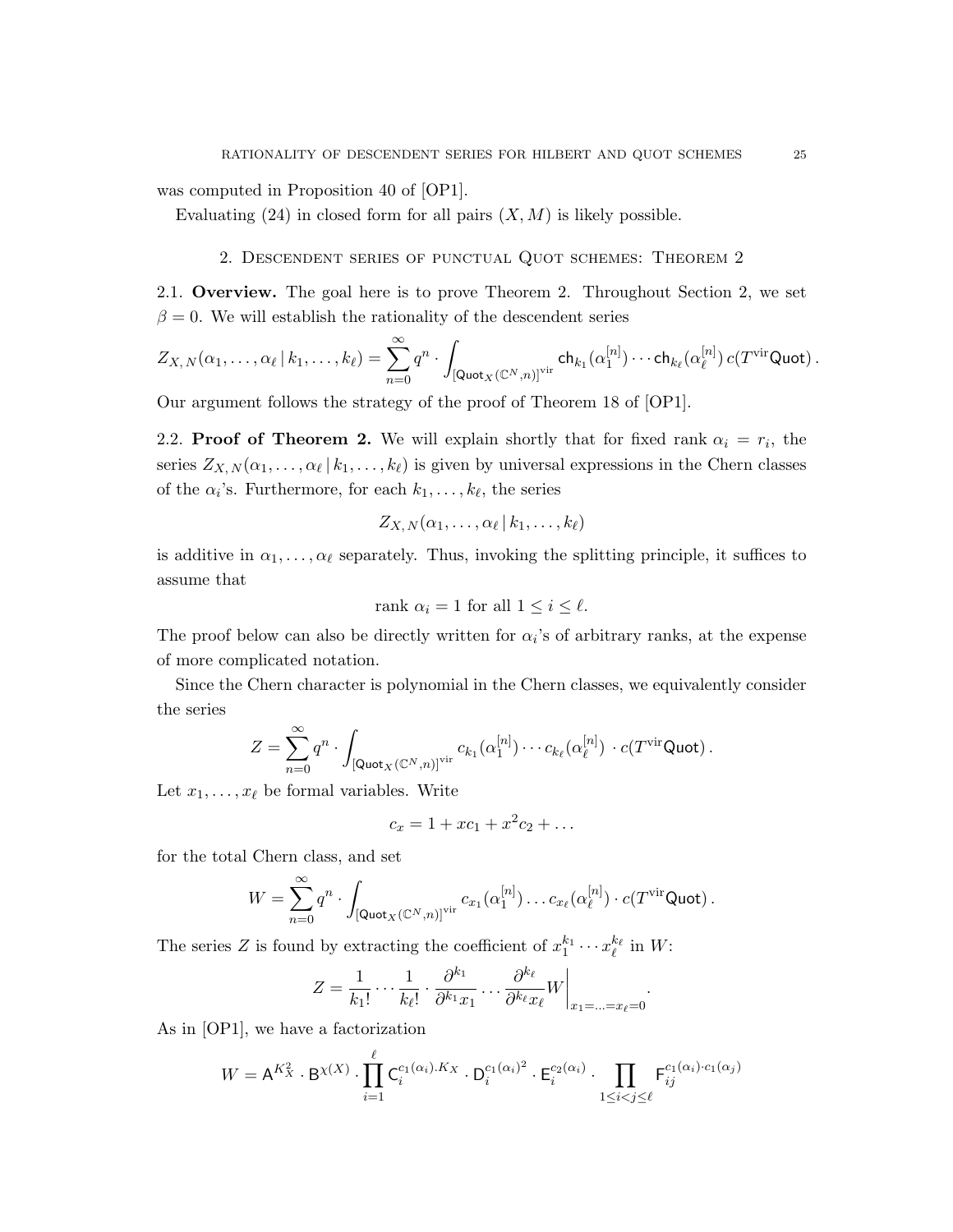for universal series  $\mathsf{A}, \mathsf{B}, \mathsf{C}_i, \mathsf{D}_i, \mathsf{E}_i, \mathsf{F}_{ij}$  that depend on q and  $x_m$ . We study the rationality of these series and of their  $x_m$ -derivatives.

To this end, we pick convenient geometries. Take a nonsingular projective surface X which admits a nonsingular connected canonical curve

$$
\iota:C\hookrightarrow X
$$

of genus g. We move the calculation to the punctual Quot scheme of the curve  $C$ :

$$
\iota: {\sf Quot}_C(\mathbb{C}^N, n) \to {\sf Quot}_X(\mathbb{C}^N, n)\,.
$$

By [OP1, Lemma 34], we have

$$
\iota_{\star}\left[\mathsf{Quot}_{C}(\mathbb{C}^{N},n)\right] = (-1)^{n}\left[\mathsf{Quot}_{X}(\mathbb{C}^{N},n)\right]^{\mathrm{vir}}
$$

.

Furthermore, as remarked in equation  $(42)$  of  $[OP1]$ , in K-theory we have the decomposition

(25) 
$$
\iota^{\star} T^{\text{vir}} \text{Quot}_X(\mathbb{C}^N, n) = T \text{Quot}_C(\mathbb{C}^N, n) + \mathcal{T}_n.
$$

Here,  $\mathcal{T}_n \to \mathrm{Quot}_{\mathcal{C}}(\mathbb{C}^N, n)$  is the virtual bundle given pointwise over the quotient

$$
\mathbb{C}^N\otimes \mathcal{O}_C\to Q
$$

by the expression

$$
\mathcal{T}_n = \text{Ext}^{\bullet}_C(Q, Q \otimes \Theta),
$$

where  $\Theta = N_{C/X}$  is the associated theta characteristic. As a consequence, we have

$$
W=\sum_{n=0}^{\infty}q^n(-1)^n\cdot\int_{\text{Quot}_C(\mathbb{C}^N,n)}c_{x_1}(\iota^*\alpha_1)\cdots c_{x_\ell}(\iota^*\alpha_n)\cdot c(T\text{Quot}_C)\cdot c(\mathcal{T}_n).
$$

The above expression does not depend on the surface  $X$ , which we will ignore from now on. It follows then that

$$
B = 1
$$
,  $D_i = 1$ ,  $E_i = 1$ ,  $F_{ij} = 1$ .

Therefore, for  $\beta_i = \iota^* \alpha_i$ , we have

$$
W = \sum_{n=0}^{\infty} q^n (-1)^n \cdot \int_{\text{Quot}_C(\mathbb{C}^N, n)} c_{x_1}(\beta_1^{[n]}) \cdots c_{x_\ell}(\beta_\ell^{[n]}) \cdot c(T\text{Quot}_C) \cdot c(\mathcal{T}_n)
$$

with the factorization

$$
W = A^{g-1} \cdot C_1^{c_1(\beta_1)} \cdots C_\ell^{c_1(\beta_\ell)}.
$$

We will establish that the  $x_m$ -derivatives of the series A and  $C_m$  are rational in q after setting the  $x$ 's to 0. To study these series, we may pick again convenient geometries:

$$
C = \mathbb{P}^1, \ \beta_i = \mathcal{O}_{\mathbb{P}^1}(d_i)
$$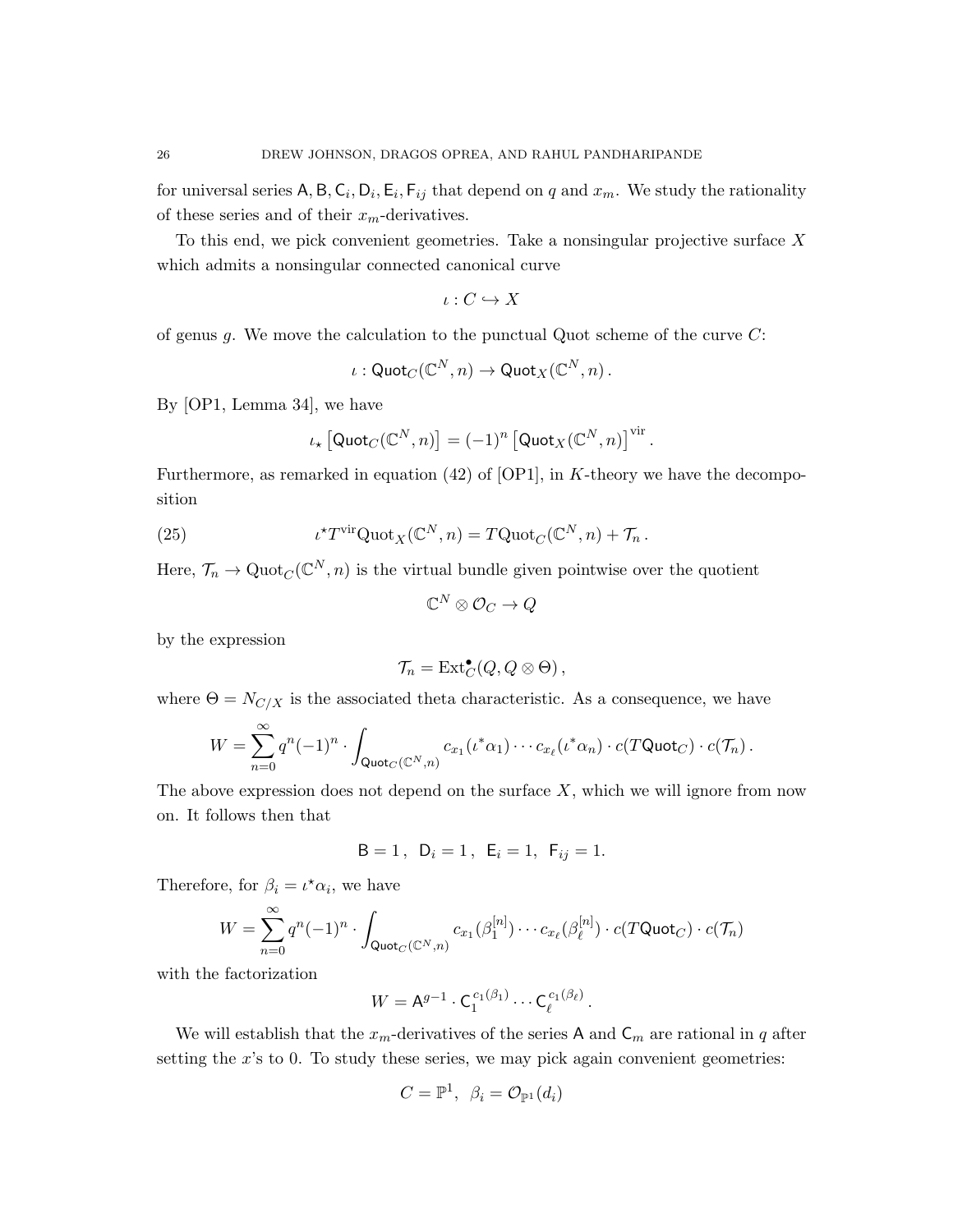for arbitrary integers  $d_i$ . Therefore

$$
(26) \ W = \sum_{n=0}^{\infty} q^n (-1)^n \cdot \int_{\text{Quot}_{\mathbb{P}^1}(\mathbb{C}^N,n)} c_{x_1}(\mathcal{O}(d_1)^{[n]}) \cdots c_{x_\ell}(\mathcal{O}(d_\ell)^{[n]}) \cdot c(T\text{Quot}_{\mathbb{P}^1}) \cdot c(\mathcal{T}_n) .
$$

It suffices to show the rationality of the  $x_m$ -derivatives of W.

We use Atiyah-Bott equivariant localization to compute (26). We let the torus  $\mathbb{C}^*$  act on  $\mathbb{C}^N$  with weights

$$
w_1\, ,\ldots\, ,w_N\, ,
$$

thus inducing an action on  $\text{Quot}_{\mathbb{P}^1}(\mathbb{C}^N,n)$ . The fixed loci were noted in [OP1] to be isomorphic to

$$
C^{[n_1]}\times\cdots\times C^{[n_N]}=\mathbb{P}^{n_1}\times\cdots\times\mathbb{P}^{n_N}
$$

for partitions

$$
n_1+\ldots+n_N=n\,.
$$

Equivariant localization applied to (26) thus yields

(27) 
$$
W = \sum_{n=0}^{\infty} q^n \cdot \sum_{n_1 + \dots + n_N = n} \int_{\mathbb{P}^{n_1} \times \dots \times \mathbb{P}^{n_N}} \text{Contr}(n_1, \dots, n_N) .
$$

The expression

$$
Contr(n_1,\ldots,n_N)
$$

encodes the contribution of the fixed loci. In the absence of the descendent classes  $c_x(\mathcal{O}(d)^{[n]})$ , the contribution was determined explicitly in [OP1] in the proof of Theorem 18, via a calculation of the normal bundles of the fixed loci. The answer is

$$
Contr(n_1, ..., n_N) = (-1)^{nN + {N \choose 2}} \cdot \Phi_1(h_1)^{n_1} \cdots \Phi_N(h_N)^{n_N} \cdot \Psi(h_1, ..., h_n)
$$

for the rational functions

$$
\Phi_i(h_i) = \prod_{j=1}^N (1 - h_i + w_i - w_j) \cdot \prod_{j \neq i} (h_i + w_j - w_i)^{-1},
$$
  

$$
\Psi = \prod_{i < j} (h_i - h_j + w_j - w_i)^2 \cdot \prod_{i,j} (1 + h_i + w_j - w_i) \cdot (1 + h_i - h_j + w_j - w_i)^{-1} \cdot \prod_{j \neq i} (h_i + w_j - w_i)^{-1}.
$$

We must modify these rational functions to account for the descendent insertions.

We will use Lemma 27 of [OP1]. For  $N = 1$ , over  $C^{[n]} = \mathbb{P}^n$ , the tautological classes can be expressed in  $K$ -theory as

$$
\mathcal{O}(d)^{[n]} = (d+1) \cdot \mathcal{O}_{\mathbb{P}^n} + (-d+n-1) \cdot \mathcal{O}_{\mathbb{P}^n}(-1).
$$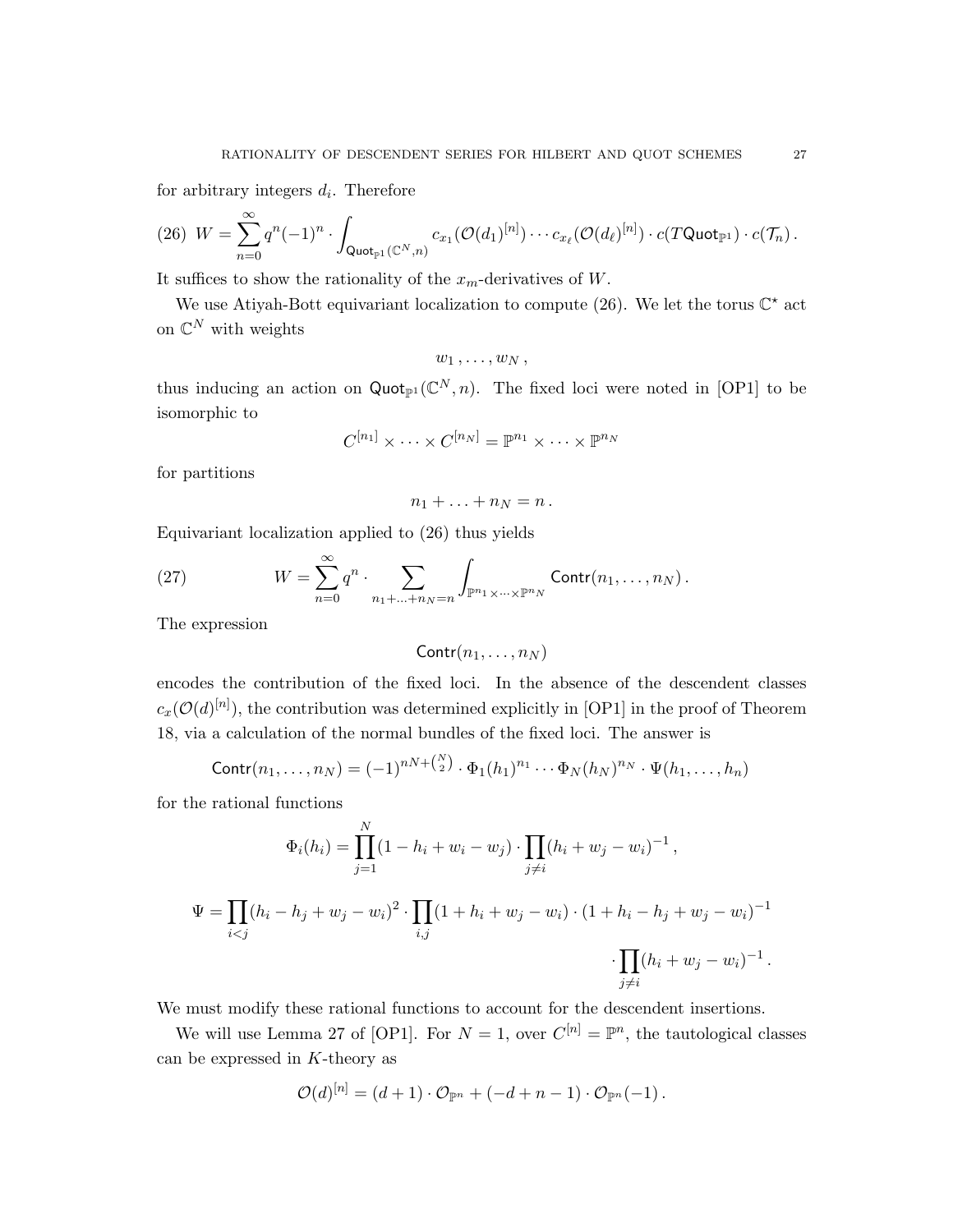Letting the torus act on  $\mathcal{O}(d)^{[n]}$  fiberwise with weight w and writing h for the hyperplane class, we obtain

$$
c_x(\mathcal{O}(d)^{[n]}[w]) = (1+ xw)^{d+1} \cdot (1 + x(w-h))^{-d+n-1}.
$$

For  $N > 1$ , restricting  $\mathcal{O}(d)^{[n]}$  to the fixed locus

$$
\mathbb{P}^{n_1}\times\cdots\times\mathbb{P}^{n_N}
$$

yields

$$
c_x(\mathcal{O}(d)^{[n]}) = \prod_{i=1}^N (1 + xw_i)^{d+1} \cdot \prod_{i=1}^N (1 + x(w_i - h_i))^{-d+n_i-1},
$$

with  $h_i$  denoting the hyperplane classes of each factor. The new contributions to  $(27)$ thus become

$$
Contr(n_1,\ldots,n_N) = (-1)^{nN+\binom{N}{2}} \cdot \Phi_1(h_1)^{n_1} \cdots \Phi_N(h_N)^{n_N} \cdot \Psi(h_1,\ldots,h_n)
$$

for the new rational functions N

$$
\Phi_i(h_i) = \prod_{j=1}^N (1 - h_i + w_i - w_j) \cdot \prod_{j \neq i} (h_i + w_j - w_i)^{-1} \cdot \prod_{m=1}^\ell (1 + x_m(w_i - h_i)),
$$
  
\n
$$
\Psi = \prod_{i < j} (h_i - h_j + w_j - w_i)^2 \cdot \prod_{i,j} (1 + h_i + w_j - w_i) \cdot (1 + h_i - h_j + w_j - w_i)^{-1}
$$
  
\n
$$
\cdot \prod_{j \neq i} (h_i + w_j - w_i)^{-1} \cdot \prod_{i} \prod_{m=1}^\ell (1 + x_m(w_i - h_i))^{-1 - d_m} \cdot (1 + x_m w_i)^{d_m + 1}.
$$

We conclude

$$
W = \sum_{n=0}^{\infty} q^n (-1)^{n(N + {N \choose 2}} \cdot \sum_{n_1 + ... + n_N = n} [h_1^{n_1} \cdots h_N^{n_N}] \Phi_1(h_1)^{n_1} \cdots \Phi_N(h_N)^{n_N} \cdot \Psi(h_1, ..., h_n).
$$

The brackets in the above series are used to denote the coefficient of the relevant monomial.

By Lagrange-Bürmann's formula  $[G]$ , we obtain

$$
W = (-1)^{\binom{N}{2}} \cdot \frac{\Psi}{K} (h_1, \dots, h_N)
$$

where as usual

$$
K = \prod_{i=1}^{N} \left( 1 - h_i \cdot \frac{\Phi_i'(h_i)}{\Phi_i(h_i)} \right),
$$

and  $h_i$  is the solution to the equation

$$
(-1)^N q = \frac{h_i}{\Phi_i(h_i)}
$$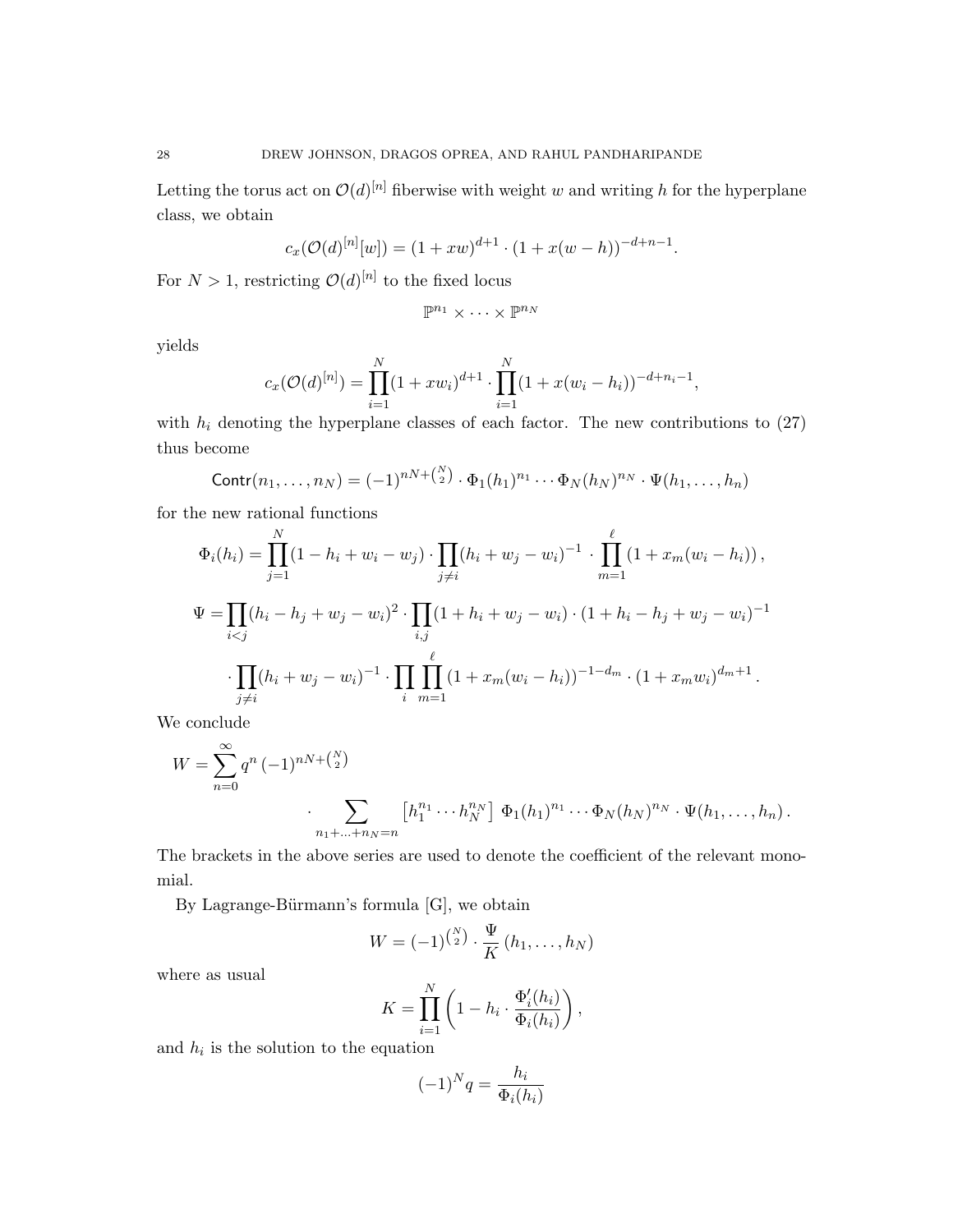satisfying  $h_i(q = 0) = 0$ . At the end, we also set the equivariant weights  $w_i$  equal to zero.

We define

$$
\mathsf{X}(g) = \prod_{j=1}^{N} \frac{g + w_j}{1 - g - w_j} \cdot \prod_{m=1}^{\ell} \frac{1}{1 - x_m g}.
$$

We then have

$$
\frac{h_i}{\Phi_i(h_i)} = \mathsf{X}(h_i - w_i) \, .
$$

Let  $g_1, \ldots, g_N$  be the solutions<sup>9</sup> to

$$
\mathsf{X}(g) = (-1)^N q
$$

with initial conditions

$$
g_i(q=0)=-w_i.
$$

The  $g_i$  are power series in q whose coefficients are rational functions in  $\{w_i\}$  and  $\{x_m\}$ . Thus

$$
h_i = g_i + w_i
$$

is a solution to

$$
\frac{h_i}{\Phi_i(h_i)} = (-1)^N q
$$

with  $h_i(q = 0) = 0$ .

We can easily check

$$
K(h_1, ..., h_N) = \prod_{i=1}^{N} h_i \frac{d}{dh_i} \log \frac{h_i}{\Phi_i(h_i)} = \prod_{i=1}^{N} h_i \frac{d}{dg_i} \log \mathsf{X}(g_i).
$$

Furthermore,

$$
\Psi(h_1,\ldots,h_N) = \prod_{i=1}^N h_i \cdot \prod_{i
$$
\cdot \prod_{i=1}^N \prod_{m=1}^\ell (1 - g_i x_m)^{-1 - d_m} \cdot (1 + x_m w_i)^{d_m + 1}.
$$
$$

The expressions for K and  $\Psi$  are evidently symmetric in  $g_1, \ldots, g_N$ , except for the factor  $\prod_{i=1}^{N} h_i$  which appears in both. Hence the quotient

$$
\frac{\Psi}{K}(h_1,\ldots,h_N)
$$

can be expressed as a rational function in  $\{g_i\}$ ,  $\{w_i\}$ , and  $\{x_m\}$  which is symmetric in the  ${g_i}$ .

 $^{9}$ There are other roots which we will deal with later. See equation (29).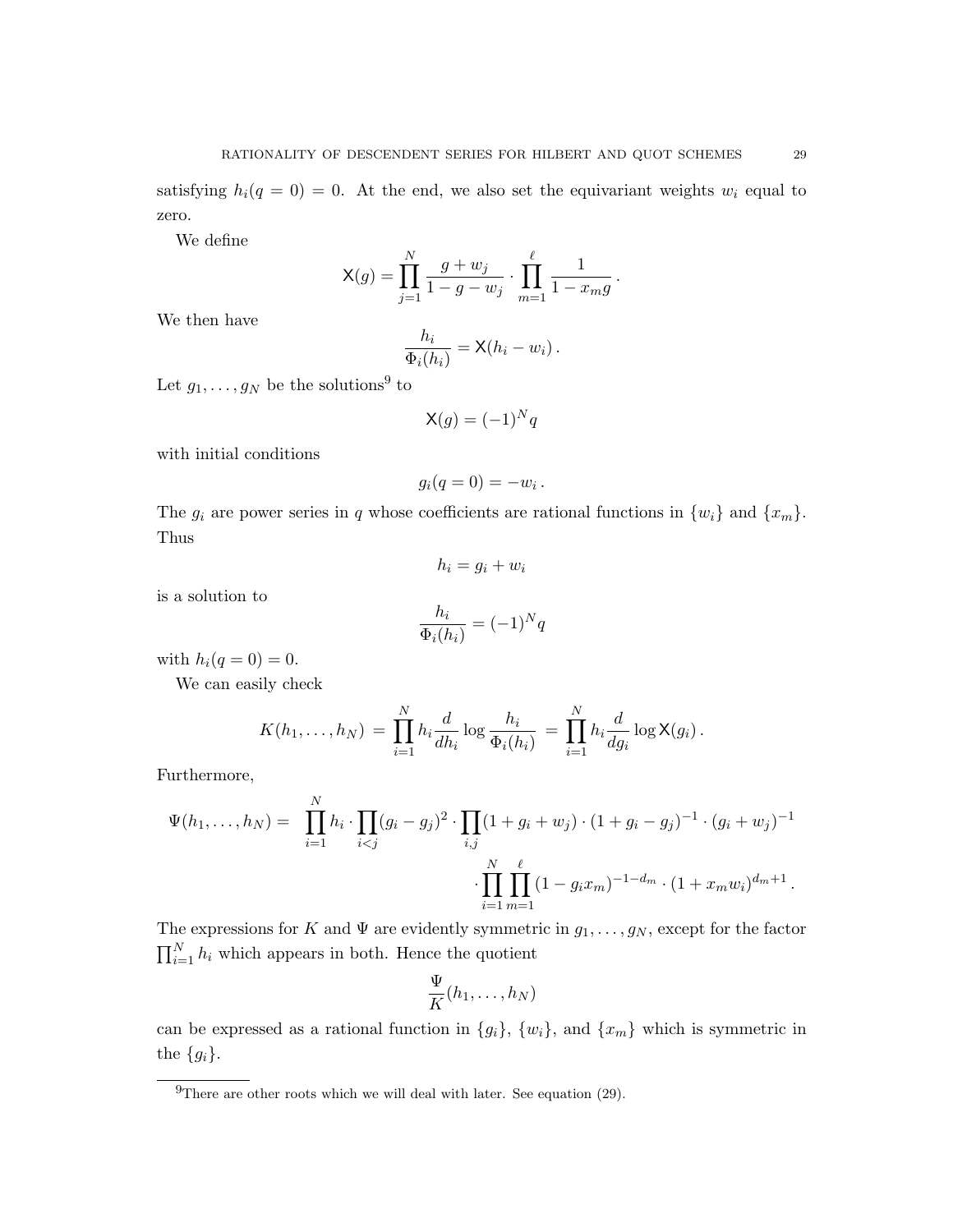We rewrite the equation  $X(g) = (-1)^N q$  as  $P(g) = 0$ , where

(28) 
$$
P(g) = \prod_{i=1}^{N} (g + w_i) - q \prod_{i=1}^{N} (g + w_i - 1) \prod_{m=1}^{\ell} (1 - x_m g)
$$

$$
= \sum_{j=0}^{N+\ell} P_j g^j.
$$

The  ${g_i}$  are roots of P. Hence, P factors as

(29) 
$$
P(g) = \prod_{i=1}^{N} (g - g_i) \cdot (f_{\ell}g^{\ell} + f_{\ell-1}g^{\ell-1} + \dots + f_0)
$$

$$
= (g^N + e_{N-1}g^{N-1} + \dots + e_0) \cdot (f_{\ell}g^{\ell} + f_{\ell-1}g^{\ell-1} + \dots + f_0)
$$

where  $e_i$  is  $(-1)^i$  times the  $(N-i)$ <sup>th</sup> elementary symmetric function in  $g_i$ , and the  $f_m$ are power series in q with coefficients given by rational functions of  $\{w_i\}$  and  $\{x_m\}$ . Now, setting  $q = 0$ , we see that

$$
\prod_{i=1}^{N} (g + w_i) = P(g, q = 0)
$$
\n
$$
= \prod_{i=1}^{N} (g - g_i(0)) \cdot (f_{\ell}(0)g^{\ell} + f_{\ell-1}(0)g^{\ell-1} + \dots + f_0(0))
$$
\n
$$
= \prod_{i=1}^{N} (g + w_i) \cdot (f_{\ell}(0)g^{\ell} + f_{\ell-1}(0)g^{\ell-1} + \dots + f_0(0)).
$$

It follows then that  $f_m(0) = 0$  for  $m > 0$ , and  $f_0(0) = 1$ .

We claim that both  $\{e_i\}$  and  $\{f_m\}$  are series in q whose coefficients are polynomials in  $\{w_i\}$  and  $\{x_m\}$ . We will abbreviate this by saying that they "are polynomial". So far, we can see that this is true up to order 0. Let us assume, by induction, that this is true to order p.

For  $m = \ell, \ell - 1, \ldots, 0$ , we compare the coefficient of  $g^{m+N}$  in the expressions (28) and (29). We have

$$
f_m + \sum_{k \ge 1} f_{m+k} e_{N-k} = \mathsf{P}_{m+N}.
$$

Here, k goes up to the minimum of N and  $\ell - m$ , and the sum is empty for  $m = \ell$ . By inducting on m, we may assume that all the  $f_{m+k}$  are polynomial to order  $p + 1$ . Since these  $f_{m+k}$  also have no constant term, the  $(p+1)$ st term of  $e_{N-k}$  is not needed to compute the  $(p+1)$ st term of  $f_{m+k}e_{N-k}$ . In addition,  $P_{m+N}$  is known exactly and is polynomial. Hence, we see that  $f_m$  is polynomial to order  $p + 1$ .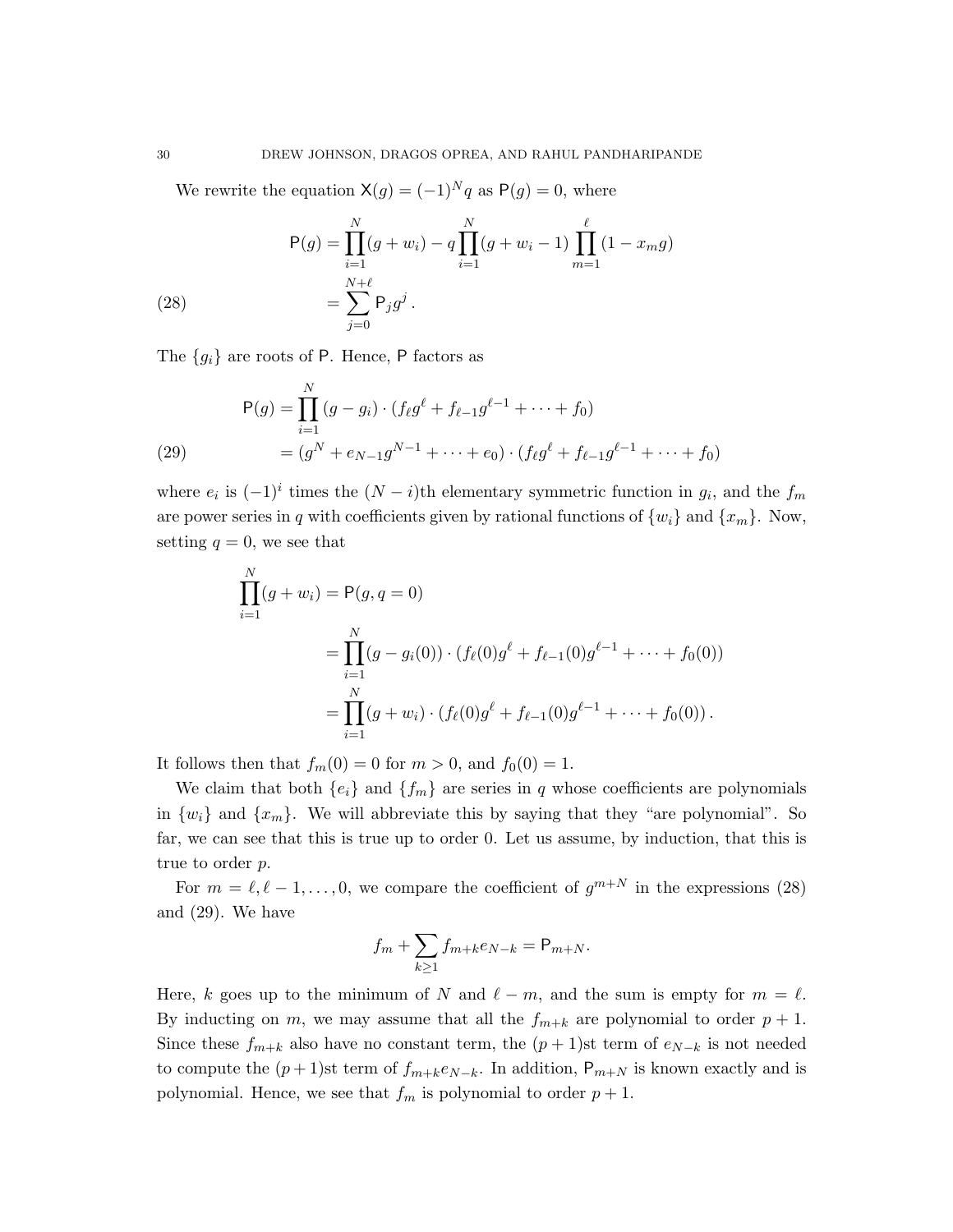$$
e_i f_0 + \sum_{k \ge 1} e_{i-k} f_k = \mathsf{P}_i.
$$

By inducting on i, we may assume that the  $e_{i-k}$  are polynomial to order  $p + 1$ . We also know the  $f_k$  are polynomial to order  $p + 1$ . We know that  $f_0$  starts with 1, so it has a multiplicative inverse which is also polynomial to order  $p + 1$ . It follows that  $e_i$  is polynomial to order  $p + 1$ . Our induction on p is complete.

We would like to see that any order derivative

$$
\left. \frac{\partial^{k_1}}{\partial^{k_1} x_1} \dots \frac{\partial^{k_\ell}}{\partial^{k_\ell} x_\ell} \right|_{x_1 = \dots = x_\ell = 0}
$$

of  $\Psi/K$  is a rational function in q, after setting the w's to zero. This will follow from the observations below.

Fix a rational function R of  $\{g_i\}$ ,  $\{w_i\}$ ,  $\{x_m\}$  and q, which is symmetric in the  $\{g_i\}$ . Of course R can be rewritten as a rational function of  $\{e_i\}$ ,  $\{w_i\}$ ,  $\{x_m\}$  and q. Setting  $\{w_i = 0\}$  and  $\{x_m = 0\}$  in (28) and (29), we obtain

$$
g^{N} - q(g-1)^{N} = (g^{N} + \overline{e}_{N-1}g^{N-1} + \dots + \overline{e}_{0}) \cdot (\overline{f}_{\ell}g^{\ell} + \overline{f}_{\ell-1}g^{\ell-1} + \dots + \overline{f}_{0})
$$

(where the bar indicates the evaluation at  $0$ ). These substitutions make sense since we have established polynomiality of the coefficients in the previous paragraph. Consequently

$$
\overline{f}_0 = 1 - q
$$

and  $\overline{f}_m = 0$  for  $m > 0$ . Then  $\overline{e}_i$  is the coefficient of  $g^i$  in

$$
\overline{f}_0^{-1}(g^N - q(g-1)^N) = \frac{g^N - q(g-1)^N}{1-q},
$$

which is clearly a rational function in q. It follows that  $\overline{R}$  is a rational function in q.

Next, we claim that the derivatives

$$
\frac{\partial \mathsf{R}}{\partial x_j}
$$

are also given by rational functions in  $\{g_i\}$ ,  $\{w_i\}$ ,  $\{x_m\}$  and q, symmetric in the  $\{g_i\}'$ s. (We are viewing  $g_i$  as functions of the independent variables  $\{w_i\}$ ,  $\{x_m\}$  and  $q_i$ ) Indeed, we have

$$
\frac{\partial \mathsf{R}}{\partial x_j} = \sum_{i=1}^N \frac{\partial \mathsf{R}}{\partial g_i} \cdot \frac{\partial g_i}{\partial x_j} + \partial_j \mathsf{R}.
$$

(Here  $\partial_j$ R means to take the  $x_j$ -derivative treating the  $\{g_i\}$  as constants.) The second term  $\partial_j$ R is manifestly symmetric in the g's since R is. Again because R is symmetric,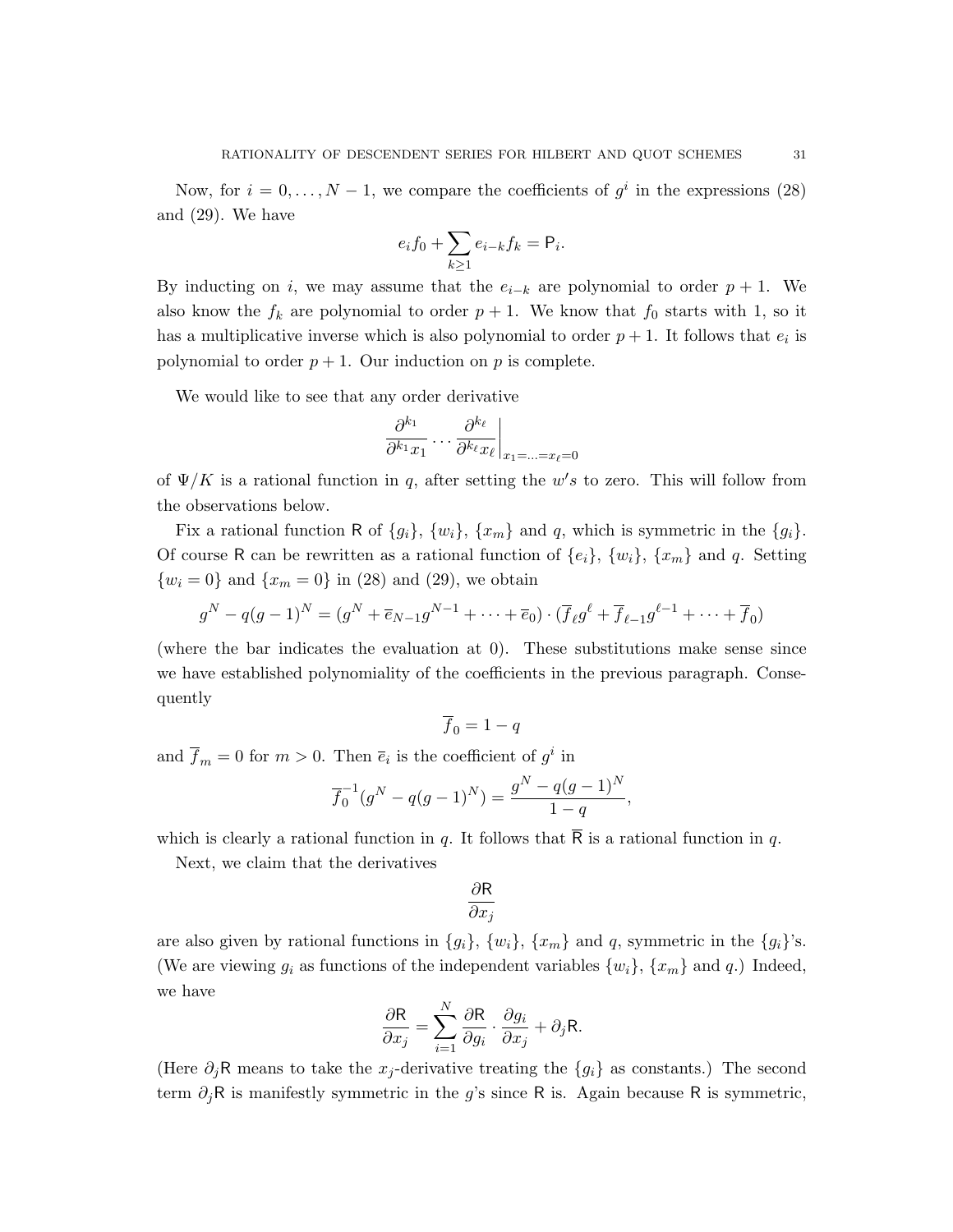we see that transposing  $g_i$  and  $g_k$  turns

$$
\frac{\partial \mathsf{R}}{\partial g_i} \text{ into } \frac{\partial \mathsf{R}}{\partial g_k}.
$$

For each fixed *i*, the derivative  $\frac{\partial g_i}{\partial x_j}$  can be expressed as a rational function in the  $g_i$  (but no other g's), the  $\{w_i\}$ ,  $\{x_m\}$ , and q by implicit differentiation applied to

$$
\mathsf{X}(g_i) = (-1)^N q.
$$

Replacing  $g_i$  with  $g_k$  in this formula therefore yields the formula for  $\frac{\partial g_k}{\partial x_j}$ . The claim now follows since we sum over all  $i$ .

Inductively, it follows that all higher derivatives of R are rational functions of  $\{g_i\}$ ,  $\{w_i\}, \{x_m\}$  and q, symmetric in the  $\{g_i\}$ . This completes the proof of Theorem 2.  $\Box$ 

2.3. Example. The proof of the Theorem gives an effective algorithm of computing the descendent series for  $\beta = 0$ . We illustrate the case

$$
N = 2, \ \alpha_1 = \mathcal{O}_X, \ k_1 = 1, \ \ell = 1.
$$

Thus

$$
Z = \sum_{n=0}^\infty q^n \cdot \int_{\left[\mathsf {Quot}_X(\mathbb C^2, n)\right]^{\operatorname{vir}}} \operatorname{ch}_1(\mathcal O^{[n]}) \cdot \, c(T^{\operatorname{vir}} \mathsf {Quot}).
$$

When  $N = 1$ , for the Hilbert scheme of points, the boundary insertion  $c_1(\mathcal{O}^{[n]})$  plays an important role in the formalism of [Le].

Setting

$$
W = \sum_{n=0}^\infty q^n \cdot \int_{\left[\mathsf {Quot}_X(\mathbb C^2, n)\right]^{\text{vir}}} c_x(\mathcal O^{[n]}) \cdot \, c(T^{\text{vir}} \mathsf {Quot}),
$$

we have

$$
W = \mathsf{A}^{K_X^2}
$$

for some universal series A. No other universal functions are needed in this case. Thus

$$
Z = \frac{\partial W}{\partial x}\bigg|_{x=0} = K_X^2 \cdot \mathsf{A}^{K_X^2 - 1} \cdot \frac{\partial \mathsf{A}}{\partial x}\bigg|_{x=0}.
$$

We already calculated

$$
\mathsf{A}\bigg|_{x=0} = \frac{(1-q)^2 \cdot (1-6q+q^2)}{(1-4q)^2}
$$

in Theorem 18 of [OP1]. We furthermore claim

(30) 
$$
\left. \frac{\partial \mathsf{A}}{\partial x} \right|_{x=0} = \frac{2q^2 \cdot (1 - 12q - 33q^2 + 8q^3)}{(1 - 4q)^3}.
$$

This follows by the proof of Theorem 2. Indeed, we have

$$
\mathsf{A}^{-1}=\sum_{q=0}^\infty (-q)^n\int_{\mathsf{Quot}_{{\mathbb P}^1}({\mathbb C}^2,n)}c_x(\mathcal{O}^{[n]})\cdot c(T\mathsf{Quot}_{{\mathbb P}^1})\cdot c(\mathcal{T}_n)=-\frac{\Psi}{K}(g_1+w_1,g_2+w_2)
$$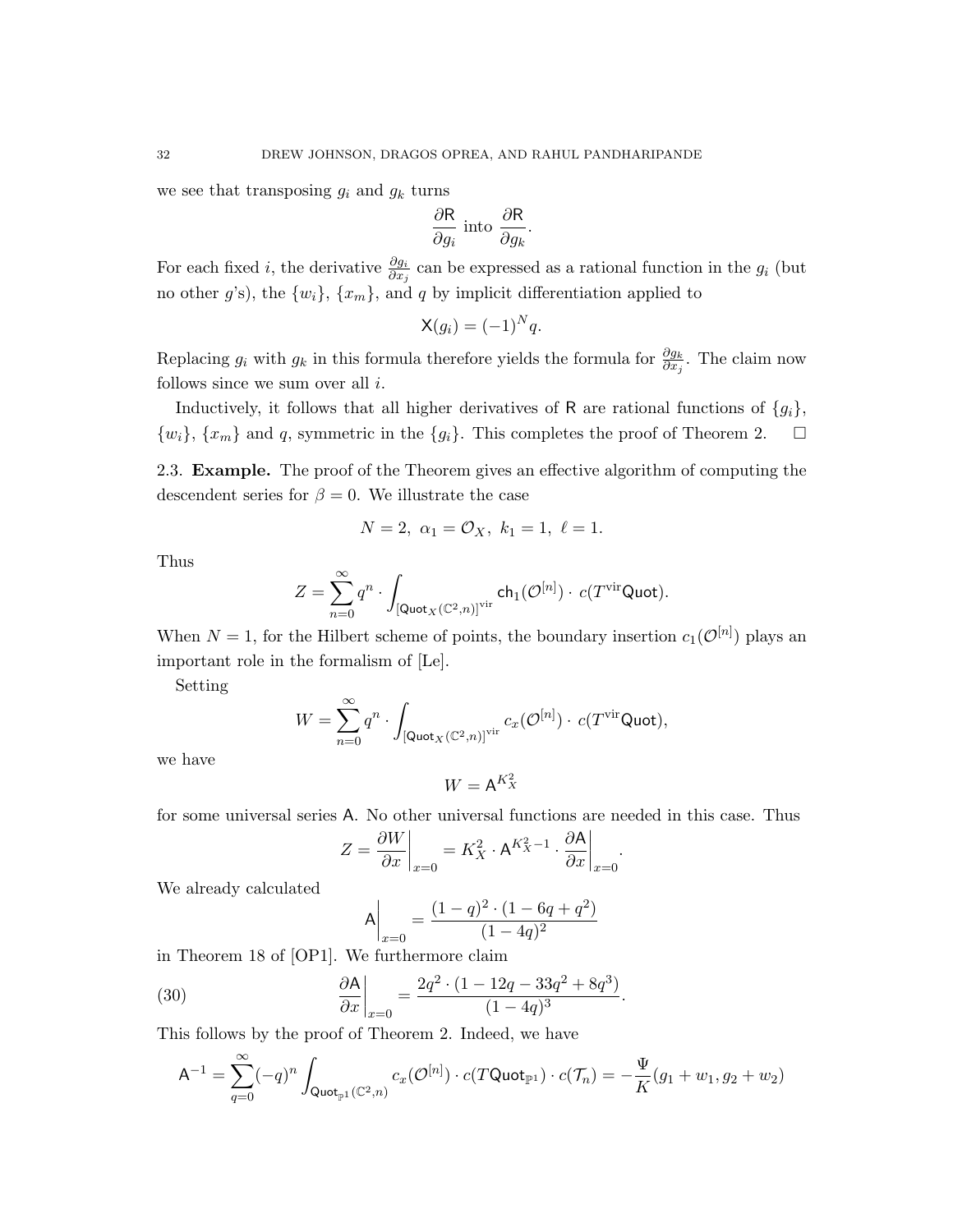where  $g_1, g_2$  solve the equation

$$
(g + w1) \cdot (g + w2) = q \cdot (1 - g - w1) \cdot (1 - g - w2) \cdot (1 - xg).
$$

The expressions for  $\Psi$ ,  $\Phi$ <sub>i</sub>, K are explicitly given in the proof of the Theorem. Substituting and carrying out the implicit differentiation with respect to  $x$ , we arrive at expression (30) claimed above.

#### 3. Descendent series for the Hilbert scheme: Theorem 3

3.1. Descendents. The argument of Theorem 1 extends to prove the more general descendent claim of Theorem 3. For each K-theory class  $\alpha$  on X, we have defined

$$
\alpha^{[n]} = \mathbf{R} \pi_{\star} \left( \mathcal{Q} \otimes p^{\star} \alpha \right)
$$

on  $\text{Quot}_X(\mathbb{C}^N, \beta, n)$ . The descendent series is given by

$$
Z_{X, N, \beta}(\alpha_1, \ldots, \alpha_\ell \,|\, k_1, \ldots, k_\ell) = \sum_{n \in \mathbb{Z}} q^n \cdot \int_{\left[ \mathsf{Quot}_X(\mathbb{C}^N, \beta, n) \right]^{\text{vir}}} \mathsf{ch}_{k_1}(\alpha_1^{[n]}) \cdots \mathsf{ch}_{k_\ell}(\alpha_\ell^{[n]}) \cdot c(T^{\text{vir}} \mathsf{Quot}).
$$

To establish Theorem 3, we set  $N = 1$ , and show that the series

$$
Z_{X,1,\beta}(\alpha_1,\ldots,\alpha_\ell\,|\,k_1,\ldots,k_\ell)\in\mathbb{Q}((q))
$$

is the Laurent expansion of a rational function for a nonsingular projective simply connected surface X.

### 3.2. Proof of Theorem 3.

3.2.1. Hilbert schemes of points. We use again the isomorphism

$$
\text{Quot}_X(\mathbb{C}^1, \beta, n) \simeq X^{[m]} \times \mathbb{P}, \quad m = n + \frac{\beta(\beta + K_X)}{2}
$$

where  $\mathbb P$  denotes the linear system  $|\beta|$ . We will study the series

(31) 
$$
Z = \sum_{n \in \mathbb{Z}} q^n \cdot \int_{X^{[m]} \times \mathbb{P}} \text{ch}_{k_1}(\alpha_1^{[n]}) \cdots \text{ch}_{k_\ell}(\alpha_\ell^{[n]}) \cdot \text{e}(\text{Obs}) \cdot \frac{c(TX^{[m]})c(T\mathbb{P})}{c(\text{Obs})}.
$$

We identify the tautological structures appearing in (31). The universal quotient over Quot<sub>X</sub>( $\mathbb{C}^1$ ,  $\beta$ , n) × X can be expressed in K-theory as

$$
Q = \mathcal{O} - \mathcal{I}_{\mathcal{W}} \otimes \mathcal{O}(-\beta) \otimes \mathcal{L}^{-1} = \mathcal{O} - \mathcal{O}(-\beta) \otimes \mathcal{L}^{-1} + \mathcal{O}_{\mathcal{W}} \otimes \mathcal{O}(-\beta) \otimes \mathcal{L}^{-1}
$$

where W denotes the universal subscheme of  $X^{[m]} \times X$ , and

$$
\mathcal{L} = \mathcal{O}_{\mathbb{P}}(1) \to \mathbb{P}
$$

denotes the tautological bundle. As a result

$$
\alpha_{\text{Quot}}^{[n]} = H^{\bullet}(\alpha) \otimes \mathcal{O} - H^{\bullet}(\widetilde{\alpha}) \otimes \mathcal{L}^{-1} + \widetilde{\alpha}_{\text{Hilb}}^{[m]} \otimes \mathcal{L}^{-1}
$$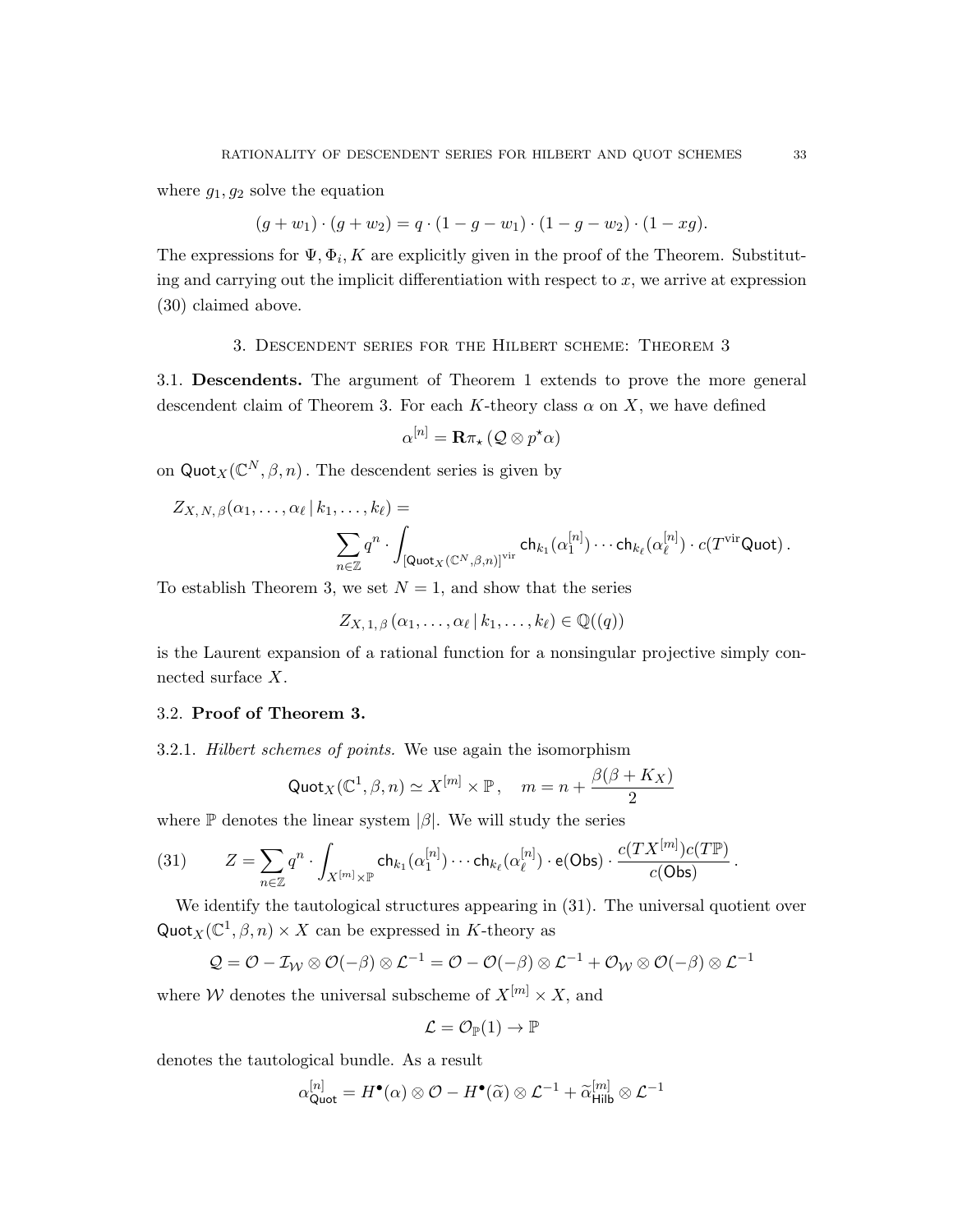where  $\tilde{\alpha} = \alpha \otimes \mathcal{O}(-\beta)$ . We have indicated by subscripts the locations of the tautological constructions. Let  $\zeta = c_1(\mathcal{L})$ . Thus

$$
\mathsf{ch}(\alpha_{\mathsf{Quot}}^{[n]}) = \chi(\alpha) - \chi(\widetilde{\alpha}) \cdot e^{-\zeta} + \mathsf{ch}(\widetilde{\alpha}_{\mathsf{Hilb}}^{[m]}) \cdot e^{-\zeta}
$$

which, in fixed degree  $k > 0$ , becomes

$$
\mathsf{ch}_k(\alpha_{\mathsf{Quot}}^{[n]}) = -\chi(\widetilde{\alpha}) \cdot \frac{(-\zeta)^k}{k!} + \sum_{j=0}^k \mathsf{ch}_j(\widetilde{\alpha}_{\mathsf{Hilb}}^{[m]}) \cdot \frac{(-\zeta)^{k-j}}{(k-j)!} \, .
$$

After multiplying out the different Chern characters appearing in (31), we are led to expressions of the form

$$
(32) \qquad \sum_{m=0}^{\infty} q^m \cdot \int_{X^{[m]}\times \mathbb{P}} \zeta^k \cdot \mathsf{ch}_{k_1}(\alpha_1^{[m]}) \cdots \mathsf{ch}_{k_\ell}(\alpha_\ell^{[m]}) \cdot \mathsf{e}(\mathsf{Obs}) \cdot \frac{c(TX^{[m]})c(T\mathbb{P})}{c(\mathsf{Obs})}\,.
$$

Here, we have changed notation by removing the tilde's from the  $\alpha$ 's and relabeling indices.<sup>10</sup> Unless specified otherwise, all tautological structures  $\alpha^{[m]}$  are from now on understood to be over the Hilbert scheme of points  $X^{[m]}$ .

We will consider two cases depending upon the geometric genus of the simply connected surface  $X$ . Furthermore, when the genus is positive, we first discuss surfaces which are minimal, and then consider their blowups.

3.2.2. *Minimal surfaces with*  $p_g > 0$ . Assume that X is simply connected minimal surface. Then  $X$  is either a  $K3$  surface, an elliptic surface, or a surface of general type.

• For K3 surfaces, the virtual fundamental class vanishes due to the presence of a trivial factor in the obstruction bundle, unless  $\beta = m = 0$  [MOP1]. There is nothing to prove in the K3 case.

• If X minimal of general type, the virtual fundamental class of  $\text{Quot}_X(\mathbb{C}^1, n, \beta)$  was shown to vanish in [OP1, Section 5.3.3], unless

- (i)  $\beta = 0$  or
- (ii)  $\beta = K_X$  and  $m = 0$ .

There is nothing to prove in case (ii). When  $\beta = 0$ , we can use Theorem 2 or alternatively, we can argue as follows. We have

$$
\mathsf{Obs} = \left( (K_X)^{[m]} \right)^\vee,
$$

see for instance (6). The series (32) becomes

$$
Z=\sum_{m=0}^\infty q^m\int_{X^{[m]}}\mathsf {ch}_{k_1}(\alpha_1^{[m]})\cdots \mathsf{ch}_{k_\ell}(\alpha_\ell^{[m]})\cdot \mathsf e\left(\left(K_X^{[m]}\right)^{\vee}\right)\cdot \frac{c(TX^{[m]})}{c\left(\left(K_X^{[m]}\right)^{\vee}\right)}\,.
$$

 $10$ The overall q shift does not affect rationality.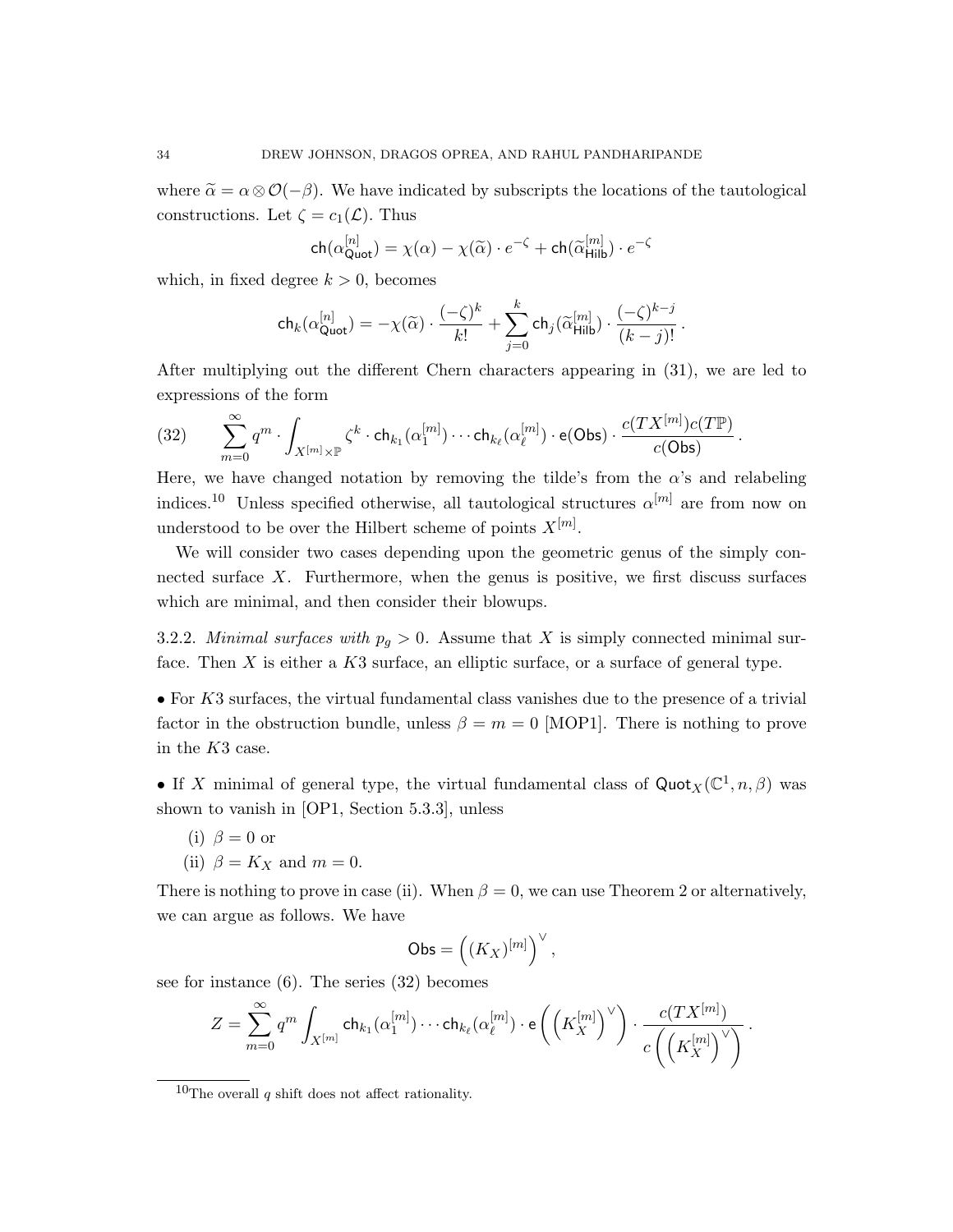We conclude by Proposition 3 below.

• Let  $X \to C$  be a minimal elliptic surface with  $p_g > 0$ . Since X is simply connected, we must have  $C = \mathbb{P}^1$ , by [Fr, Lemma VII.14]. We first argue that  $\beta$  must be a multiple of the fiber. Note that  $\beta$  must be effective for the Quot scheme to be nonempty. Furthermore, the expression for the obstruction bundle (6),

$$
\mathsf{Obs} = (H^1(M) - H^0(M)) \otimes \mathcal{L} + \left(M^{[m]}\right)^{\vee} \otimes \mathcal{L} + \mathbb{C}^{p_g},
$$

shows that the virtual fundamental class vanishes if

$$
H^0(M) = 0 \iff H^0(K_X - \beta) = 0
$$

due to the presence of the trivial factor. We may therefore assume  $K_X - \beta$  is effective. Since  $X$  is minimal, we find

$$
K_X = (p_g - 1)f.
$$

Since

$$
(p_g - 1)f = \beta + (K_X - \beta)
$$

is an effective decomposition,  $\beta$  must be supported on fibers. By Zariski's Lemma,  $\beta^2 \leq 0$ and  $\beta \cdot K_X = 0$ . If  $\beta^2 < 0$  then

(33) 
$$
\beta \cdot (\beta - K_X) < 0.
$$

When inequality (33) is satisfied, the proof of Proposition 22 of [OP1] shows that the virtual fundamental class vanishes. Proposition 22 of [OP1] is stated for surfaces of general type, but the same argument applies here as well.<sup>11</sup> Thus

$$
\beta^2=0\,,
$$

so by Zariski's Lemma  $\beta = af$  for  $0 \le a \le p_q - 1$ .

Recording that

$$
\chi(\mathcal{O}(af)) = 1 + p_g, \quad h^0(\mathcal{O}(af)) = a + 1,
$$

we find that (6) becomes

$$
\mathsf{Obs}=-\mathbb{C}^{p_g-a}\otimes\mathcal{L}+\left(M^{[m]}\right)^\vee\otimes\mathcal{L}+\mathbb{C}^{p_g}
$$

over  $X^{[m]} \times \mathbb{P}^a$ . We then obtain

$$
\begin{array}{rcl}\n\mathsf{e}(\mathsf{Obs}) & = & \left[ c(\mathcal{L})^{a-p_g} \cdot c \left( \left( M^{[m]} \right)^{\vee} \otimes \mathcal{L} \right) \right]_{(a+m)} \\
& = & \left[ (1+\zeta)^{a-p_g} \cdot \sum_{k=0}^{m} (1+\zeta)^k c_{m-k} \left( \left( M^{[m]} \right)^{\vee} \right) \right]_{(a+m)}.\n\end{array}
$$

<sup>&</sup>lt;sup>11</sup>This can also be seen via (5) since Hilb<sub>β</sub> has negative virtual dimension.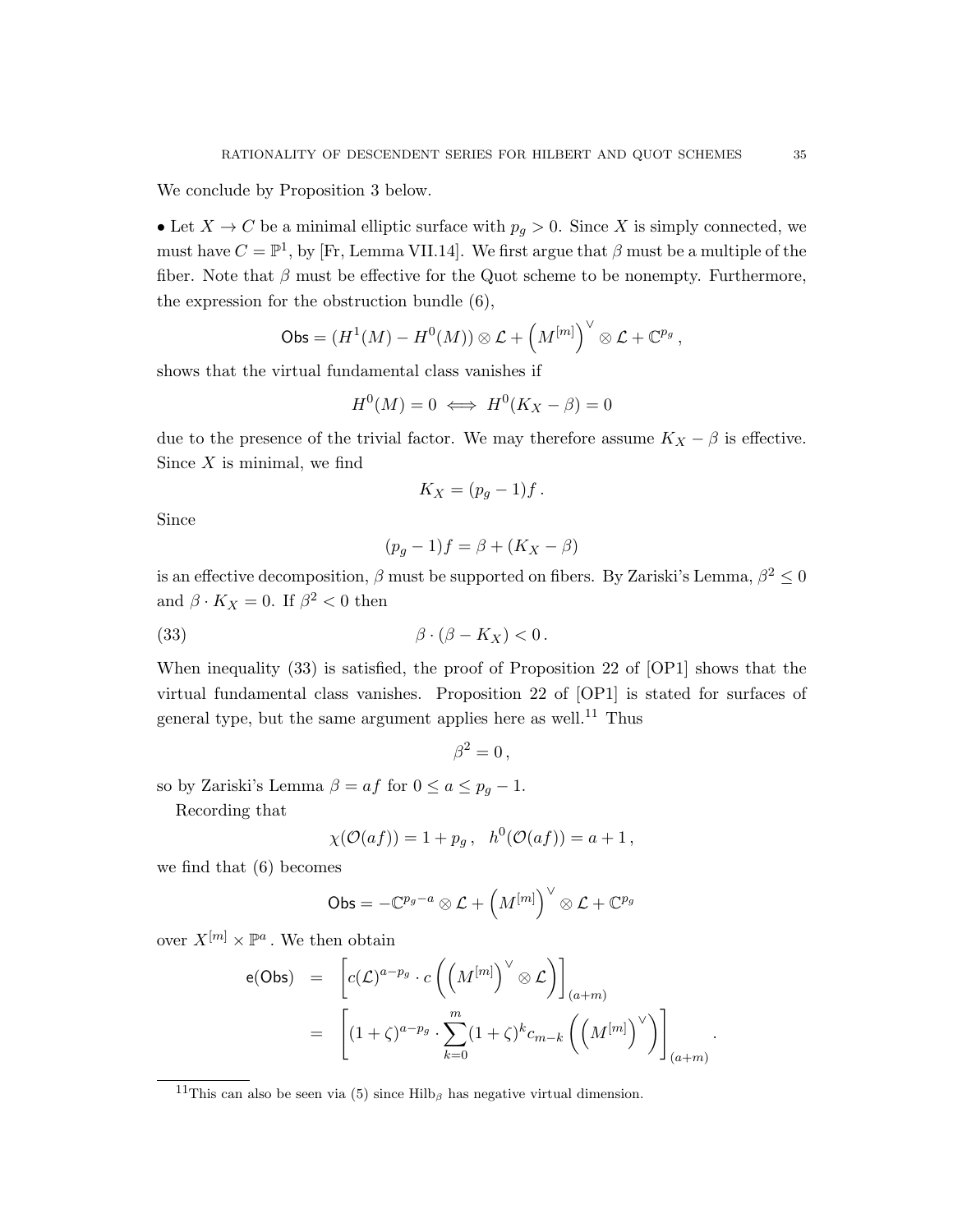The exponents of the hyperplane class  $\zeta$  over  $\mathbb{P}^a$  must be bounded by a. Thus, for degree reasons, the only contribution reaching the necessary degree  $a + m$  occurs for  $k = 0$  and in this case

(34) 
$$
e(\text{Obs}) = \left[ (1+\zeta)^{a-p_g} \right]_{(a)} \times c_m \left( \left( M^{[m]} \right)^{\vee} \right) = \begin{pmatrix} a-p_g \\ a \end{pmatrix} [pt] \times e \left( \left( M^{[m]} \right)^{\vee} \right)
$$

over  $\mathbb{P}^a \times X^{[m]}$ .

As a result of the above calculation, the series (32),

$$
\sum_{m=0}^{\infty} q^m \int_{X^{[m]} \times \mathbb{P}^a} \zeta^k \cdot \mathsf{ch}_{k_1}(\alpha_1^{[m]}) \cdots \mathsf{ch}_{k_\ell}(\alpha_\ell^{[m]}) \cdot \mathsf{e}(\mathsf{Obs}) \cdot \frac{c(TX^{[m]}) c(T\mathbb{P})}{c(\mathsf{Obs})},
$$

vanishes for  $k > 0$ . For  $k = 0$ , the expression simplifies to

$$
\binom{a-p_g}{a}\cdot \sum_{m=0}^\infty q^m \int_{X^{[m]}} \mathsf {ch}_{k_1}(\alpha_1^{[m]})\cdots \mathsf{ch}_{k_\ell}(\alpha_\ell^{[m]})\cdot \mathsf e\left(\left(M^{[m]}\right)^{\vee}\right)\cdot \frac{c(TX^{[m]})}{c\left(\left(M^{[m]}\right)^{\vee}\right)}\,.
$$

Proposition 3 below completes the argument.

Theorem 3 is established for all simply connected minimal surfaces with  $p_g > 0$ .

3.2.3. Further descendent rationality. We prove here the following result that was used in Subsection 3.2.2.

Proposition 3. The generating series

$$
\sum_{n=0}^{\infty} q^n \cdot \int_{X^{[n]}} \mathrm{ch}_{k_1}(\alpha_1^{[n]}) \cdots \mathrm{ch}_{k_{\ell}}(\alpha_{\ell}^{[n]}) \cdot \mathrm{e}\left(\left(M^{[n]}\right)^{\vee}\right) \cdot \frac{c(TX^{[n]})}{c\left(\left(M^{[n]}\right)^{\vee}\right)}
$$

is a rational function in q for all pairs  $(X, M)$ .

Proof. The proof is similar to that of Theorem 2, using the methods developed in [OP1]. Just as in Theorem 2, we may assume that

rank  $\alpha_i = 1$  for all  $1 \leq i \leq \ell$ .

Expressing the Chern character in terms of Chern classes, it suffices to show that the series

$$
Z=\sum_{n=0}^\infty q^n\int_{X^{[n]}}c_{k_1}(\alpha_1^{[n]})\ldots c_{k_\ell}(\alpha_\ell^{[n]})\cdot \mathsf e\left(\left(M^{[n]}\right)^{\vee}\right)\cdot \frac{c(TX^{[n]})}{c\left(\left(M^{[n]}\right)^{\vee}\right)}
$$

is a rational function in q.

Let  $x_1, \ldots, x_\ell$  be formal variables. Write

$$
c_x = 1 + xc_1 + x^2c_2 + \dots
$$

for the total Chern class, and set

$$
W = \sum_{n=0}^{\infty} q^n \int_{X^{[n]}} c_{x_1}(\alpha_1^{[n]}) \dots c_{x_\ell}(\alpha_\ell^{[n]}) \cdot \mathsf{e}\left(\left(M^{[n]}\right)^{\vee}\right) \cdot \frac{c(TX^{[n]})}{c\left(\left(M^{[n]}\right)^{\vee}\right)}.
$$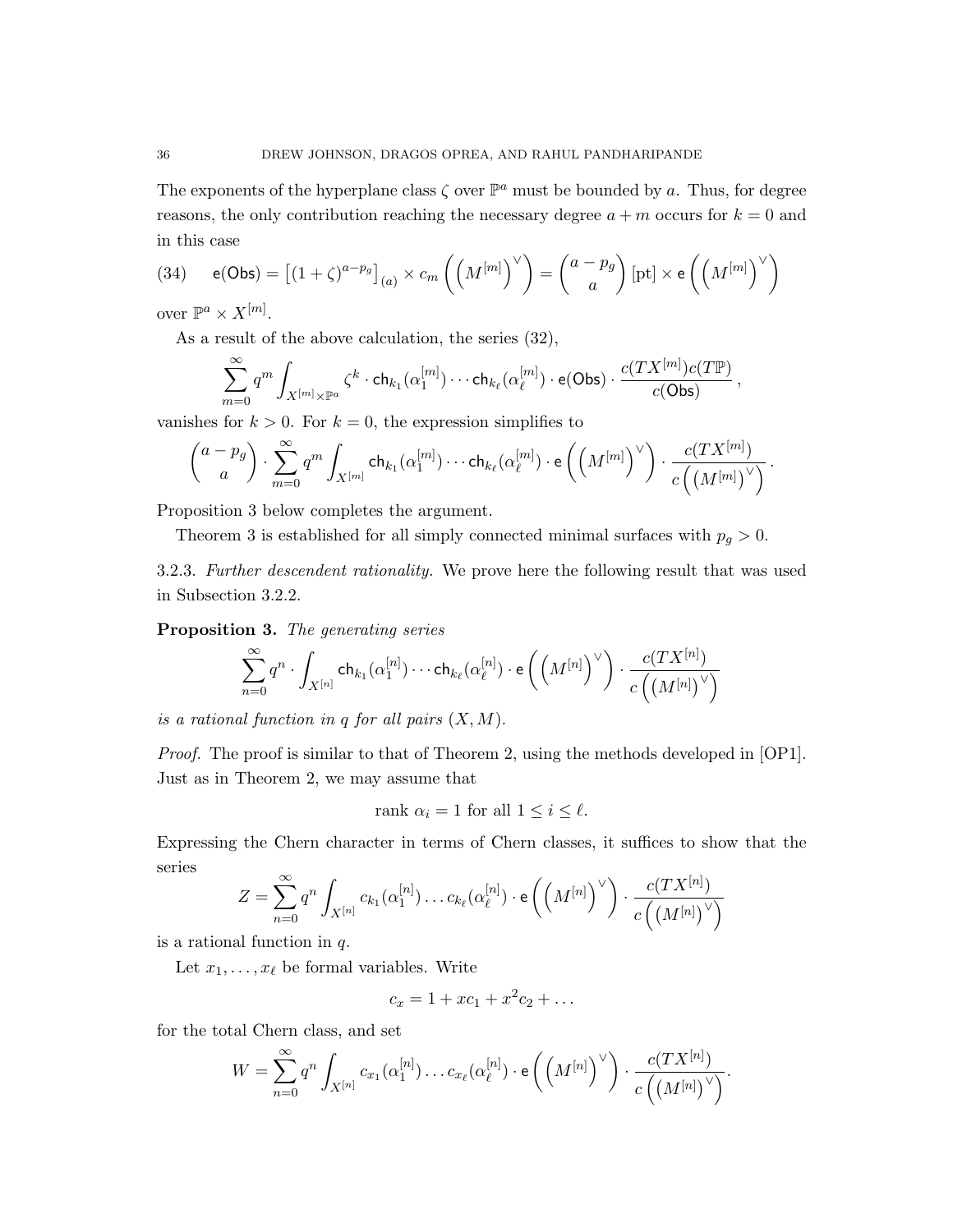The series Z is found by extracting the coefficient of  $x_1^{k_1} \cdots x_\ell^{k_\ell}$  in W:

$$
Z = \frac{1}{k_1!} \cdots \frac{1}{k_\ell!} \cdot \frac{\partial^{k_1}}{\partial^{k_1} x_1} \cdots \frac{\partial^{k_\ell}}{\partial^{k_\ell} x_\ell} W \bigg|_{x_1 = \ldots = x_\ell = 0}.
$$

Now, invoking the universality and multiplicativity results of [EGL], we find the factorization

$$
W = \mathsf{A}^{K_X^2} \cdot \mathsf{B}^{\chi(X)} \cdot \mathsf{C}^{M^2} \cdot \mathsf{D}^{M.K_X} \cdot \prod_{i=1}^\ell \mathsf{E}_i^{c_1(\alpha_i).K_X} \cdot \mathsf{F}_i^{c_2(\alpha_i)} \cdot \mathsf{G}_i^{c_1(\alpha_i)\cdot M} \cdot \prod_{1 \le i \le j \le \ell} \mathsf{H}_{ij}^{c_1(\alpha_i)\cdot c_1(\alpha_j)}
$$

in terms of universal series that depend on  $q$  and  $x_i$ . To find these series, we can pick convenient geometries. We may assume  $M$  is sufficiently positive, so that there exists  $C$ a nonsingular connected curve in the linear system  $|M|$ . As explained in [OP1], we have

$$
e\left(\left(M^{[n]}\right)^{\vee}\right) \cap \left[X^{[n]}\right] = (-1)^n j_{\star} \left[C^{[n]}\right]
$$

where

 $j: C^{[n]} \hookrightarrow X^{[n]}$ 

is the natural inclusion. By equation (33) of [OP1], we furthermore have

$$
j^{\star}c(TX^{[n]}) = c\left(\left(K_C^{[n]}\right)^{\vee}\right) \cdot c(M^{[n]}).
$$

Thus

$$
W = \sum_{n=0}^{\infty} (-q)^n \int_{C^{[n]}} c_{x_1}(\alpha_1^{[n]}) \cdots c_{x_{\ell}}(\alpha_{\ell}^{[n]}) \cdot \frac{c\left(\left(K_C^{[n]}\right)^{\vee}\right) \cdot c(M^{[n]})}{c\left(\left(M^{[n]}\right)^{\vee}\right)}
$$

or equivalently, in terms of Segre classes

$$
\sum_{n=0}^{\infty} (-q)^n \cdot \int_{C^{[n]}} s_{x_1} ((-\alpha_1)^{[n]}) \cdots s_{x_{\ell}} ((-\alpha_{\ell})^{[n]}) \cdot s_{-1} ((-K_C)^{[n]}) \cdot s_{-1}(M^{[n]}).
$$

Here,  $\alpha_1, \dots, \alpha_\ell, M$  are understood to be restricted from the surface X to the curve C.

Using Theorem 3 of [OP1], the last expression can be evaluated in closed form. Under the change of variables

$$
-q = \frac{t}{(1-t)(1-x_1t)\cdots(1-x_{\ell}t)},
$$

we have

(35) 
$$
W(q, x_1, ..., x_\ell) = \prod_{i=1}^{\ell} (1 - x_i t)^{-c_1(\alpha_i) \cdot M} \cdot (1 - t)^{-M^2} \cdot (1 + t)^{-M \cdot K_X} \cdot \mathbf{a}^{K_X^2}
$$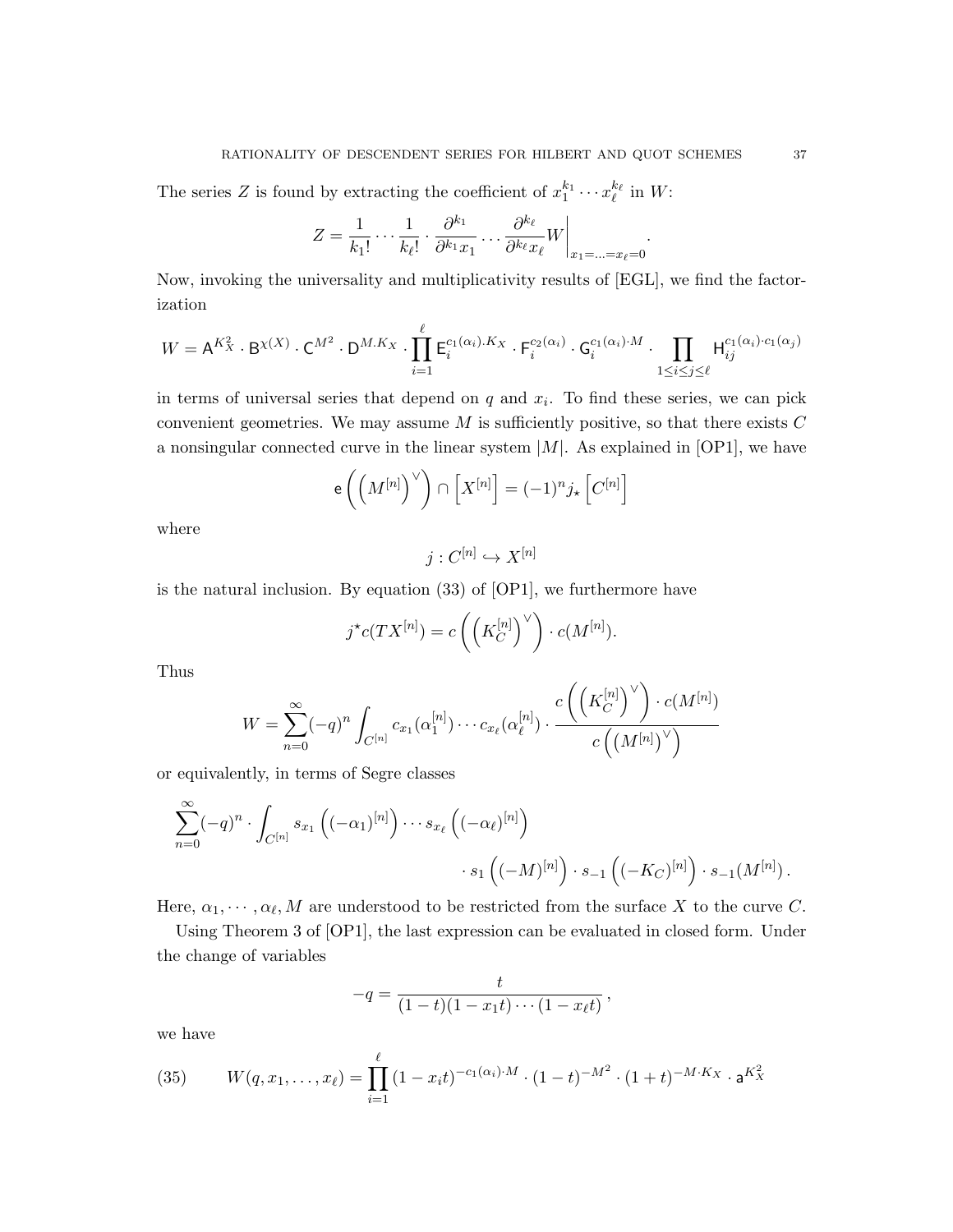with $12$ 

$$
\mathsf{a} = -\left(\frac{q}{t}\right)^{-2} \cdot \frac{dq}{dt} \,.
$$

It follows that

$$
B = 1
$$
,  $E_i = 1$ ,  $F_i = 1$ ,  $H_{ij} = 1$ .

Furthermore, by universality, expression (35) for W holds for all geometries  $(X, M, \alpha_1, \ldots, \alpha_\ell)$ , not only for those for which  $M$  is sufficiently positive.

Identity (35) for the values  $x_1 = \ldots = x_\ell = 0$  implies

$$
W(q,0,\ldots,0) = (1-t)^{-M^2} \cdot (1+t)^{-M \cdot K_X}
$$

with

$$
q = -\frac{t}{1-t} \iff t = -\frac{q}{1-q}.
$$

Evidently  $W(q, 0, \ldots, 0)$  is a rational function of t and hence also of q. In fact, the expression we have obtained,

(36) 
$$
W(q,0,\ldots,0) = (1-q)^{M^2} \cdot \left(\frac{1-q}{1-2q}\right)^{M\cdot K_X},
$$

is Corollary 38 of [OP1].

However, we can now also go further. We address all derivatives of W with respect to  $x_i$  via (35), as needed to complete the proof of Proposition 3. Clearly, the derivatives

$$
\frac{\partial^{k_1}}{\partial^{k_1} x_1} \dots \frac{\partial^{k_\ell}}{\partial^{k_\ell} x_\ell} \bigg|_{x_1 = \dots = x_\ell = 0} \text{RHS of (35)}
$$

are rational functions in  $t$ . For the left hand side of  $(35)$ , we apply the chain rule repeatedly using that

$$
\left. \frac{\partial q}{\partial x_i} \right|_{x_1 = \dots = x_\ell = 0} = -\frac{t^2}{1 - t}, \quad q \bigg|_{x_1 = \dots = x_\ell = 0} = -\frac{t}{1 - t}.
$$

For instance, the  $x_1$  derivative equals

$$
\frac{d}{dx_1}W(q, x_1, \dots, x_\ell)\Big|_{x_1 = \dots = x_\ell = 0} = \frac{\partial W}{\partial q}\Big|_{\substack{q = -\frac{t}{1 - t} \\ x_1 = \dots = x_\ell = 0}} \cdot \frac{-t^2}{1 - t} + \frac{\partial W}{\partial x_1}\Big|_{\substack{q = -\frac{t}{1 - t} \\ x_1 = \dots = x_\ell = 0}}.
$$

We argued the left hand side is rational in t. Since  $\frac{\partial W}{\partial q}(q,0,\ldots,0)$  is rational in t by (36), we conclude that the same is true about the last term

$$
\left. \frac{\partial W}{\partial x_1} \right|_{x_1 = \ldots = x_\ell = 0} \cdot
$$

 $^{12}\mathrm{We}$  can show

$$
\mathsf{a} = 1 - e_2 t^2 + 2e_3 t^3 - 3e_4 t^4 + \dots
$$

where  $e_i$  are the elementary symmetric functions in  $1, x_1, \ldots, x_\ell$ . We do not explain the latter formula for a since it will not be used here.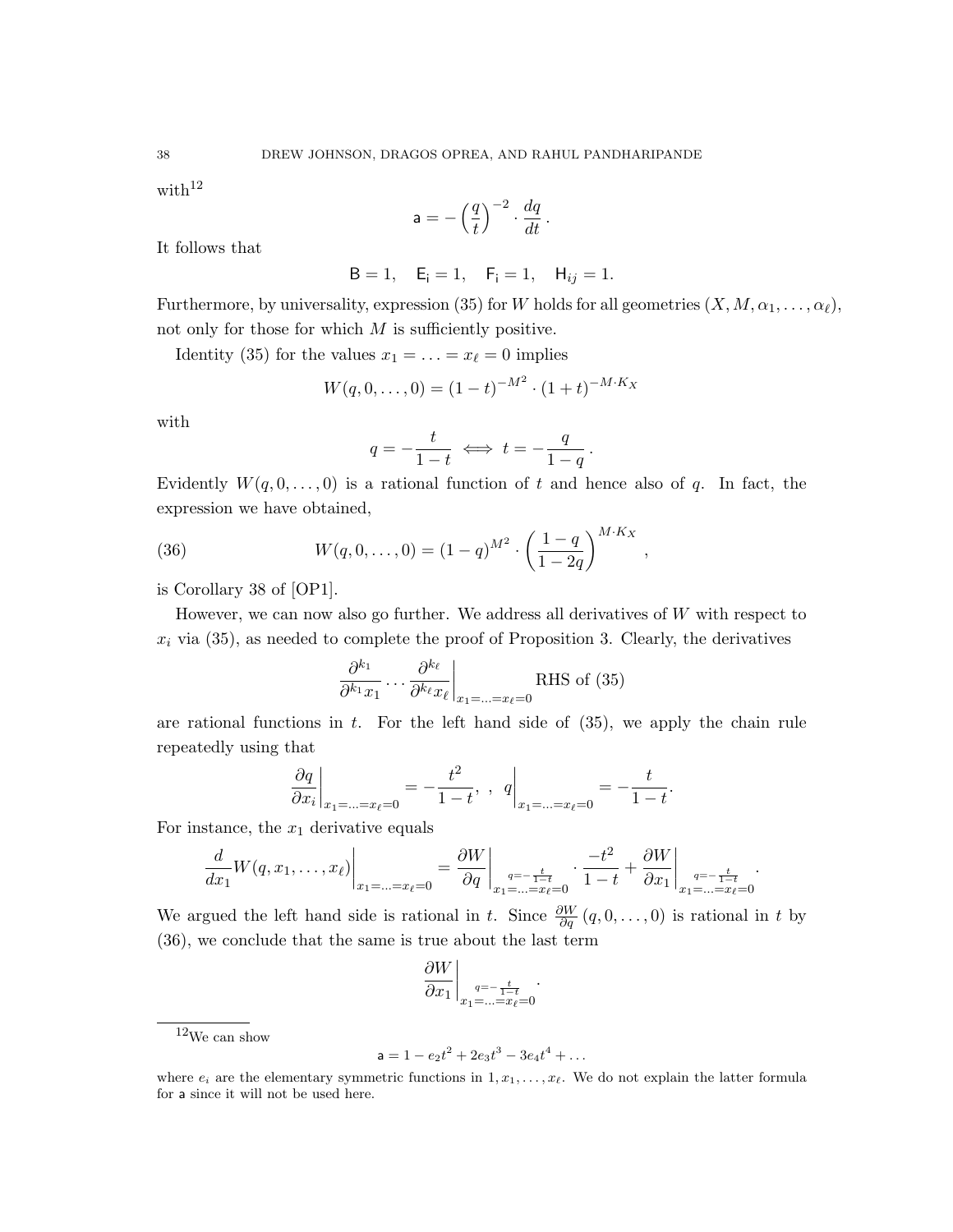Equivalently,

$$
\left.\frac{\partial W}{\partial x_1}\right|_{x_1=\ldots=x_\ell=0}
$$

is rational in  $q$ . Rationality of the higher order derivatives follows inductively. The proof of Proposition 3 is complete.

3.2.4. Example. We illustrate Proposition 3 with the computation of the series<sup>13</sup>

$$
Z=\sum_{n=0}^\infty q^n\cdot\int_{\left[X^{[n]}\right]^{\mathrm{vir}}}\mathsf {ch}_1(\mathcal O^{[n]})\cdot\,c(T^{\mathrm{vir}}X^{[n]})\,.
$$

This expression is of the form considered in the Proposition. Indeed, by equation (33) of [OP1] we have

$$
\left[X^{[n]}\right]^{\text{vir}} = \mathsf{e}\left(\left(M^{[n]}\right)^{\vee}\right), \quad T^{\text{vir}} X^{[n]} = TX^{[n]} - \left(M^{[n]}\right)^{\vee}
$$

for  $M = K_X$ . Write

$$
W = \sum_{n=0}^{\infty} q^n \cdot \int_{[X^{[n]}]^{\text{vir}}} c_x(\mathcal{O}^{[n]}) \cdot c(T^{\text{vir}} X^{[n]}) \implies Z = \frac{\partial W}{\partial x}\Big|_{x=0}.
$$

Equation (35) for  $M = K_X$  expresses the answer in terms of a single universal series

 $W = A^{K_X^2}$ 

where

$$
\mathsf{A}(q,x) = \frac{1 - t^2 x}{1 - t^2}, \quad \text{for } q = -\frac{t}{(1 - t)(1 - tx)}
$$

.

.

Thus

$$
Z = K_X^2 \cdot \mathsf{A}^{K_X^2 - 1} \cdot \frac{\partial \mathsf{A}}{\partial x}\bigg|_{x=0}.
$$

By direct computation

$$
A\bigg|_{x=0} = \frac{(1-q)^2}{1-2q}, \quad \frac{\partial A}{\partial x}\bigg|_{x=0} = -\frac{q^2 \cdot (1-4q)}{(1-2q)^2}
$$

In fact, it can easily be shown that all derivatives take the form

$$
\left. \frac{\partial^k A}{\partial x^k} \right|_{x=0} = \frac{P_k(q)}{(1-q)^{2k-2} \cdot (1-2q)^{k+1}}
$$

for some polynomials  $P_k$ . The denominators  $1 - q$  and  $1 - 2q$  are consistent with the proof of Theorem 1.

<sup>13</sup>The same calculation can also be carried out using Theorem 2.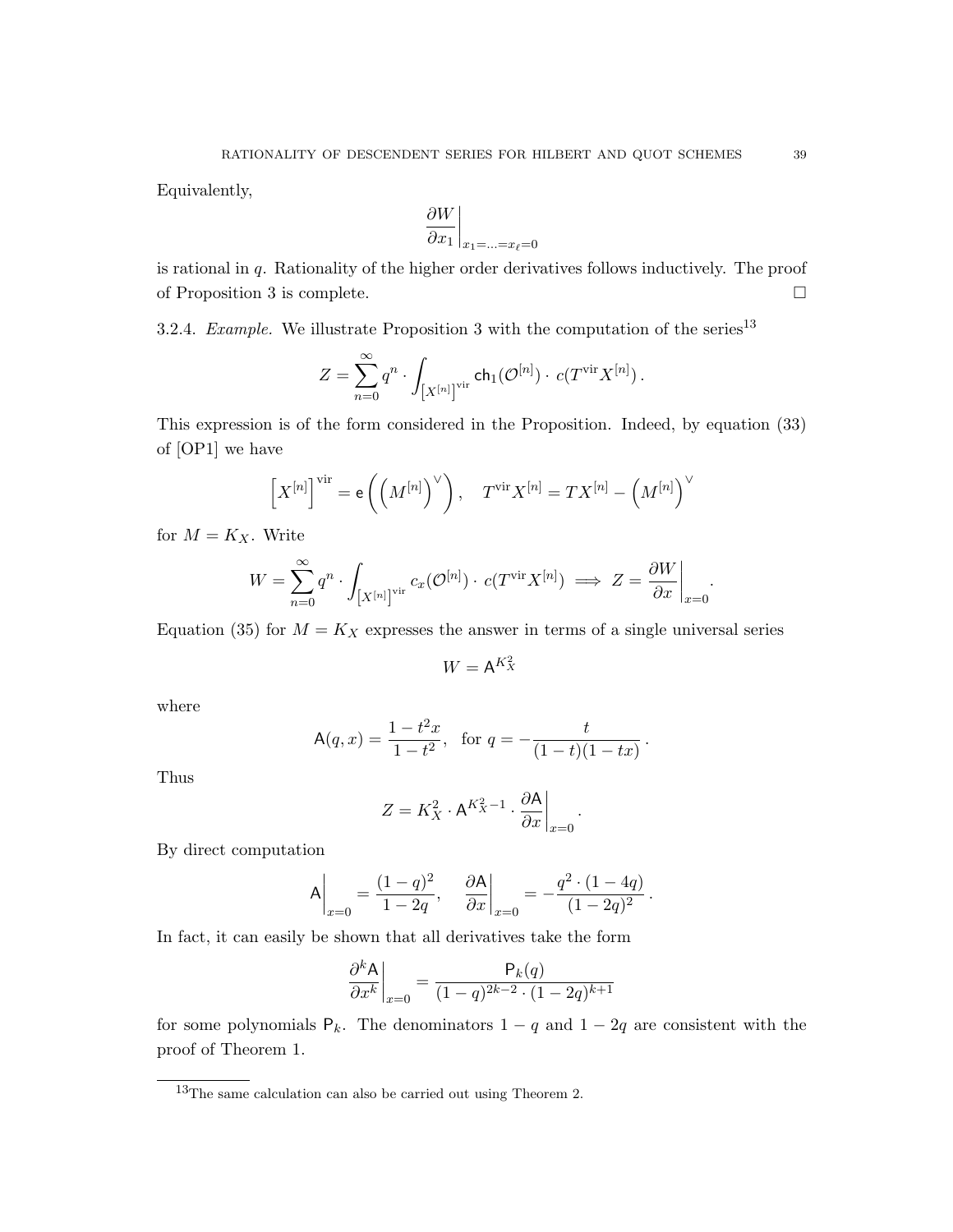3.2.5. Non-minimal surfaces with  $p_q > 0$ . For non-minimal surfaces, we prove Theorem 3 using the calculations of Section 3.2.2, combined with an observation that we learned from Woonam Lim. Specifically, in the next paragraph, we will explain a special case of Lemma 2 of [L] in our simpler setting. The argument rests on a deeper connection with Seiberg-Witten theory and the notion of simple type.

Let  $X$  denote the blowup of a nonsingular projective simply connected surface  $X$  with exceptional divisor E. For each curve class  $\beta$  on X and each integer k, consider the class

$$
\widetilde{\beta} = \beta + kE
$$

on  $\widetilde{X}$ . We assume

(37) 
$$
\left[\text{Quot}_X(\mathbb{C}^1,\beta,n)\right]^{\text{vir}}\neq 0 \text{ for some } n \implies \beta \cdot (\beta - K_X) = 0.
$$

Assumption (37) is satisfied for all three classes of minimal surfaces considered in Section 3.2.2 as the reader can immediately verify. We claim that the same holds true on  $\widetilde{X}$ :

$$
\left[\mathsf {Quot}_{\widetilde X}(\mathbb C^1, \widetilde \beta, n)\right]^{\text{vir}}\neq 0\,\,\text{for some}\,\,n\implies \widetilde \beta\cdot (\widetilde \beta-K_{\widetilde X})=0\,.
$$

By direct calculation,

$$
\widetilde{\beta} \cdot (\widetilde{\beta} - K_{\widetilde{X}}) = \beta \cdot (\beta - K_X) - k(k-1) = -k(k-1) \leq 0.
$$

If the inequality is strict

$$
\widetilde{\beta}\cdot(\widetilde{\beta}-K_{\widetilde{X}})<0\,,
$$

the virtual fundamental class vanishes by the proof of Proposition 22 of [OP1] (as already used in equation (33)). We must therefore have  $\tilde{\beta} \cdot (\tilde{\beta} - K_{\tilde{Y}}) = 0$ .

Applying the argument inductively to a sequence of blowups, we see that if  $X$  is a possibly non-minimal surface with  $p<sub>g</sub> > 0$ , non-zero invariants only arise if

(38) 
$$
\beta \cdot (\beta - K_X) = 0.
$$

The latter condition can be used to explicitly calculate the virtual fundamental class. Indeed, thanks to (38), and recalling the obstruction bundle from equation (6), we have

$$
rank \text{Obs} = m + h^0(\beta) - 1.
$$

We now use the same reasoning that led to (34). For the current numerics, we similarly compute over  $X^{[m]} \times \mathbb{P}$ :

$$
e(\text{Obs}) = \left[ c(\mathcal{L})^{h^1(\beta) - h^2(\beta)} \cdot c\left( \left( M^{[m]} \right)^{\vee} \otimes \mathcal{L} \right) \right]_{m+h^0(\beta) - 1}
$$
  
\n
$$
= \left[ (1 + \zeta)^{h^1(\beta) - h^2(\beta)} \cdot \sum_{k=0}^m (1 + \zeta)^k c_{m-k} \left( \left( M^{[m]} \right)^{\vee} \right) \right]_{m+h^0(\beta) - 1}
$$
  
\n
$$
= \left( \frac{h^1(\beta) - h^2(\beta)}{h^0(\beta) - 1} \right) \cdot e\left( \left( M^{[m]} \right)^{\vee} \right) \times [\text{pt}].
$$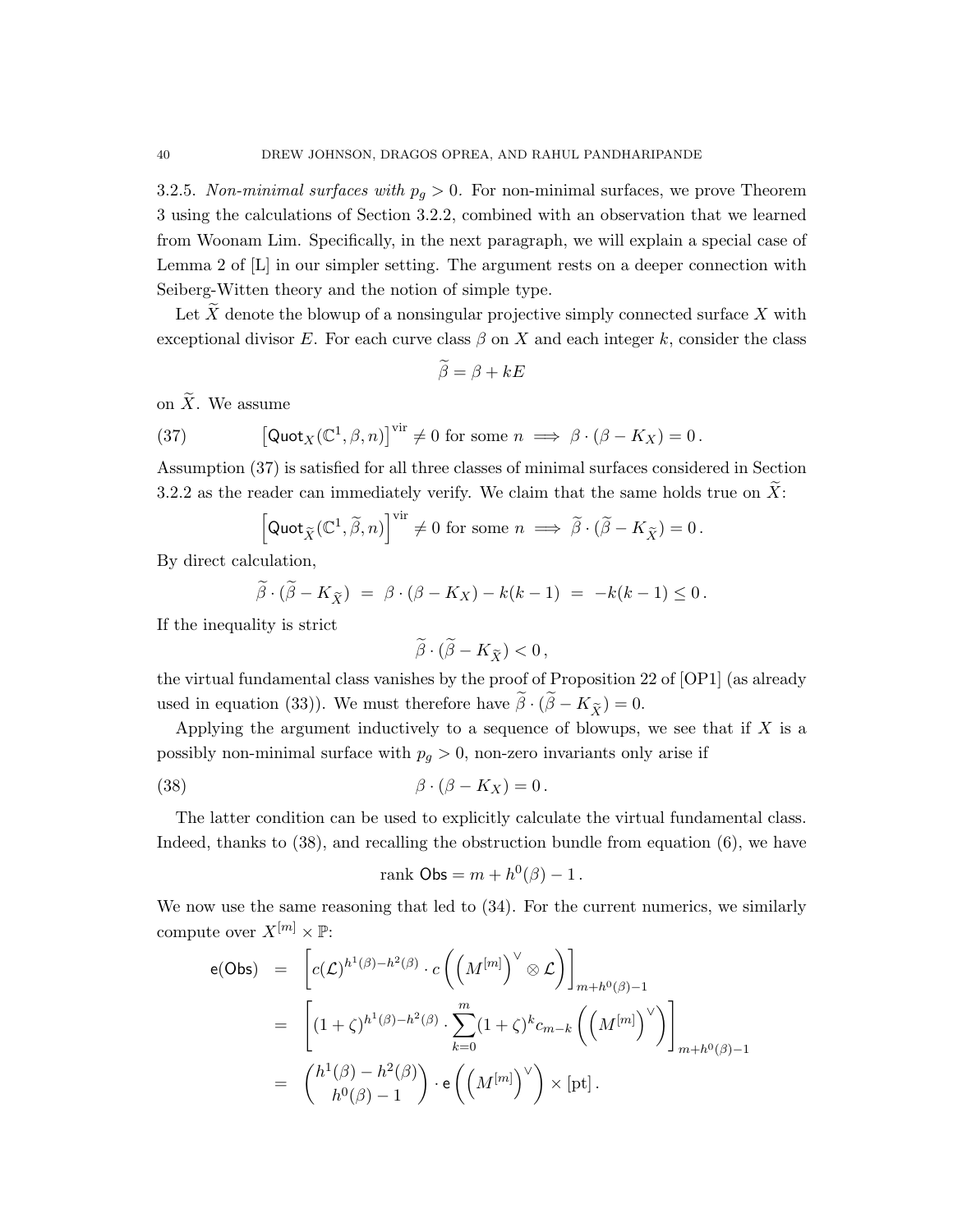The argument then is completed in the same fashion as for elliptic surfaces in Section 3.2.2 by invoking Proposition 3.

3.2.6. Surfaces with  $p_g = 0$ . We establish Theorem 3 for surfaces with  $p_g = 0$ . We follow here the proof in Section 1.2 closely. We have

$$
\mathsf{Obs} = H^1(M)^\vee \otimes \mathcal{L} + \left(M^{[n]}\right)^\vee \otimes \mathcal{L}.
$$

By (32), we examine expressions of the form

$$
\sum_{n=0}^{\infty} q^n \int_{X^{[n]}\times \mathbb{P}} \zeta^{k+h^1(\beta)} \cdot \mathsf{ch}_{k_1}(\alpha_1^{[n]}) \cdots \mathsf{ch}_{k_\ell}(\alpha_\ell^{[n]})\cdot \mathsf{e}\left(\mathcal{L}\otimes \left(M^{[n]}\right)^{\vee}\right) \cdot \frac{c(TX^{[n]}) \cdot c(\mathcal{L})^{\chi(\beta)}}{c\left(\mathcal{L}\otimes \left(M^{[n]}\right)^{\vee}\right)}\,.
$$

Expanding the terms that involve  $\mathcal L$  into powers of  $\zeta = c_1(\mathcal L)$  as in Proposition 2, we obtain

$$
\sum_{n=0}^{\infty} q^n \int_{X^{[n]} \times \mathbb{P}} \zeta^{k+h^1(\beta)} \cdot \mathsf{ch}_{k_1}(\alpha_1^{[n]}) \cdots \mathsf{ch}_{k_\ell}(\alpha_\ell^{[n]}) \cdot \frac{c(TX^{[n]})}{c\left(\left(M^{[n]}\right)^{\vee}\right)} \cdot \left(\sum_{a=0}^n \zeta^a \cdot c_{n-a}\left(\left(M^{[n]}\right)^{\vee}\right)\right) \cdot \left(\sum_{j=0}^{\infty} (-1)^j \zeta^j H_j\right) \cdot (1+\zeta)^{\chi(\beta)}.
$$

Integrating out the powers of  $\zeta$ , we equivalently prove the rationality of

$$
(39)\ \ \sum _{n=0}^{\infty }q^{n}\int_{X^{[n]}}\mathsf {ch}_{k_1} (\alpha_1^{[n]})\cdots \mathsf{ch}_{k_{\ell}} (\alpha_{\ell}^{[n]})\cdot c_{n-a}\left(\left(M^{[n]}\right)^{\vee}\right)\cdot c(TX^{[n]})\cdot \frac{P\left(\left(M^{[n]}\right)^{\vee},B\right)}{c\left(\left(M^{[n]}\right)^{\vee}\right)},
$$

for fixed tuples  $(a, B, k_1, \ldots, k_\ell, \alpha_1, \ldots, \alpha_\ell)$ . Following the proof of Proposition 2, we will establish first universality and then rationality for sufficiently positive geometries.

For universality, we first turn all Chern characters into universal expressions in the Chern classes:

$$
\sum_{n=0}^{\infty} q^n \int_{X^{[n]}} c_{k_1}(\alpha_1^{[n]}) \cdots c_{k_{\ell}}(\alpha_{\ell}^{[n]}) \cdot c_{n-a} \left( \left(M^{[n]}\right)^{\vee}\right) \cdot c(TX^{[n]}) \cdot \frac{P\left(\left(M^{[n]}\right)^{\vee},B\right)}{c\left(\left(M^{[n]}\right)^{\vee}\right)}.
$$

We introduce formal variables  $x_1, \ldots, x_\ell$ , and form the generating series

$$
Y_{X,M}^{(p)} = \sum_{B=(b_1,...,b_p)} \frac{z_1^{b_1}}{b_1!} \cdots \frac{z_p^{b_p}}{b_p!} \sum_{n \ge 0} \sum_{a \ge 0} q^n t^a \cdot \int_{X^{[n]}} c_{x_1}(\alpha_1^{[n]}) \cdots c_{x_\ell}(\alpha_\ell^{[n]}) c_{n-a} \left( \left( M^{[n]} \right)^{\vee} \right) \cdot \frac{P\left( \left( M^{[n]} \right)^{\vee}, B \right)}{c \left( \left( M^{[n]} \right)^{\vee} \right)}.
$$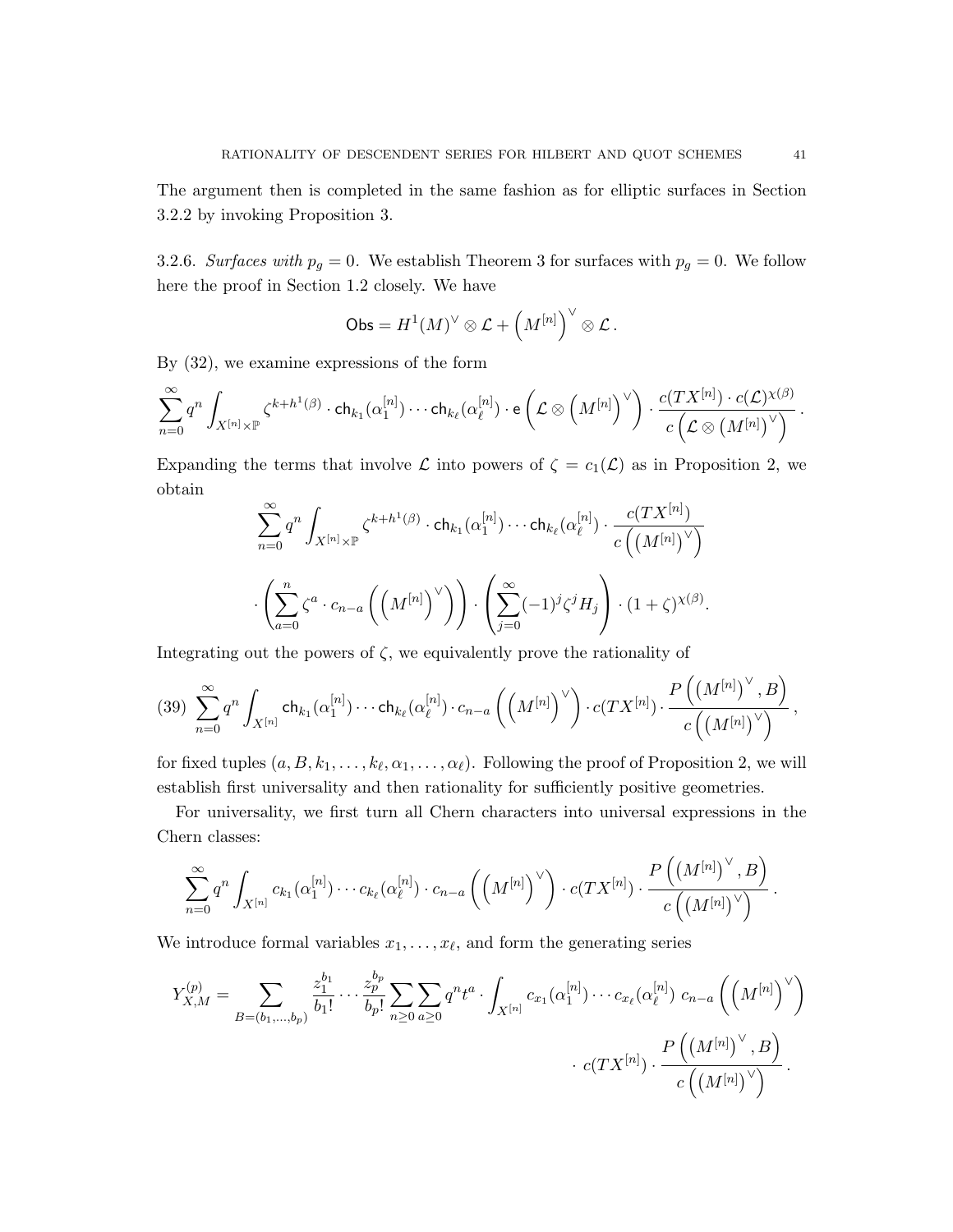The length of  $B$  equals the superscript  $p$  appearing on the left hand side. We must extract

Coefficient of 
$$
x_1^{k_1} \cdots x_\ell^{k_\ell} \cdot \frac{z_1^{b_1}}{b_1!} \cdots \frac{z_p^{b_p}}{b_p!} \cdot t^a
$$
 in  $Y_{X,M}^{(p)}$ .

As in Section 1.3.2,  $Y_{X,M}^{(p)}$  is multiplicative and can be factored in terms of several universal power series. It suffices therefore to establish rationality (of the correct coefficient) for special geometries.

Returning to expression (39), we pick a sufficiently positive M, and represent  $c_{n-a} (M^{[n]})$ by the relative Hilbert scheme

$$
(\mathcal{C}/\mathcal{B})^{[n]}\to \mathcal{B}
$$

of a linear system  $|V| \subset |M|$  as in Section 1.3.3. By the arguments of the same Section, it suffices to consider expressions of the form

$$
\sum_{n=0}^{\infty} q^n \int_{(\mathcal{C}/\mathcal{B})^{[n]}} \mathsf{ch}_{k_1}(j^{\star}\alpha_1^{[n]}) \cdots \mathsf{ch}_{k_{\ell}}(j^{\star}\alpha_{\ell}^{[n]}) \cdot c(\gamma + \alpha_n \cdot \zeta_n^{-1} + \beta_n \cdot \zeta_n) \cdot P\left(j^{\star}\left(M^{[n]}\right)^{\vee}, B\right),
$$
 where, as before,

where, as before,

$$
j:(\mathcal{C}/\mathcal{B})^{[n]}\to X^{[n]}
$$

.

Let  $\mu$  denote one of the classes  $\alpha_1, \ldots, \alpha_{\ell}$ . Invoking (16), we have

$$
j^{\star}\mu^{[n]} = \overline{\mu} - \mu_n \cdot \zeta_n^{-1}
$$

and hence

(40) 
$$
\mathsf{ch}_k(j^{\star}\mu^{[n]}) = \mathsf{ch}_k(\overline{\mu}) - \sum_{i=0}^k \frac{(-1)^{k-i}}{(k-i)!} \cdot \mathsf{ch}_i(\mu_n) \cdot c_1(\zeta_n)^{k-i}.
$$

Following the derivation of equation (22), we obtain

(41) 
$$
\int_{\mathbb{P}_n} c_1(\zeta_n)^s \cdot \rho_n \cdot \lambda \cdot c(\alpha_n \cdot \zeta_n^{-1} + (\beta_n)^{\vee} \cdot \zeta_n) \cdot P_{b_1} ((-M)_n^{\vee} \cdot \zeta_n) \cdots P_{b_m} ((-M)_n^{\vee} \cdot \zeta_n).
$$

Compared to (22), the extra terms are  $c_1(\zeta_n)^s$  and the class  $\rho_n$  which is a universal polynomial in the Chern classes

$$
c_i(\mu_n)
$$

where  $\mu$  is one of the classes  $\alpha_1, \ldots, \alpha_\ell$ . These extra terms arise from the product expansion

$$
\mathsf{ch}_{k_1}(j^{\star}\alpha_1^{[n]})\cdots \mathsf{ch}_{k_{\ell}}(j^{\star}\alpha_{\ell}^{[n]})
$$

using  $(40)$ . Crucially for us, s and the i's are bounded from above by an expression that depends on  $k_1, \ldots, k_\ell$ . Thus they are independent of n.

The rest of the argument is as in Sections 1.3.3 and 1.3.7: we expand all expressions in powers of  $c_1(\zeta_n)$  and integrate over the fibers of

$$
\mathbb{P}_n\to\mathfrak{M}\,.
$$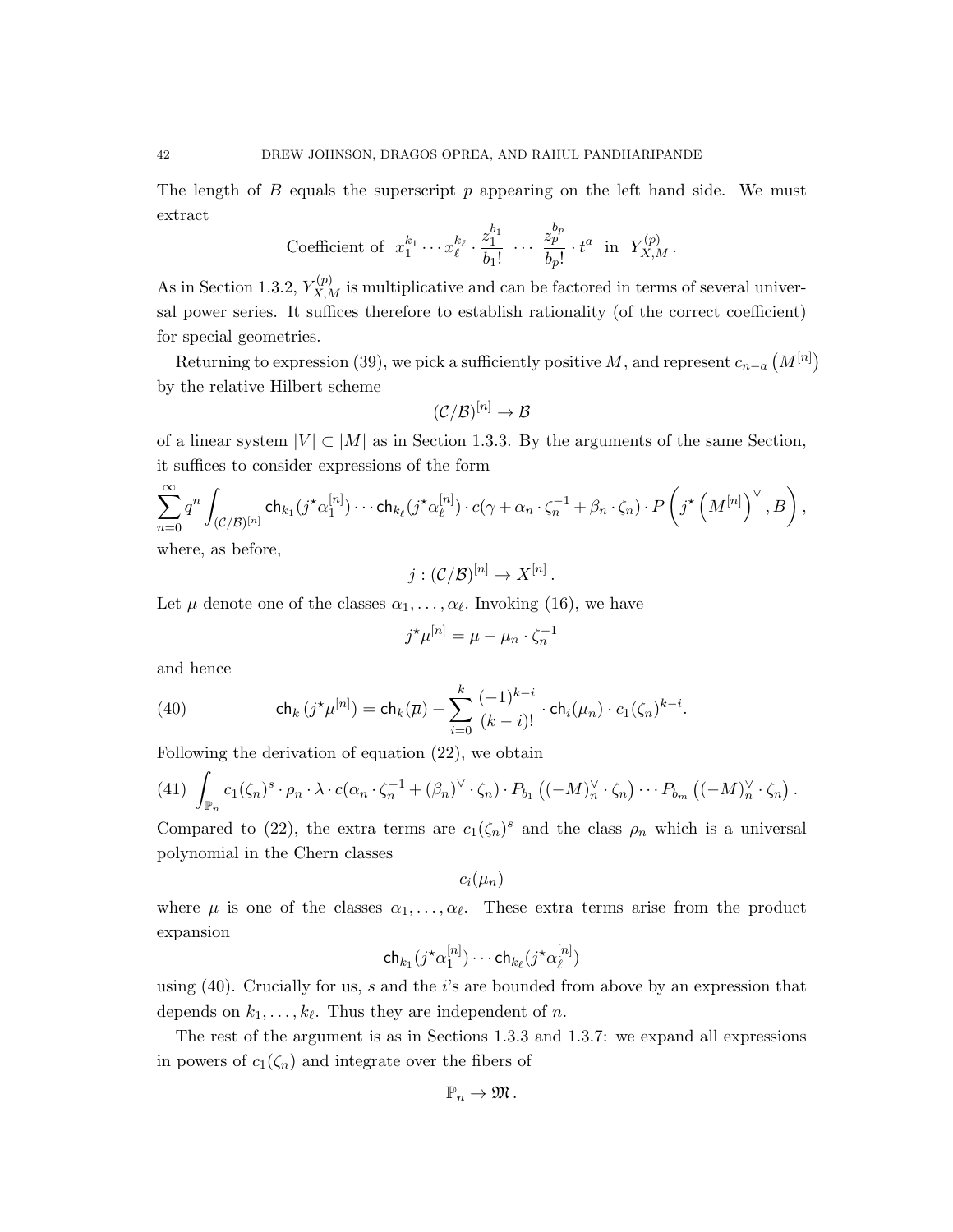Keeping track of the numerical modifications is not difficult. The powers  $c_1(\zeta_n)^s$  affect the indices of various sums defining the prefactors  $\sigma^{(n)}$ , see for instance (23). Since s is fixed independently of n, the conclusions of Lemma 4 still hold. Furthermore, Lemma 5 can be applied to each of the additional terms  $c_j(\mu_n)$  for  $\mu$  being one of  $\alpha_1, \ldots, \alpha_\ell$ . In the end, (41) is still an expression of the form  $(\star)$ . Rationality is therefore established.  $\square$ 

#### **REFERENCES**

- [AK] A. Altman, S. Kleiman, Compactifying the Picard scheme, Advances in Math. 35 (1980), 50–112.
- [AJLOP] N. Arbesfeld, D. Johnson, W. Lim, D. Oprea, R. Pandharipande, The virtual K-theory of Quot schemes of surfaces, J. Geom. Phys,  $D0I: 10.1016/j$ .geomphys.2021.104154.
- [C] E. Carlsson, Vertex operators and quasimodularity of Chern numbers on the Hilbert scheme, Advances in Math. 229 (2012), 2888–2907.
- [DKO] M. Duerr, A. Kabanov, Ch. Okonek, Poincare invariants, Topology 46 (2007), 225–294.
- [EGL] G. Ellingsrud, L. Göttsche, M. Lehn, On the cobordism class of the Hilbert scheme of a surface, J. Alg. Geom. 10 (2001), 81–100.
- [F] J. Fogarty, Algebraic Families on an Algebraic Surface, Am. J. Math. 10 (1968), 511–521.
- [FG] B. Fantechi, L. Göttsche, Riemann-Roch theorems and elliptic genus for virtually smooth schemes, Geom. Topol. 14 (2010), 83–115.
- [Fr] R. Friedman, Algebraic Sufaces and Holomorphic Vector Bundles, Springer-Verlag, New York (1998).
- [G] I. Gessel, A combinatorial proof of the multivariable Lagrange inversion formula, J. Comb. Theory, Ser. A, 45 (1987), 178–195.
- [Gö] L. Göttsche, The Betti numbers of the Hilbert scheme of points on a smooth projective surface, Math. Ann. 286 (1990), 193–207.
- [GK1] L. Göttsche, M. Kool, Virtual refinements of the Vafa-Witten formula, Comm. Math. Phys. 376  $(2020), 1-49.$
- [GK2] L. Göttsche, M. Kool, Refined  $SU(3)$  Vafa-Witten invariants and modularity, Pure and Appl. Math. Quart. 14 (2018), 467–513.
- [GS] L. Göttsche, V. Shende, Refined curve counting on complex surfaces, Geom. Topol. 18 (2014), 2245–2307.
- [GP] T. Graber, R. Pandharipande, Localization of virtual classes, Invent. Math. 135 (1999), 487–518.
- [Gr] I. Gronojnowski, Instantons and affine algebras I. The Hilbert scheme and vertex operators, Math. Res. Lett. 3 (1996), 275–291.
- [KT] M. Kool, R. Thomas, Reduced classes and curve counting on surfaces I: Theory, Alg. Geom. 1 (2014), 334–383.
- [Le] M. Lehn, Chern classes of tautological sheaves on Hilbert schemes of points on surfaces, Invent. Math. 136 (1999), 157–207.
- [L] W. Lim, Virtual  $\chi_{-y}$ -genera of Quot schemes on surfaces, arXiv:2003.04429.
- [MOP1] A. Marian, D. Oprea, R. Pandharipande, Segre classes and Hilbert schemes of points, Annales Scientifiques de l'ENS 50 (2017), 239–267.
- [MOP2] A. Marian, D. Oprea, R. Pandharipande, The combinatorics of Lehn's conjecture, J. Math. Soc. Japan 71 (2019), 299–308.
- [MOP3] A. Marian, D. Oprea, R. Pandharipande, Higher rank Segre integrals over the Hilbert scheme of points, J. Eur. Math. Soc (to appear), arXiv:1712.02382.
- [MOOP] M. Moreira, A. Oblomkov, A. Okounkov, R. Pandharipande, Virasoro constraints for stable pairs on toric 3-folds,  $arXiv:2008.12514$ .
- [N] H. Nakajima, Heisenberg algebra and Hilbert schemes of points on projective surfaces, Ann. Math. 145 (1997), 379–388.
- [OOP] A. Oblomkov, A. Okounkov, R. Pandharipande, GW/PT descendent correspondence via vertex operators, Comm. Math. Phys. 374 (2020), 1321–1359.
- [OP1] D. Oprea, R. Pandharipande, Quot schemes of curves and surfaces: virtual classes, integrals, Euler characteristics, Geom. Topol (to appear), arXiv:1903.08787.